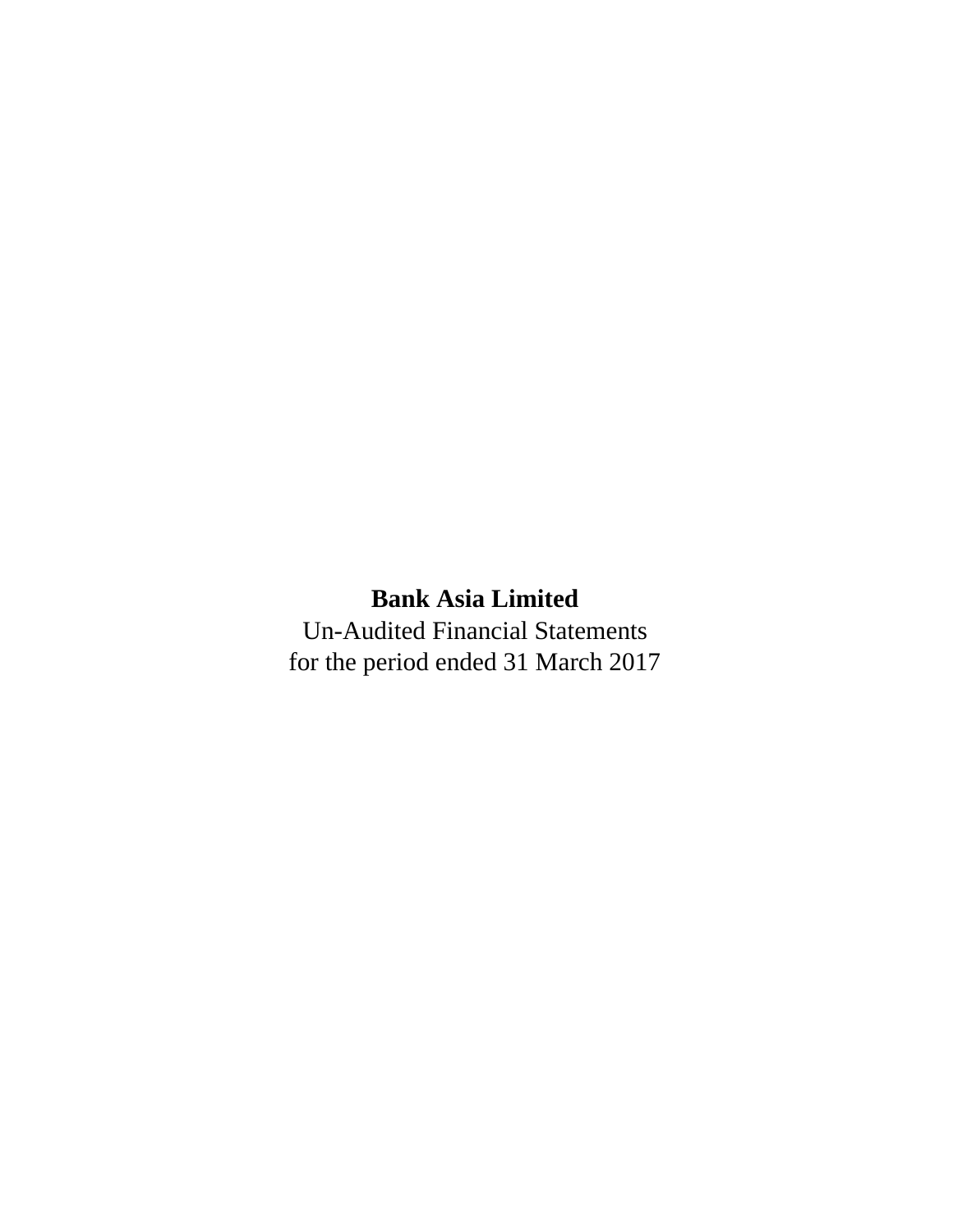# **Consolidated Balance Sheet as at 31 March 2017 Bank Asia Limited and Its Subsidiaries**

|                                                                         |              | Amount in Taka     |                   |
|-------------------------------------------------------------------------|--------------|--------------------|-------------------|
|                                                                         |              | At                 | At                |
|                                                                         | <b>Notes</b> | 31 March 2017      | 31 Dec 2016       |
| PROPERTY AND ASSETS                                                     |              |                    |                   |
| Cash                                                                    |              | 18,727,728,193     | 15,983,718,054    |
| In hand (including foreign currencies)                                  | 4.1(a)       | 1,874,814,328      | 2,079,897,416     |
| Balance with Bangladesh Bank and its agent bank                         |              |                    |                   |
| (including foreign currencies)                                          | 4.2(a)       | 16,852,913,865     | 13,903,820,638    |
| Balance with other banks and financial institutions                     | 5(a)         | 19,252,935,789     | 13,615,107,372    |
| In Bangladesh                                                           |              | 18,700,325,683     | 10,983,805,427    |
| <b>Outside Bangladesh</b>                                               |              | 552,610,106        | 2,631,301,945     |
|                                                                         |              |                    |                   |
| Money at call and on short notice                                       | 6(a)         | 3,530,000,000      | 4,870,000,000     |
| <b>Investments</b>                                                      | 7(a)         | 27,638,634,631     | 39,711,806,539    |
| Government                                                              |              | 24, 206, 420, 310  | 36,112,473,144    |
| Others                                                                  |              | 3,432,214,321      | 3,599,333,395     |
| <b>Loans and advances/investments</b>                                   | 8(a)         | 166,062,887,101    | 166,539,916,390   |
| Loans, cash credits, overdrafts, etc/investments                        |              | 156,691,263,652    | 157,946,507,822   |
| Bills purchased and discounted                                          |              | 9,371,623,449      | 8,593,408,568     |
|                                                                         |              |                    |                   |
| Fixed assets including premises, furniture and fixtures<br>Other assets | 9(a)         | 5,285,599,695      | 5, 263, 148, 467  |
| Non - banking assets                                                    | 10(a)        | 9,499,791,016      | 8,882,423,376     |
| <b>Total assets</b>                                                     |              | 249,997,576,425    | 254,866,120,198   |
|                                                                         |              |                    |                   |
| <b>LIABILITIES AND CAPITAL</b>                                          |              |                    |                   |
| <b>Liabilities</b>                                                      |              |                    |                   |
| Borrowings from other banks, financial institutions and agents          | 11(a)        | 16,928,799,940     | 18,978,976,940    |
| Subordinated non-convertible bonds                                      | 11(aa)       | 3,197,214,016      | 3,197,214,016     |
| Deposits and other accounts                                             | 12(a)        | 187, 103, 833, 216 | 191,573,043,588   |
| Current/Al-wadeeah current accounts and other accounts                  |              | 35,823,742,626     | 34,554,219,481    |
| Bills payable                                                           |              | 2,229,389,466      | 4,902,979,613     |
| Savings bank/Mudaraba savings bank deposits                             |              | 29, 133, 764, 123  | 27,793,803,978    |
| Fixed deposits/Mudaraba fixed deposits                                  |              | 119,916,937,001    | 124,322,040,516   |
| Bearer certificates of deposit                                          |              |                    |                   |
| Other deposits                                                          |              |                    |                   |
| <b>Other liabilities</b>                                                | 13(a)        | 23,575,789,499     | 22, 253, 446, 818 |
| <b>Total liabilities</b>                                                |              | 230,805,636,671    | 236,002,681,362   |
| Capital/shareholders' equity                                            |              |                    |                   |
| <b>Total shareholders' equity</b>                                       |              | 19, 191, 939, 753  | 18,863,438,836    |
| Paid-up capital                                                         | 14.2         | 8,812,599,100      | 8,812,599,100     |
| Statutory reserve                                                       | 15           | 6,670,378,079      | 6,533,632,030     |
| Revaluation reserve                                                     | 16(a)        | 2,217,331,807      | 2,239,612,377     |
| General reserve                                                         |              | 8,166,144          | 8,166,144         |
| Retained earnings                                                       | 17(a)        | 1,481,448,889      | 1,267,955,303     |
| Foreign currency translation reserve                                    |              | 2,004,183          | 1,462,526         |
| Non-controlling (minority) interest                                     | 17(b)        | 11,551             | 11,355            |
| Total liabilities and shareholders' equity                              |              | 249,997,576,425    | 254,866,120,198   |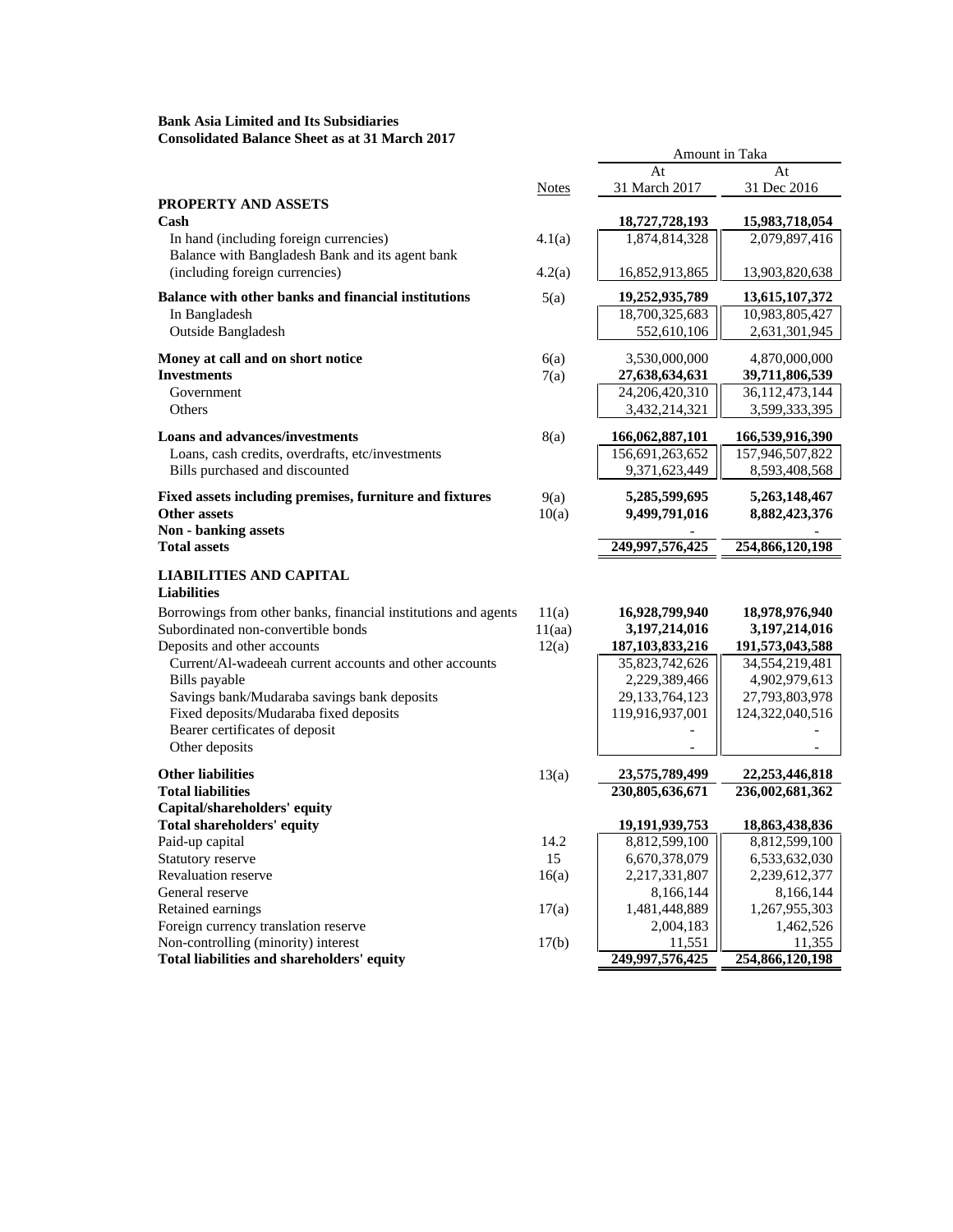# **Bank Asia Limited and Its Subsidiaries Consolidated Balance Sheet as at 31 March 2017**

| Consonuattu Dalantt ontiti as at 91 martii 2017                       |              |                 |                 |
|-----------------------------------------------------------------------|--------------|-----------------|-----------------|
|                                                                       |              | Amount in Taka  |                 |
|                                                                       |              | At              | At              |
|                                                                       | <b>Notes</b> | 31 March 2017   | 31 Dec 2016     |
| <b>OFF-BALANCE SHEET ITEMS</b>                                        |              |                 |                 |
| <b>Contingent liabilities</b>                                         | 18           | 119,878,094,529 | 110,762,047,002 |
| Acceptances and endorsements                                          |              | 37,220,682,242  | 35,098,107,666  |
| Letters of guarantee                                                  |              | 36,082,018,226  | 35,578,341,924  |
| Irrevocable letters of credit                                         |              | 33,518,330,640  | 29,013,641,402  |
| Bills for collection                                                  |              | 13,057,063,421  | 11,071,956,010  |
| Other contingent liabilities                                          |              |                 |                 |
| Other commitments                                                     |              |                 |                 |
| Documentary credits and short term trade-related transactions         |              |                 |                 |
| Forward assets purchased and forward deposits placed                  |              |                 |                 |
| Undrawn note issuance and revolving underwriting facilities           |              |                 |                 |
| Undrawn formal standby facilities, credit lines and other commitments |              |                 |                 |
| Total off-balance sheet items including contingent liabilities        |              | 119,878,094,529 | 110,762,047,002 |

**Md. Arfan Ali Mohd Safwan Choudhury A Rouf Chowdhury**<br>President & Managing Director **Chairman** President & Managing Director

-Sd- -Sd- -Sd-

-Sd- -Sd-**Mohammad Ibrahim Khalil FCA Md. Kamrul Hasan** 

Chief Financial Officer (CC) Company Secretary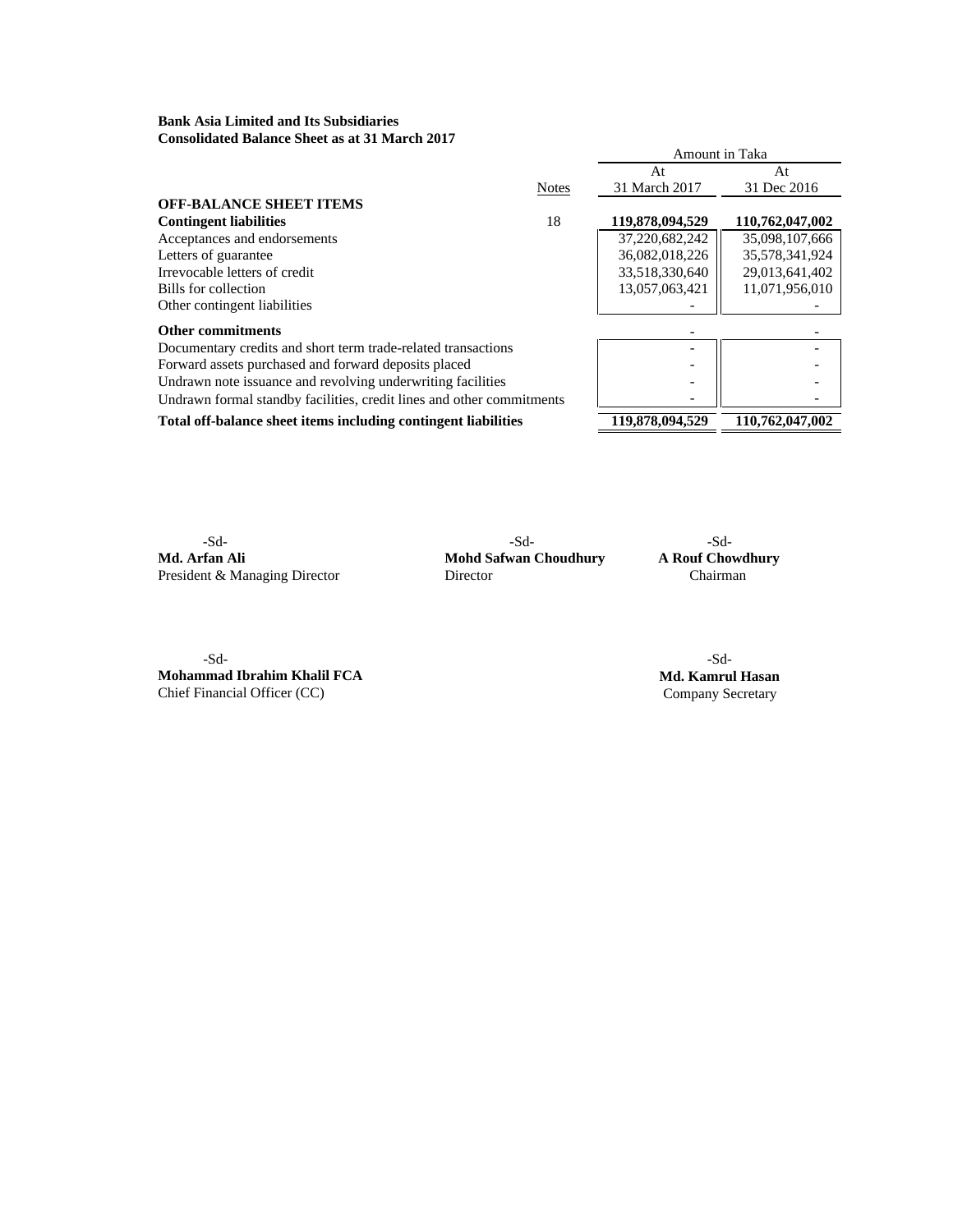#### **Bank Asia Limited and Its Subsidiaries Consolidated Profit and Loss Statement for the period ended 31 March 2017**

|                                                  |              | Amount in Taka |               |  |  |  |
|--------------------------------------------------|--------------|----------------|---------------|--|--|--|
|                                                  | <b>Notes</b> | 31 March 2017  | 31 March 2016 |  |  |  |
| <b>OPERATING INCOME</b>                          |              |                |               |  |  |  |
| Interest income                                  | 20(a)        | 3,702,798,616  | 3,479,578,274 |  |  |  |
| Interest paid on deposits and borrowings, etc    | 21(a)        | 2,591,457,025  | 2,639,955,819 |  |  |  |
| Net interest income                              |              | 1,111,341,591  | 839,622,455   |  |  |  |
| Investment income                                | 22(a)        | 711,232,728    | 743,032,522   |  |  |  |
| Commission, exchange and brokerage               | 23(a)        | 695,106,821    | 630,091,036   |  |  |  |
| Other operating income                           | 24(a)        | 141,760,686    | 121,251,429   |  |  |  |
|                                                  |              | 1,548,100,235  | 1,494,374,987 |  |  |  |
| Total operating income (A)                       |              | 2,659,441,826  | 2,333,997,442 |  |  |  |
| <b>OPERATING EXPENSES</b>                        |              |                |               |  |  |  |
| Salaries and allowances                          | 25(a)        | 601,944,575    | 569,625,107   |  |  |  |
| Rent, taxes, insurance, electricity, etc         | 26(a)        | 152,085,835    | 132,514,924   |  |  |  |
| Legal expenses                                   | 27(a)        | 4,629,474      | 3,678,613     |  |  |  |
| Postage, stamp, telecommunication, etc           | 28(a)        | 19,780,538     | 17,763,587    |  |  |  |
| Stationery, printing, advertisements, etc        | 29(a)        | 21,208,727     | 26,543,021    |  |  |  |
| Managing Director's salary and fees              | 30           | 2,550,000      | 3,060,000     |  |  |  |
| Directors' fees                                  | 31(a)        | 1,012,000      | 760,400       |  |  |  |
| Auditors' fees                                   | 32(a)        | 437,511        | 395,478       |  |  |  |
| Depreciation and repairs of Bank's assets        | 33(a)        | 108,739,924    | 97,184,389    |  |  |  |
| Other expenses                                   | 34(a)        | 326,733,302    | 272,223,080   |  |  |  |
| Total operating expenses (B)                     |              | 1,239,121,886  | 1,123,748,599 |  |  |  |
| Profit before provision (C=A-B)                  |              | 1,420,319,940  | 1,210,248,843 |  |  |  |
| Provision for loans and advances                 |              | 574,125,385    | 765,017,277   |  |  |  |
| Provision for off-balance sheet items            |              | 91,160,475     | 35,000,000    |  |  |  |
| Provision for diminution in value of investments |              |                |               |  |  |  |
| Other provisions                                 |              |                |               |  |  |  |
| Total provision (D)                              | 34(c)        | 665,285,860    | 800,017,277   |  |  |  |
| Total profit before tax (C-D)                    |              | 755,034,080    | 410,231,566   |  |  |  |
| Provision for taxation                           |              |                |               |  |  |  |
| Current tax                                      | 13.5.1(a)    | 394,794,250    | 229,226,866   |  |  |  |
| Deferred tax                                     | 13.5.2(a)    | 10,000,000     |               |  |  |  |
|                                                  |              | 404,794,250    | 229,226,866   |  |  |  |
| Net profit after tax                             |              | 350,239,830    | 181,004,700   |  |  |  |
| <b>Appropriations</b>                            |              |                |               |  |  |  |
| Statutory reserve                                | 15           | 136,746,048    | 77,341,558    |  |  |  |
| General reserve                                  |              |                |               |  |  |  |
|                                                  |              | 136,746,048    | 77,341,558    |  |  |  |
| <b>Retained surplus</b>                          |              | 213,493,782    | 103,663,142   |  |  |  |
| Attributable to:                                 |              |                |               |  |  |  |
| Equity holders of Bank Asia Limited              |              | 213,493,586    | 103,663,033   |  |  |  |
| Non-controlling (minority) interest              |              | 196            | 109           |  |  |  |
|                                                  |              | 213,493,782    | 103,663,142   |  |  |  |
| <b>Earnings Per Share (EPS)</b>                  | 37(a)        | 0.40           | 0.21          |  |  |  |

-Sd- -Sd- -Sd-President & Managing Director

**Mohd Safwan Choudhury A Rouf Chowd**<br>Director **Chairman** 

-Sd- -Sd-**Mohammad Ibrahim Khalil FCA Md. Kamrul Hasan** Chief Financial Officer (CC) **Company Secretary** Company Secretary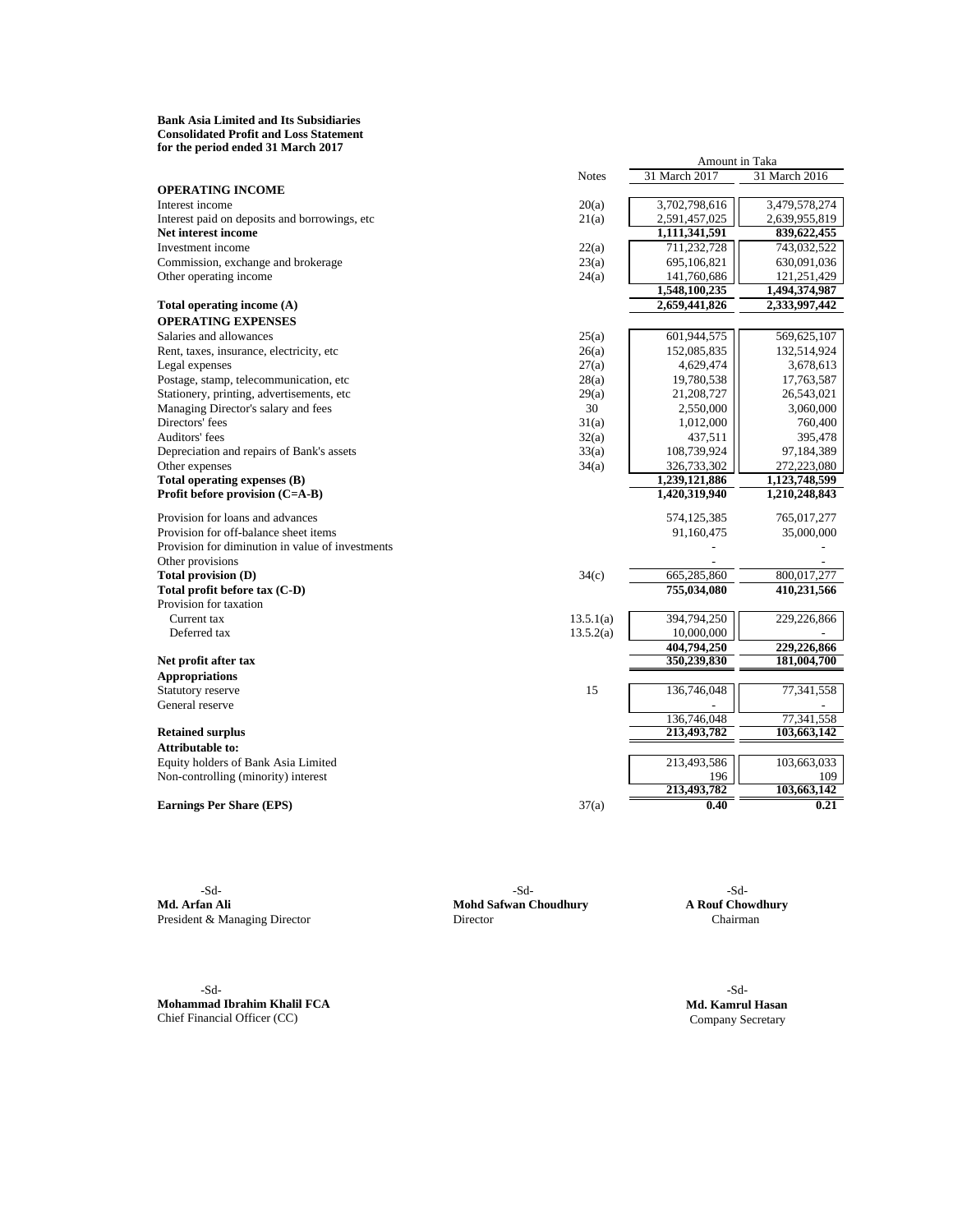**for the period ended 31 March 2017 Bank Asia Limited and Its Subsidiaries Consolidated Cash Flow Statement**

|                                                                   |              | <b>Amount in Taka</b> |                 |
|-------------------------------------------------------------------|--------------|-----------------------|-----------------|
|                                                                   | <b>Notes</b> | 31 March 2017         | 31 March 2016   |
| Cash flows from operating activities (A)                          |              |                       |                 |
| Interest receipts                                                 |              | 4,004,830,196         | 4,207,634,437   |
| Interest payments                                                 |              | (2,591,457,025)       | (2,639,955,819) |
| Fees and commission receipts                                      |              | 695,106,821           | 630,091,036     |
| Cash payment to employees                                         |              | (611, 310, 341)       | (509, 625, 106) |
| Cash payment to suppliers                                         |              | (37, 198, 464)        | (41, 601, 336)  |
| Income tax paid                                                   |              | (416,938,587)         | (588, 487, 375) |
| Receipts from other operating activities                          | 35(a)        | 171,573,143           | 128,484,001     |
| Payments for other operating activities                           | 36(a)        | (507, 120, 796)       | (430, 321, 587) |
| Operating profit before changes in operating assets & liabilities |              | 707,484,947           | 756,218,251     |
| Increase/(decrease) in operating assets and liabilities           |              |                       |                 |
| Loans and advances to customers and banks                         |              | 477,029,289           | (8,009,083,566) |
| Other assets                                                      |              | 279,399,872           | (55, 499, 061)  |
| Deposits from customers and banks                                 |              | (4,469,210,372)       | (3,000,829,254) |
| <b>Trading liabilities</b>                                        |              | (2,050,177,000)       | 1,962,651,878   |
| Other liabilities                                                 |              | (414,791,118)         | 46,517,877      |
| Net Increase/(decrease) in operating assets and liabilities       |              | (6,177,749,329)       | (9,056,242,125) |
| Net cash flows from operating activities                          |              | (5,470,264,382)       | (8,300,023,875) |
| Cash flows from investing activities (B)                          |              |                       |                 |
| Investments in treasury bills, bonds and others                   |              | 12,459,343,512        | 5,017,644,886   |
| Sale/(Purchase) of trading securities                             |              | 167,119,074           | (116, 217, 097) |
| (Purchase)/disposal of fixed assets                               |              | (114, 346, 184)       | (56, 265, 253)  |
| Net cash flows from/(used in) investing activities                |              | 12,512,116,402        | 4,845,162,536   |
| Cash flows from financing activities ( $\cal C$ )                 |              |                       |                 |
| Payment for finance lease                                         |              | (107, 864)            | (74, 495)       |
| Dividend paid (cash dividend)                                     |              |                       |                 |
| Net cash flows from/(used in) financing activities                |              | (107, 864)            | (74, 495)       |
| Net increase/(decrease) in cash and cash equivalents (A+B+C)      |              | 7,041,744,156         | (3,454,935,834) |
| Effects of exchange rate changes on cash and cash equivalents     |              |                       |                 |
| Cash and cash equivalents at the beginning of the period          |              | 34,471,916,226        | 24,482,870,715  |
| Cash and cash equivalents at the end of the period                |              | 41,513,660,382        | 21,027,934,881  |
| Cash and cash equivalents:                                        |              |                       |                 |
| Cash                                                              |              | 1,874,814,328         | 1,507,836,487   |
| Balance with Bangladesh Bank and its agent bank(s)                |              | 16,852,913,865        | 12,167,593,884  |
| Balance with other banks and financial institutions               |              | 19,252,935,789        | 5,248,521,010   |
| Money at call and on short notice                                 |              | 3,530,000,000         | 2,100,000,000   |
| Prize bonds                                                       |              | 2,996,400             | 3,983,500       |
|                                                                   |              | 41,513,660,382        | 21,027,934,881  |
|                                                                   |              |                       |                 |
| <b>Net Operating Cash Flows per Share</b>                         |              | (6.21)                | (9.42)          |
|                                                                   |              |                       |                 |

**Md. Arfan Ali Mohd Safwan Choudhury Mohd Safwan Choudhury** President & Managing Director **Director** Director **Chairman** 

-Sd-<br>
-Sd-<br>
Mohd Safwan Choudhury<br>
A Rouf Chowdhury

-Sd- -Sd-**Mohammad Ibrahim Khalil FCA Md. Kamrul Hasan** Chief Financial Officer (CC) Company Secretary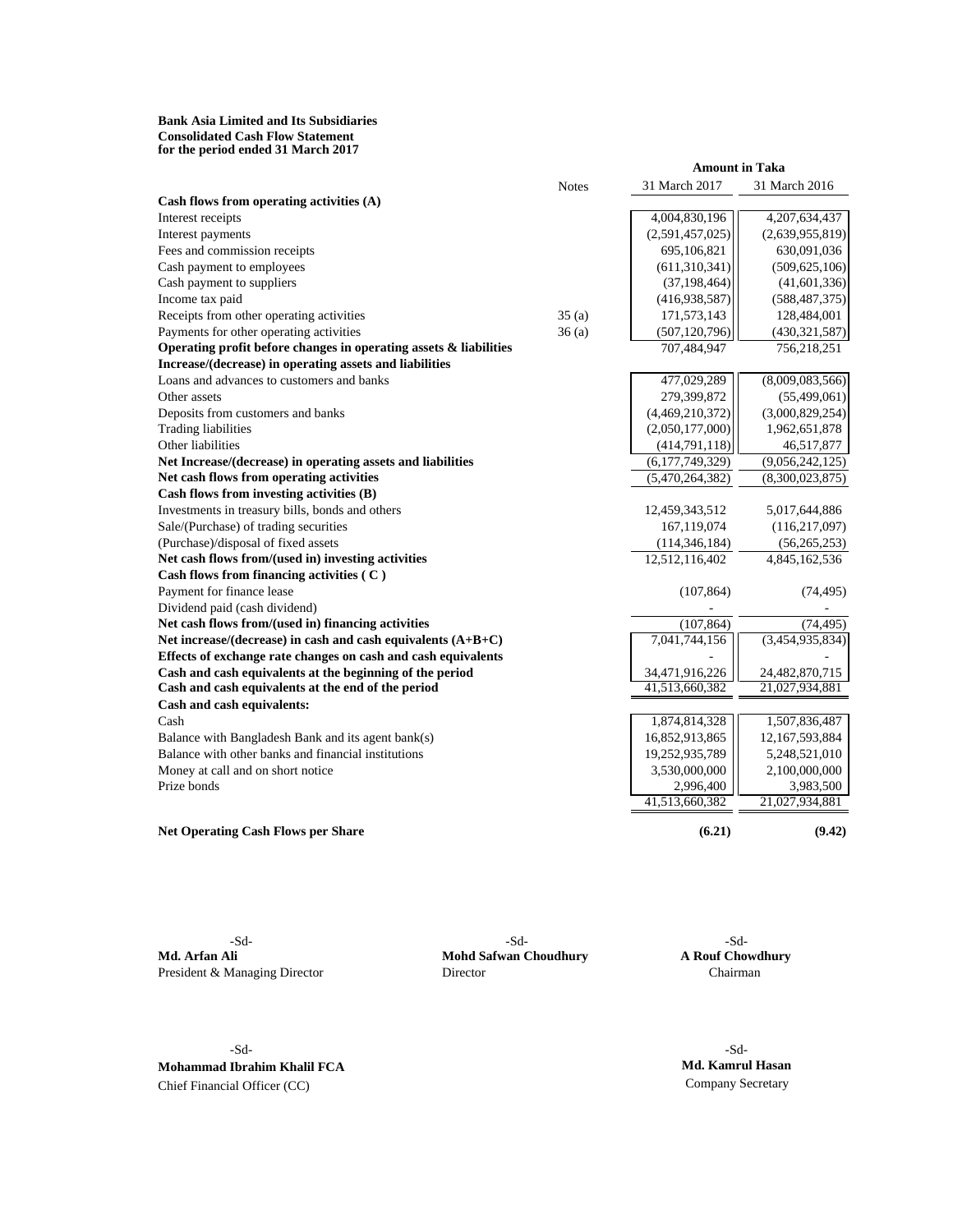### **Bank Asia Limited and Its Subsidiaries**

**Consolidated Statement of Changes in Equity for the period ended 31 March 2017**

|                                                            |                    |                             |                               |                    |                                               |                             |                 |                                 | Amount in Taka         |
|------------------------------------------------------------|--------------------|-----------------------------|-------------------------------|--------------------|-----------------------------------------------|-----------------------------|-----------------|---------------------------------|------------------------|
| <b>Particulars</b>                                         | Paid-up<br>capital | <b>Statutory</b><br>reserve | <b>Revaluation</b><br>reserve | General<br>reserve | Foreign<br>currency<br>translation<br>reserve | <b>Retained</b><br>earnings | <b>Total</b>    | Non-<br>controlling<br>interest | <b>Total</b><br>equity |
| <b>Balance at 01 January 2016</b>                          | 8,392,951,530      | 5,876,250,921               | 2,549,629,842                 | 8,166,144          | 1,541,779                                     | 1,867,693,933               | 18,696,234,149  | 10,785                          | 18,696,244,934         |
| Transferred during the period                              |                    | 77,341,558                  |                               |                    | $\overline{\phantom{a}}$                      | (77, 341, 558)              |                 |                                 |                        |
| Adjustment on revaluation of fixed assets and other        |                    |                             |                               |                    |                                               |                             | 41,590,300      |                                 |                        |
| investment                                                 |                    |                             | 41,590,300                    |                    |                                               |                             |                 |                                 | 41,590,300             |
| Foreign currency translation for opening retained earnings |                    |                             |                               |                    |                                               | 2,089,452                   | 2,089,452       |                                 | 2,089,452              |
| Foreign currency translation for the period                |                    |                             |                               |                    | (217, 462)                                    |                             | (217, 462)      |                                 | (217, 462)             |
| Net profit for the period                                  |                    |                             |                               |                    |                                               | 181,004,591                 | 181,004,591     | 109                             | 181,004,700            |
| Balance as at 31 March 2016                                | 8,392,951,530      | 5,953,592,479               | 2,591,220,142                 | 8,166,144          | 1,324,317                                     | 1,973,446,418               | 18,920,701,030  | 10,894                          | 18,920,711,924         |
| Transferred during the period                              |                    | 580,039,552                 |                               |                    | $\overline{\phantom{a}}$                      | (580,039,552)               |                 |                                 |                        |
| Adjustment on revaluation of fixed assets and other        |                    |                             | (269, 407, 277)               |                    |                                               |                             | (269, 407, 277) |                                 |                        |
| investment                                                 |                    |                             |                               |                    |                                               |                             |                 |                                 | (269, 407, 277)        |
| Transferred to retained earnings                           |                    | $\overline{\phantom{a}}$    | (82,200,488)                  |                    | $\overline{\phantom{a}}$                      | 82,200,488                  |                 |                                 |                        |
| Foreign currency translation for opening retained earnings |                    |                             |                               |                    |                                               | 9,966,616                   | 9,966,616       |                                 | 9,966,616              |
| Foreign currency translation for the period                |                    |                             |                               |                    | 138,209                                       |                             | 138,209         |                                 | 138,209                |
| Issue of bonus shares                                      | 419,647,570        |                             |                               |                    |                                               | (419, 647, 570)             |                 |                                 |                        |
| Cash dividend paid                                         |                    |                             |                               |                    |                                               | (1,258,942,730)             | (1,258,942,730) |                                 |                        |
| Net profit for the period                                  |                    |                             |                               |                    |                                               | 1,460,971,634               | 1,460,971,634   | 461                             | 1,460,972,095          |
| <b>Balance as at 31 December 2016</b>                      | 8,812,599,100      | 6,533,632,030               | 2,239,612,377                 | 8,166,144          | 1,462,526                                     | 1,267,955,303               | 18,863,427,481  | 11,355                          | 18,863,438,836         |
| Transferred during the period                              |                    | 136,746,048                 |                               |                    | $\overline{\phantom{a}}$                      | (136,746,048)               |                 |                                 |                        |
| Adjustment on revaluation of fixed assets and other        |                    |                             | (22, 280, 570)                |                    |                                               |                             | (22, 280, 570)  |                                 |                        |
| investment                                                 |                    |                             |                               |                    |                                               |                             |                 |                                 | (22, 280, 570)         |
| Foreign currency translation for the period                |                    |                             |                               |                    | 541,657                                       |                             | 541,657         |                                 | 541,657                |
| Net profit for the period                                  |                    |                             |                               |                    |                                               | 350,239,634                 | 350,239,634     | 196                             | 350,239,830            |
| Balance as at 31 March 2017                                | 8.812.599.100      | 6.670.378.079               | 2,217,331,807                 | 8.166.144          | 2,004,183                                     | 1,481,448,889               | 19,394,095,315  | 11.551                          | 19,191,939,753         |

-Sd- -Sd- -Sd-**Md. Arfan Ali Mohd Safwan Choudhury A Rouf Chowdhury** President & Managing Director Chairman Chairman Chairman Chairman Chairman Chairman Chairman Chairman Chairman

-Sd- -Sd-**Mohammad Ibrahim Khalil FCA Md. Kamrul Hasan** Chief Financial Officer (CC) Company Secretary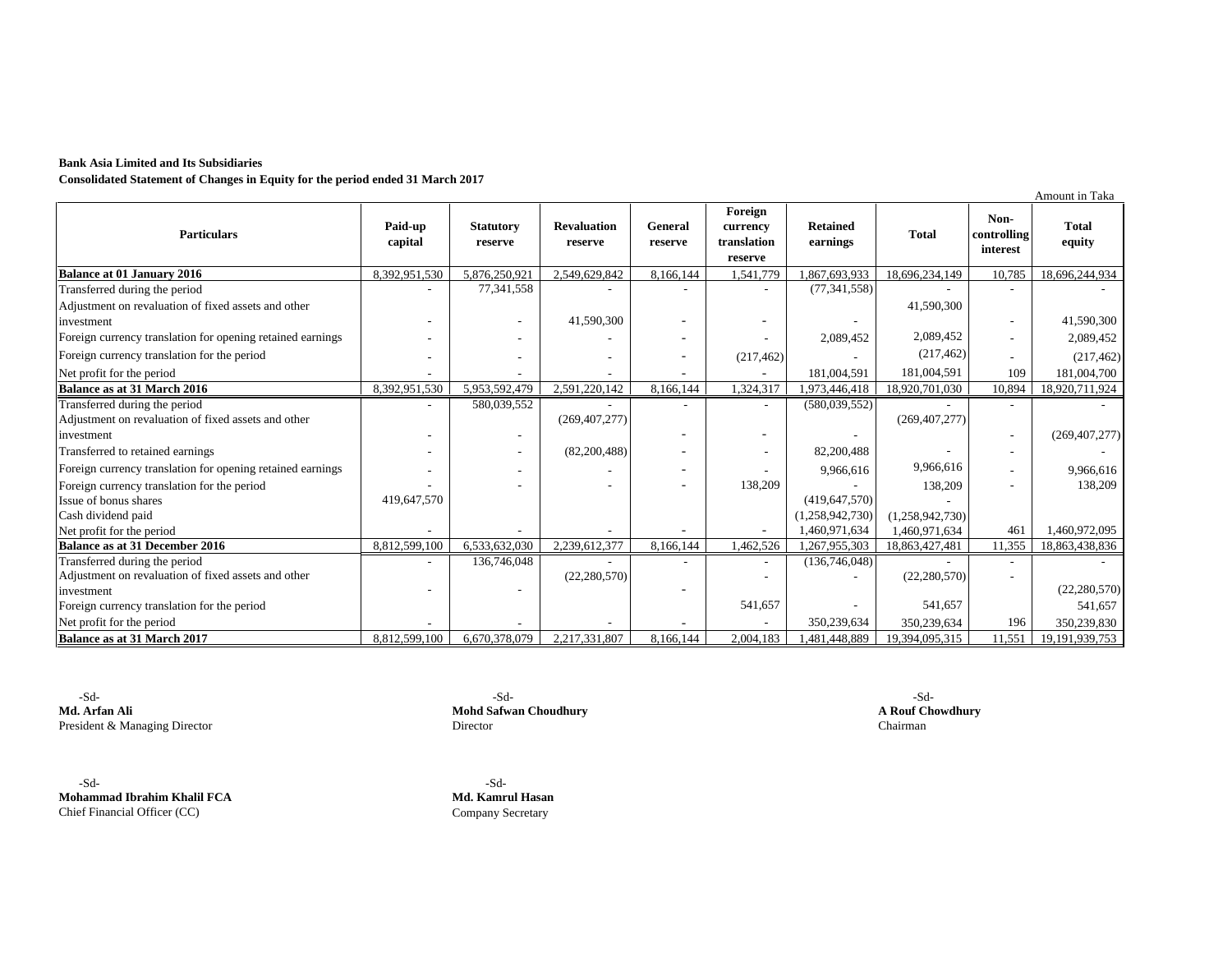# **Balance Sheet as at 31 March 2017**

|                                                                          |                       | Amount in Taka                  |                                 |
|--------------------------------------------------------------------------|-----------------------|---------------------------------|---------------------------------|
|                                                                          |                       | At                              | At                              |
|                                                                          | <b>Notes</b>          | 31 March 2017                   | 31 Dec 2016                     |
| <b>PROPERTY AND ASSETS</b>                                               |                       |                                 |                                 |
| Cash<br>In hand (including foreign currencies)                           | $\overline{4}$<br>4.1 | 18,726,800,776<br>1,873,886,911 | 15,980,758,895<br>2,076,938,257 |
| Balance with Bangladesh Bank and its agent bank                          |                       |                                 |                                 |
| (including foreign currencies)                                           | 4.2                   | 16,852,913,865                  | 13,903,820,638                  |
| Balance with other banks and financial institutions                      |                       | 18,958,426,046                  | 13,273,233,476                  |
| In Bangladesh                                                            | 5.1                   | 18,460,294,396                  | 10,702,481,995                  |
| Outside Bangladesh                                                       | 5.2                   | 498,131,650                     | 2,570,751,481                   |
| Money at call and on short notice                                        | 6                     | 3,530,000,000                   | 4,870,000,000                   |
| <b>Investments</b>                                                       | 7                     | 27,333,655,402                  | 39,365,212,025                  |
| Government                                                               |                       | 24,206,420,310                  | 36, 112, 473, 144               |
| Others                                                                   |                       | 3,127,235,092                   | 3,252,738,881                   |
| <b>Loans and advances/investments</b>                                    | 8                     | 163,072,736,371                 | 163,609,782,739                 |
| Loans, cash credits, overdrafts, etc/investments                         |                       | 153,701,112,922                 | 155,016,374,171                 |
| Bills purchased and discounted                                           |                       | 9,371,623,449                   | 8,593,408,568                   |
| Fixed assets including premises, furniture and fixtures                  | 9                     | 5,271,781,514                   | 5,249,722,487                   |
| <b>Other assets</b>                                                      | 10                    | 11,342,953,072                  | 10,846,991,614                  |
| <b>Non - banking assets</b>                                              |                       |                                 |                                 |
| <b>Total assets</b>                                                      |                       | 248,236,353,181                 | 253, 195, 701, 236              |
| <b>LIABILITIES AND CAPITAL</b>                                           |                       |                                 |                                 |
| <b>Liabilities</b>                                                       |                       |                                 |                                 |
| Borrowings from other banks, financial institutions and agents           | 11                    | 16,752,764,629                  | 18,822,423,424                  |
| Subordinated non-convertible bonds                                       | $11$ (aa)             | 3,197,214,016                   | 3, 197, 214, 016                |
| Deposits and other accounts                                              | 12                    | 186, 848, 178, 028              | 191,272,582,777                 |
| Current/Al-wadeeah current accounts and other accounts                   |                       | 35,568,087,438                  | 34, 253, 758, 670               |
| Bills payable                                                            |                       | 2,229,389,466                   | 4,902,979,613                   |
| Savings bank/Mudaraba savings bank deposits                              |                       | 29, 133, 764, 123               | 27,793,803,978                  |
| Fixed deposits/Mudaraba fixed deposits<br>Bearer certificates of deposit |                       | 119,916,937,001                 | 124,322,040,516                 |
| Other deposits                                                           |                       |                                 |                                 |
| <b>Other liabilities</b>                                                 | 13                    | 22,108,269,111                  | 20,865,003,294                  |
| <b>Total liabilities</b>                                                 |                       | 228,906,425,784                 | 234, 157, 223, 511              |
| Capital/shareholders' equity                                             |                       |                                 |                                 |
| <b>Total shareholders' equity</b>                                        |                       | 19,329,927,397                  | 19,038,477,725                  |
| Paid-up capital                                                          | 14.2                  | 8,812,599,100                   | 8,812,599,100                   |
| Statutory reserve                                                        | 15                    | 6,670,378,079                   | 6,533,632,030                   |
| <b>Revaluation reserve</b>                                               | 16                    | 2,217,331,807                   | 2,239,612,377                   |
| General reserve                                                          |                       | 8,166,144                       | 8,166,144                       |
| Retained earnings                                                        | 17                    | 1,621,452,267                   | 1,444,468,074                   |
| Total liabilities and shareholders' equity                               |                       | 248, 236, 353, 181              | 253, 195, 701, 236              |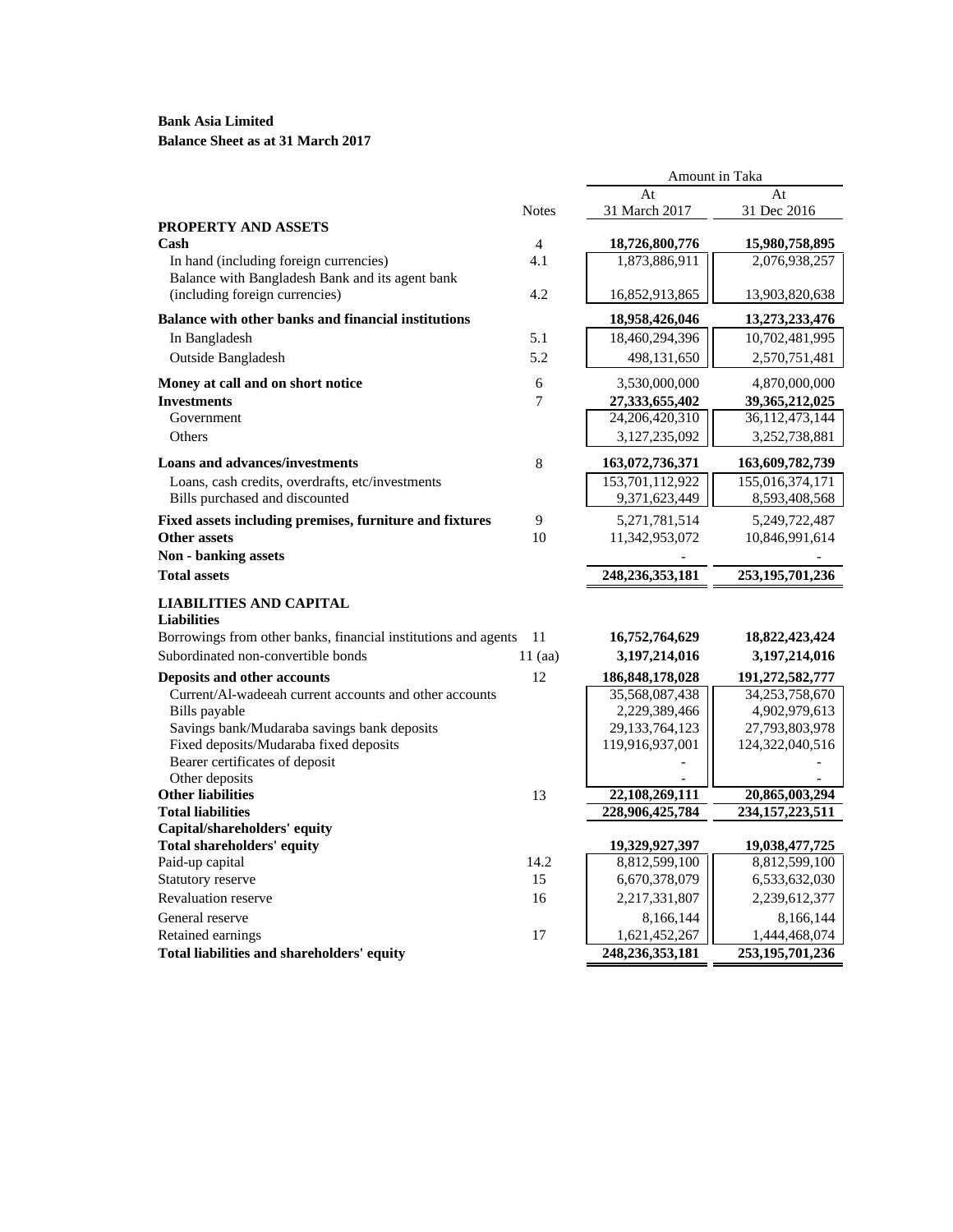**Bank Asia Limited Balance Sheet as at 31 March 2017**

|                                                                       |              | Amount in Taka  |                 |
|-----------------------------------------------------------------------|--------------|-----------------|-----------------|
|                                                                       |              | At              | At              |
|                                                                       | <b>Notes</b> | 31 March 2017   | 31 Dec 2016     |
| <b>OFF-BALANCE SHEET ITEMS</b>                                        |              |                 |                 |
| Contingent liabilities                                                | 18           | 119,878,094,529 | 110,762,047,002 |
| Acceptances and endorsements                                          |              | 37,220,682,242  | 35,098,107,666  |
| Letters of guarantee                                                  |              | 36,082,018,226  | 35,578,341,924  |
| Irrevocable letters of credit                                         |              | 33,518,330,640  | 29,013,641,402  |
| Bills for collection                                                  |              | 13,057,063,421  | 11,071,956,010  |
| Other contingent liabilities                                          |              |                 |                 |
| Other commitments                                                     |              |                 |                 |
| Documentary credits and short term trade-related transactions         |              |                 |                 |
| Forward assets purchased and forward deposits placed                  |              |                 |                 |
| Undrawn note issuance and revolving underwriting facilities           |              |                 |                 |
| Undrawn formal standby facilities, credit lines and other commitments |              |                 |                 |
| Total off-balance sheet items including contingent liabilities        |              | 119,878,094,529 | 110,762,047,002 |

-Sd- -Sd- -Sd-President & Managing Director Director

**Mohd Safwan Choudhury A Rouf Chowd** Director **Chairman** 

-Sd- -Sd-**Mohammad Ibrahim Khalil FCA Md. Kamrul Hasan** Chief Financial Officer (CC) Company Secretary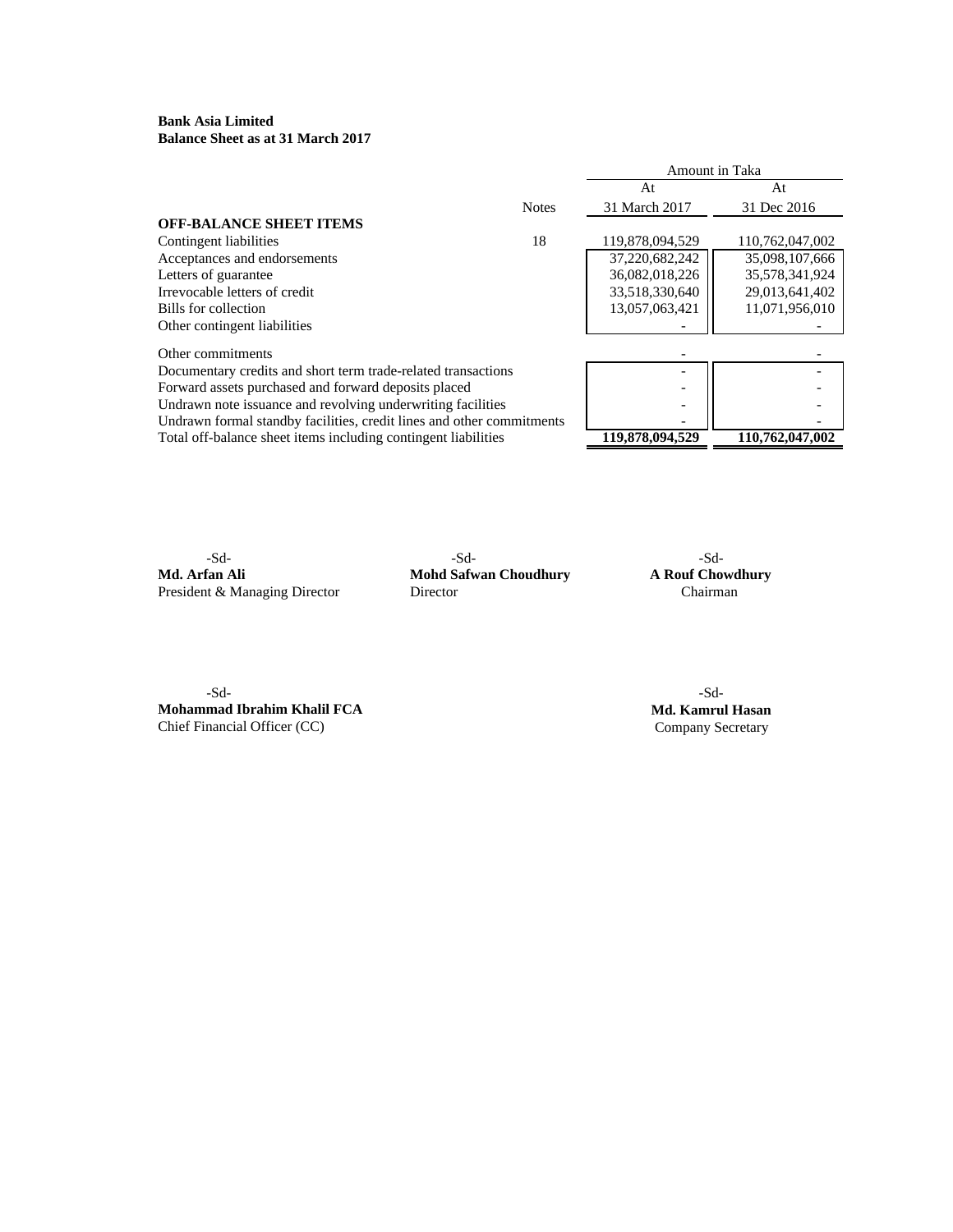## **Bank Asia Limited Profit and Loss Statement for the period ended 31 March 2017**

| Amount in Taka                                   |              |               |               |  |
|--------------------------------------------------|--------------|---------------|---------------|--|
|                                                  | <b>Notes</b> | 31 March 2017 | 31 March 2016 |  |
| <b>OPERATING INCOME</b>                          |              |               |               |  |
| Interest income                                  | 20           | 3,637,502,046 | 3,412,992,468 |  |
| Interest paid on deposits and borrowings, etc    | 21           | 2,582,162,385 | 2,639,259,645 |  |
| Net interest income                              |              | 1,055,339,661 | 773,732,823   |  |
| Investment income                                | 22           | 711,232,728   | 743,032,522   |  |
| Commission, exchange and brokerage               | 23           | 619,943,230   | 593,518,843   |  |
| Other operating income                           | 24           | 134,112,075   | 119,453,516   |  |
|                                                  |              | 1,465,288,033 | 1,456,004,881 |  |
| Total operating income (A)                       |              | 2,520,627,694 | 2,229,737,704 |  |
| Salaries and allowances                          | 25           | 586,015,729   | 554,130,783   |  |
| Rent, taxes, insurance, electricity, etc         | 26           | 145,356,316   | 126,215,471   |  |
| Legal expenses                                   | 27           | 4,329,285     | 3,163,877     |  |
| Postage, stamp, telecommunication, etc           | 28           | 19,082,729    | 17,172,920    |  |
| Stationery, printing, advertisements, etc        | 29           | 20,807,581    | 26,377,212    |  |
| Managing Director's salary and fees              | 30           | 2,550,000     | 3,060,000     |  |
| Directors' fees                                  | 31           | 920,000       | 696,000       |  |
| Auditors' fees                                   | 32           | 4,600         |               |  |
| Depreciation and repairs of Bank's assets        | 33           | 107,847,715   | 96,683,976    |  |
| Other expenses                                   | 34           | 316,889,552   | 265,529,676   |  |
| Total operating expenses (B)                     |              | 1,203,803,507 | 1,093,029,915 |  |
| Profit before provision (C=A-B)                  |              | 1,316,824,187 | 1,136,707,789 |  |
| Provision for loans and advances                 | 13.2         | 541,933,470   | 715,000,000   |  |
| Provision for off-balance sheet items            | 13.3         | 91,160,475    | 35,000,000    |  |
| Provision for diminution in value of investments | 13.8         |               |               |  |
| Other provisions                                 | 13.9         |               |               |  |
| <b>Total provision (D)</b>                       |              | 633,093,945   | 750,000,000   |  |
| Total profit before tax (C-D)                    |              | 683,730,242   | 386,707,789   |  |
| Provision for taxation                           |              |               |               |  |
| Current tax                                      | 13.5.1       | 360,000,000   | 225,000,000   |  |
| Deferred tax                                     | 13.5.2       | 10,000,000    |               |  |
|                                                  |              | 370,000,000   | 225,000,000   |  |
| Net profit after tax                             |              | 313,730,242   | 161,707,789   |  |
| <b>Appropriations</b>                            |              |               |               |  |
| Statutory reserve                                | 15           | 136,746,048   | 77,341,558    |  |
| General reserve                                  |              |               |               |  |
|                                                  |              | 136,746,048   | 77,341,558    |  |
| <b>Retained surplus</b>                          |              | 176,984,194   | 84,366,231    |  |
| <b>Earnings Per Share (EPS)</b>                  | 37           | 0.36          | 0.18          |  |

**Md. Arfan Ali Mohd Safwan Choudhury A Rouf Chowdhury** President & Managing Director Director Director Director Chairman

-Sd-<br>-Sd- -Sd-

-Sd- -Sd-**Mohammad Ibrahim Khalil FCA Md. Kamrul Hasan**<br>Chief Financial Officer (CC) **Md. Kamrul Hasan** Chief Financial Officer (CC)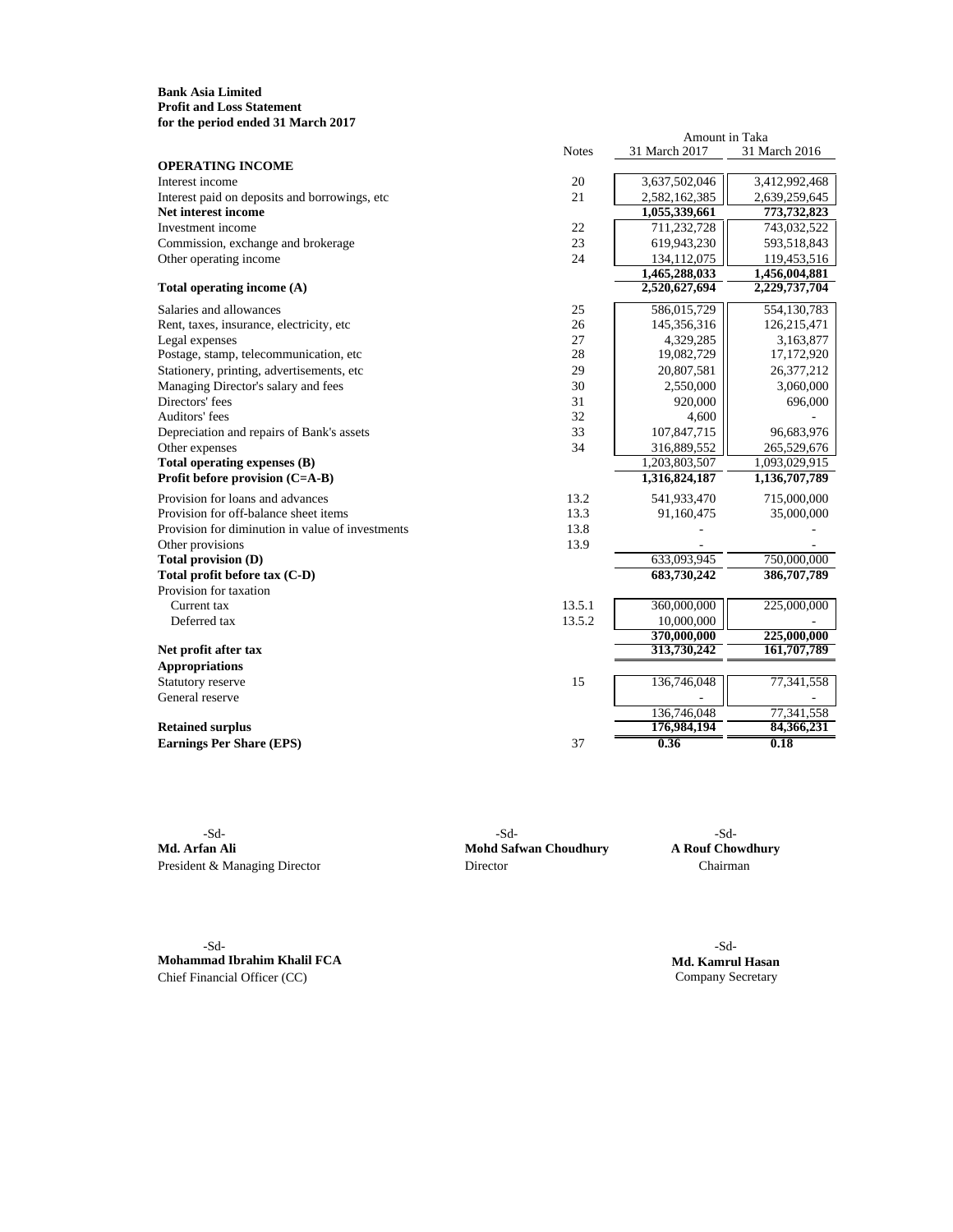## **Bank Asia Limited Cash Flow Statement for the period ended 31 March 2017**

|                                                                   |              | <b>Amount in Taka</b> |                 |
|-------------------------------------------------------------------|--------------|-----------------------|-----------------|
|                                                                   | <b>Notes</b> | 31 March 2017         | 31 March 2016   |
| Cash flows from operating activities (A)                          |              |                       |                 |
| Interest receipts                                                 |              | 3,939,533,626         | 4,141,048,631   |
| Interest payments                                                 |              | (2,582,162,385)       | (2,639,259,645) |
| Fees and commission receipts                                      |              | 619,943,230           | 593,518,843     |
| Cash payment to employees                                         |              | (595, 381, 495)       | (494, 130, 782) |
| Cash payment to suppliers                                         |              | (36,797,318)          | (41, 435, 527)  |
| Income tax paid                                                   |              | (406, 675, 696)       | (584, 336, 515) |
| Receipts from other operating activities                          | 35           | 163,924,532           | 126,686,088     |
| Payments for other operating activities                           | 36           | (489, 024, 618)       | (415, 763, 449) |
| Operating profit before changes in operating assets & liabilities |              | 613,359,876           | 686, 327, 644   |
| Increase/(decrease) in operating assets and liabilities           |              |                       |                 |
| Loans and advances to customers and banks                         |              | 537,046,368           | (8,015,364,145) |
| Other assets                                                      |              | 312,751,900           | (21, 850, 653)  |
| Deposits from customers and banks                                 |              | (4,424,404,749)       | (2,924,549,511) |
| <b>Trading liabilities</b>                                        |              | (2,069,658,795)       | 1,972,215,215   |
| Other liabilities                                                 |              | (349, 267, 802)       | 26,577,570      |
| Net Increase/(decrease) in operating assets and liabilities       |              | (5,993,533,078)       | (8,962,971,523) |
| Net cash flows from operating activities                          |              | (5,380,173,202)       | (8,276,643,879) |
| Cash flows from investing activities (B)                          |              |                       |                 |
| Investments in treasury bills, bonds and others                   |              | 12,459,343,512        | 5,017,644,886   |
| Sale/(Purchase) of trading securities                             |              | 125,503,789           | (44,006,222)    |
| (Purchase)/sale of fixed assets                                   |              | (113, 426, 184)       | (56, 265, 253)  |
| Net cash flows from/(used in) investing activities                |              | 12,471,421,117        | 4,917,373,411   |
| Cash flows from financing activities (C)                          |              |                       |                 |
| Payment for finance lease                                         |              | (107, 864)            | (74, 495)       |
| Dividend paid (cash dividend)                                     |              |                       |                 |
| Net cash flows from/(used in) financing activities                |              | (107, 864)            | (74, 495)       |
| Net increase/(decrease) in cash and cash equivalents (A+B+C)      |              | 7,091,140,051         | (3,359,344,964) |
| Effects of exchange rate changes on cash and cash equivalents     |              |                       |                 |
| Cash and cash equivalents at the beginning of the period          |              | 34, 127, 083, 171     | 23,978,412,313  |
| Cash and cash equivalents at the end of the period                |              | 41,218,223,222        | 20,619,067,349  |
| Cash and cash equivalents:                                        |              |                       |                 |
| Cash                                                              |              | 1,873,886,911         | 1,505,956,571   |
| Balance with Bangladesh Bank and its agent bank(s)                |              | 16,852,913,865        | 12,167,593,884  |
| Balance with other banks and financial institutions               |              | 18,958,426,046        | 4,841,533,394   |
| Money at call and on short notice                                 |              | 3,530,000,000         | 2,100,000,000   |
| Prize bonds                                                       |              | 2,996,400             | 3,983,500       |
|                                                                   |              | 41,218,223,222        | 20,619,067,349  |
| <b>Net Operating Cash Flows per Share</b>                         |              | (6.11)                | (9.39)          |

**Md. Arfan Ali Mohd Safwan Choudhury A Rouf Chowdhury** President & Managing Director Director Director Chairman

-Sd- -Sd- -Sd-

-Sd- -Sd-**Mohammad Ibrahim Khalil FCA Md. Kamrul Hasan**<br>Chief Financial Officer (CC) **Md. Kamrul Hasan** Chief Financial Officer (CC)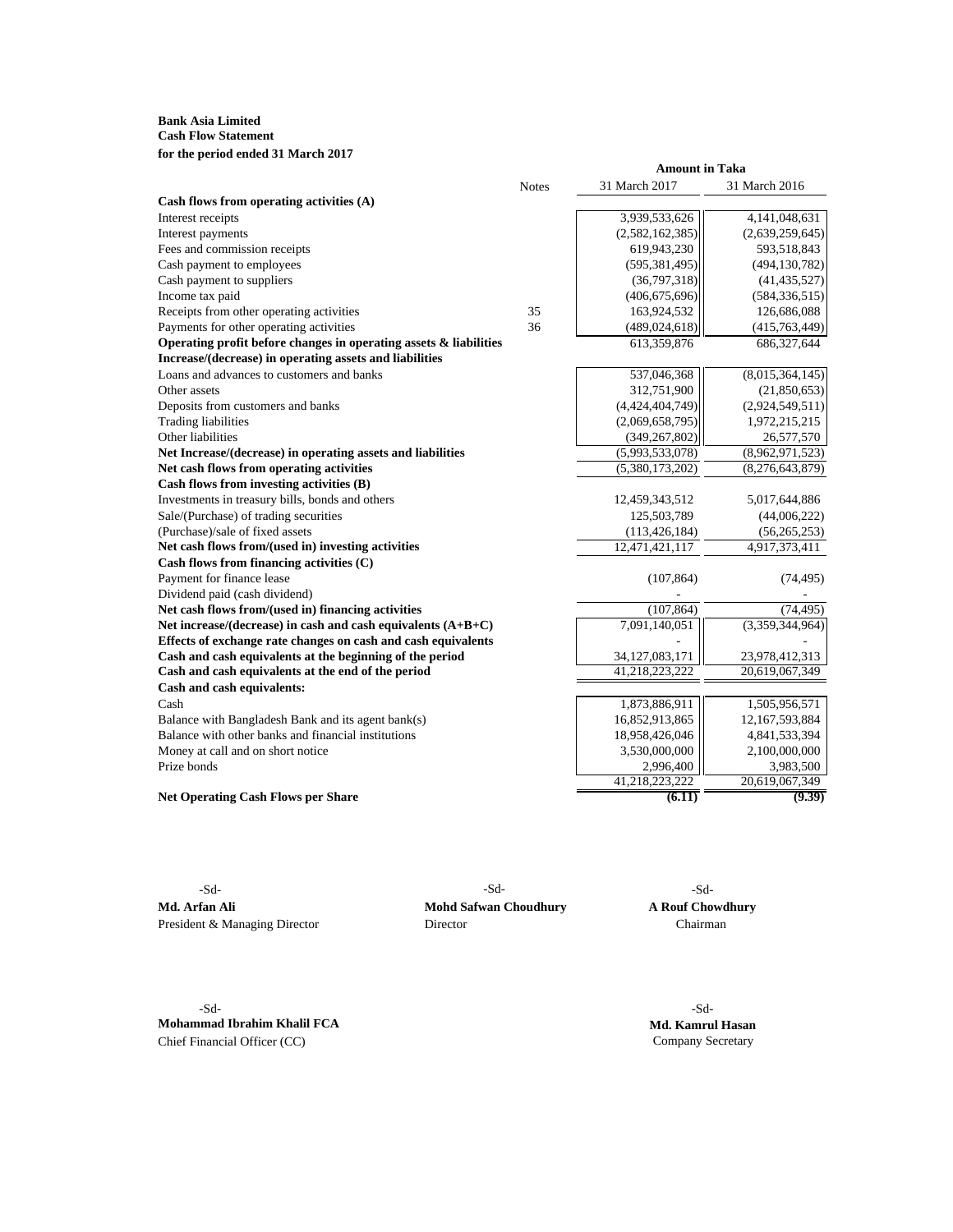| <b>Bank Asia Limited</b>                                          |
|-------------------------------------------------------------------|
| Statement of Changes in Equity for the period ended 31 March 2017 |

|                                                                |                    |                             |                               |                           |                             | Amount in Taka  |
|----------------------------------------------------------------|--------------------|-----------------------------|-------------------------------|---------------------------|-----------------------------|-----------------|
| <b>Particulars</b>                                             | Paid-up<br>capital | <b>Statutory</b><br>reserve | <b>Revaluation</b><br>reserve | <b>General</b><br>reserve | <b>Retained</b><br>earnings | <b>Total</b>    |
| <b>Balance at 01 January 2016</b>                              | 8,392,951,530      | 5,876,250,921               | 2,549,629,842                 | 8,166,144                 | 2,152,333,448               | 18,979,331,885  |
| Statutory reserve                                              |                    | 77,341,558                  |                               |                           | (77, 341, 558)              |                 |
| <b>Revaluation reserve</b>                                     |                    |                             | 41,590,300                    | $\overline{\phantom{a}}$  |                             | 41,590,300      |
| Net profit for the period                                      |                    |                             |                               | $\overline{\phantom{a}}$  | 161,707,789                 | 161,707,789     |
| Issue of bonus shares                                          |                    |                             |                               |                           |                             |                 |
| Cash dividend paid                                             |                    |                             |                               | $\overline{\phantom{a}}$  |                             |                 |
| <b>Balance at 31 March 2016</b>                                | 8,392,951,530      | 5,953,592,479               | 2,591,220,142                 | 8,166,144                 | 2,236,699,679               | 19,182,629,974  |
| Transferred during the period                                  |                    | 580,039,552                 |                               |                           | (580, 039, 552)             |                 |
| Adjustment on revaluation of fixed assets and other investment |                    |                             | (269, 407, 277)               | $\overline{\phantom{a}}$  |                             | (269, 407, 277) |
| Transferred to retained earnings                               |                    |                             | (82,200,488)                  | $\overline{\phantom{a}}$  | 82,200,488                  |                 |
| Net profit for the period                                      |                    |                             |                               | $\overline{\phantom{a}}$  | 1,384,197,758               | 1,384,197,758   |
| Issue of bonus shares                                          | 419,647,570        |                             |                               |                           | (419, 647, 570)             |                 |
| Cash dividend paid                                             |                    |                             |                               |                           | (1,258,942,730)             | (1,258,942,730) |
| <b>Balance at 31 December 2016</b>                             | 8,812,599,100      | 6,533,632,030               | 2,239,612,377                 | 8,166,144                 | .444,468,074                | 19,038,477,725  |
| Statutory reserve                                              |                    | 136,746,048                 |                               |                           | (136,746,048)               |                 |
| <b>Revaluation reserve</b>                                     |                    |                             | (22, 280, 570)                | $\overline{\phantom{a}}$  |                             | (22, 280, 570)  |
| Net profit for the period                                      |                    |                             |                               |                           | 313,730,242                 | 313,730,242     |
| <b>Balance at 31 March 2017</b>                                | 8,812,599,100      | 6,670,378,079               | 2,217,331,807                 | 8,166,144                 | ,621,452,267                | 19,329,927,397  |

**Md. Arfan Ali A Rouf Chowdhury**<br> **Mohd Safwan Choudhury A Rouf Chowdhury**<br> **President & Managing Director Chairman** President & Managing Director

-Sd- -Sd-**Mohammad Ibrahim Khalil FCA Md. Kamrul Hasan** Chief Financial Officer (CC) Company Secretary

-Sd- -Sd- -Sd-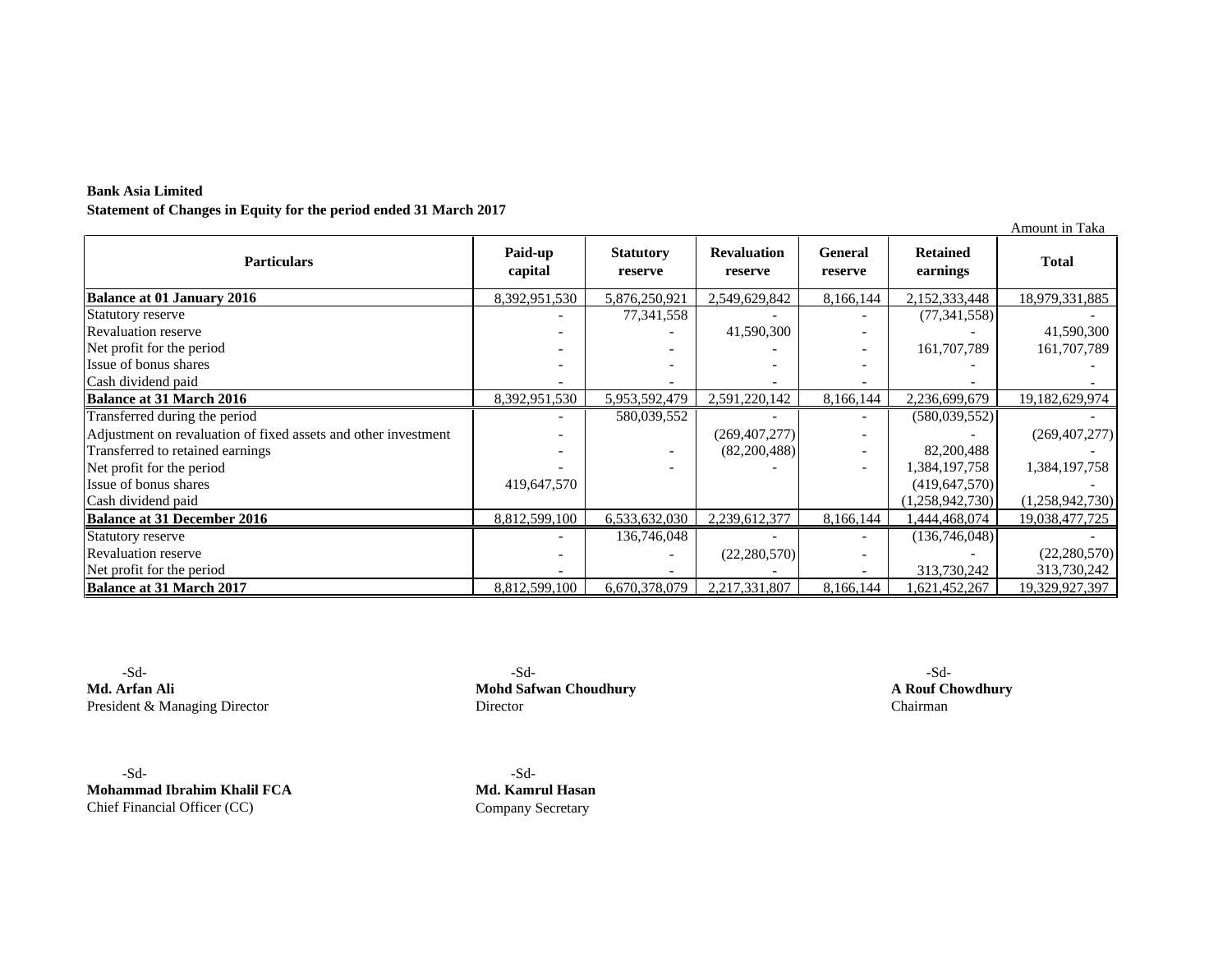# **Bank Asia Limited Selected explanatory notes to the financial statements for the period ended March 31, 2017**

- 1.1.1 Accounting policies in this Financial Statements are same as that applied in its last Annual Financial Statements of December 31, 2016. Consolidated financial Statements include position of Bank Asia Limited, Bank Asia Securities Limited, BA Exchange Company (UK) Limited and BA Express USA Inc.
- 1.1.2 Provision for income tax has been shown @ 40 % as prescribed in Finance Act, 2016 of the accounting profit made by the Bank after considering some of the taxable add backs of income and disallowances of expenditures including provision for loans.
- 2.1.1 General:
	- a) Figures appearing in these financial statements have been rounded off to the nearest Taka.

b) Figures of previous year have been rearranged wherever necessary to conform to current year's presentation.

3.1.1 The Board of Directors in its 360th meeting held on April 16, 2017 has recommended stock dividend @ 12% subject to the approval of the shareholders at the next Annual General Meeting.

For Bank Asia Limited

**Md. Arfan Ali Mohd Safwan Choudhury A Rouf Chowdhury** President & Managing Director **Director** Director **Chairman** 

**Mohammad Ibrahim Khalil FCA Md. Kamrul Hasan** Chief Financial Officer (CC) Company Secretary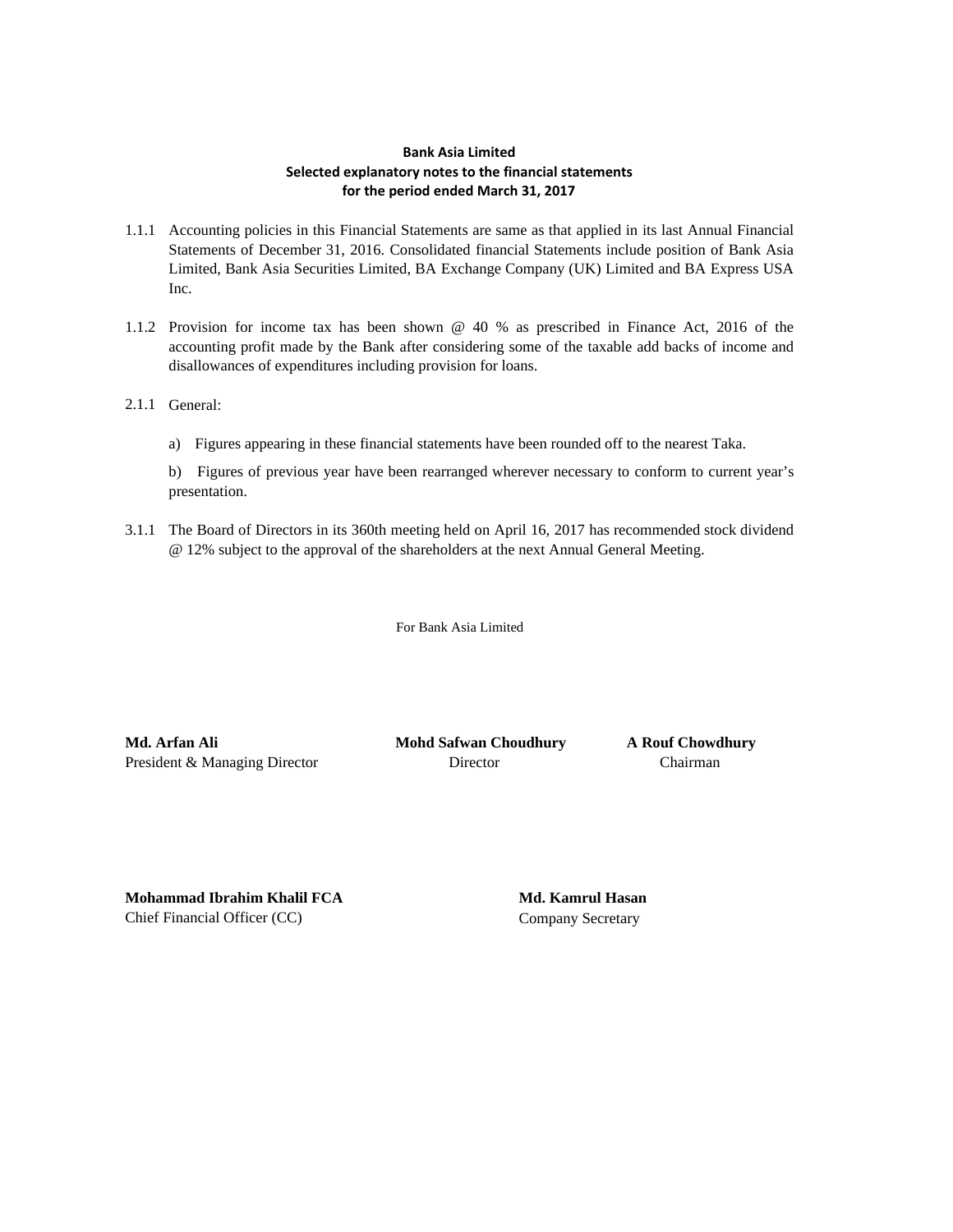|        |                                                                                             | Amount in Taka             |                                                 |
|--------|---------------------------------------------------------------------------------------------|----------------------------|-------------------------------------------------|
|        |                                                                                             | At                         | At                                              |
|        | Cash                                                                                        | 31 March 2017              | 31 Dec 2016                                     |
| 4.1    | In hand                                                                                     |                            |                                                 |
|        | Conventional and Islamic banking                                                            |                            |                                                 |
|        | Local currency                                                                              | 1,860,087,687              | 2,059,782,311                                   |
|        | Foreign currencies                                                                          | 13,799,224                 | 17,155,946                                      |
|        |                                                                                             | 1,873,886,911              | 2,076,938,257                                   |
|        | Off-shore banking unit                                                                      |                            |                                                 |
|        |                                                                                             | 1,873,886,911              | 2,076,938,257                                   |
| 4.1(a) | <b>Consolidated cash in hand</b>                                                            |                            |                                                 |
|        | Bank Asia Limited                                                                           | 1,873,886,911              | 2,076,938,257                                   |
|        | <b>Bank Asia Securities Limited</b>                                                         | 1,689                      | 8,377                                           |
|        | BA Exchange Company (UK) Limited<br>BA Express USA, Inc.                                    | 820,081<br>105,647         | 2,853,603<br>97,179                             |
|        |                                                                                             | 1,874,814,328              | 2,079,897,416                                   |
| 4.2    | Balance with Bangladesh Bank and its agent bank (including foreign currencies)              |                            |                                                 |
|        | Conventional and Islamic banking                                                            |                            |                                                 |
|        |                                                                                             |                            |                                                 |
|        | Balance with Bangladesh Bank                                                                | 12,770,996,254             | 13,036,708,415                                  |
|        | Local currency (statutory deposit)<br>Foreign currencies                                    | 3,702,454,993              | 391,688,896                                     |
|        |                                                                                             | 16,473,451,247             | 13,428,397,311                                  |
|        | Balance with agent bank (Sonali Bank Limited)                                               |                            |                                                 |
|        | Local currency                                                                              | 379,462,618                | 475,423,327                                     |
|        | Foreign currencies                                                                          |                            |                                                 |
|        |                                                                                             | 379.462.618                | 475,423,327                                     |
|        |                                                                                             | 16,852,913,865             | 13,903,820,638                                  |
|        | Off-shore banking unit                                                                      |                            |                                                 |
|        |                                                                                             | 16,852,913,865             | 13,903,820,638                                  |
| 4.2(a) | Consolidated Balance with Bangladesh Bank and its agent bank (including foreign currencies) |                            |                                                 |
|        |                                                                                             |                            |                                                 |
|        | <b>Bank Asia Limited</b><br><b>Bank Asia Securities Limited</b>                             | 16,852,913,865             | 13,903,820,638                                  |
|        | BA Exchange Company (UK) Limited                                                            |                            |                                                 |
|        | BA Express USA, Inc.                                                                        |                            |                                                 |
|        |                                                                                             | 16,852,913,865             | 13,903,820,638                                  |
|        | Balance with other banks and financial institutions                                         |                            |                                                 |
|        | In Bangladesh                                                                               |                            |                                                 |
|        | Conventional and Islamic banking (Note 5.1)                                                 | 18,460,294,396             | 10,702,481,995                                  |
|        | Off-shore banking unit                                                                      |                            |                                                 |
|        |                                                                                             | 18,460,294,396             | 10,702,481,995                                  |
|        | <b>Outside Bangladesh</b>                                                                   |                            |                                                 |
|        | Conventional and Islamic banking (Note 5.2)                                                 | 510,433,734                | 1,066,474,297                                   |
|        | Off-shore banking unit                                                                      | (12, 302, 084)             | 1,504,277,184                                   |
|        |                                                                                             | 498,131,650                | 2,570,751,481                                   |
|        |                                                                                             | 18,958,426,046             | 13,273,233,476                                  |
| 5.1    | Conventional and Islamic banking - In Bangladesh                                            |                            |                                                 |
|        | <b>Current accounts</b>                                                                     |                            |                                                 |
|        | AB Bank Limited                                                                             | 41,480                     | 41,480                                          |
|        | Agrani Bank Limited                                                                         | 826,280                    | 826,280                                         |
|        | National Bank Limited                                                                       | 796,058                    | 796,058                                         |
|        | Sonali Bank Limited                                                                         | 180, 113, 330              | 155,332,208                                     |
|        | <b>Standard Chartered Bank</b>                                                              | 3,030,147                  | 226,677                                         |
|        | Jamuna Bank Limited                                                                         | 2,590                      | 2,590                                           |
|        |                                                                                             |                            |                                                 |
|        | <b>Trust Bank Limited</b>                                                                   | 8,584,513                  |                                                 |
|        |                                                                                             | 193,394,398                |                                                 |
|        | Short-notice deposit accounts                                                               |                            |                                                 |
|        | <b>BRAC Bank Limited</b>                                                                    | 740,099                    |                                                 |
|        | <b>AB Bank Limited</b>                                                                      | 532,105                    |                                                 |
|        | Islami Bank Bangladesh Limited                                                              | 173,529                    |                                                 |
|        | Uttara Bank Limited                                                                         | 110,849                    |                                                 |
|        |                                                                                             | 1,556,582                  | 526,403<br>172,800<br>1,515,086                 |
|        | <b>Fixed deposit accounts/ MTDR</b><br>Islamic Finance and Investment Limited               | 100,000,000                | 100,000,000                                     |
|        | Hajj Finance Company Limited                                                                | 100,000,000                | 100,000,000                                     |
|        | <b>Bank Alfalah Limited</b>                                                                 | 1,993,416                  | 119,624,606<br>730,099<br>85,784<br>100,842,303 |
|        |                                                                                             | 201,993,416<br>396,944,396 | (37,600,687)<br>300,842,303                     |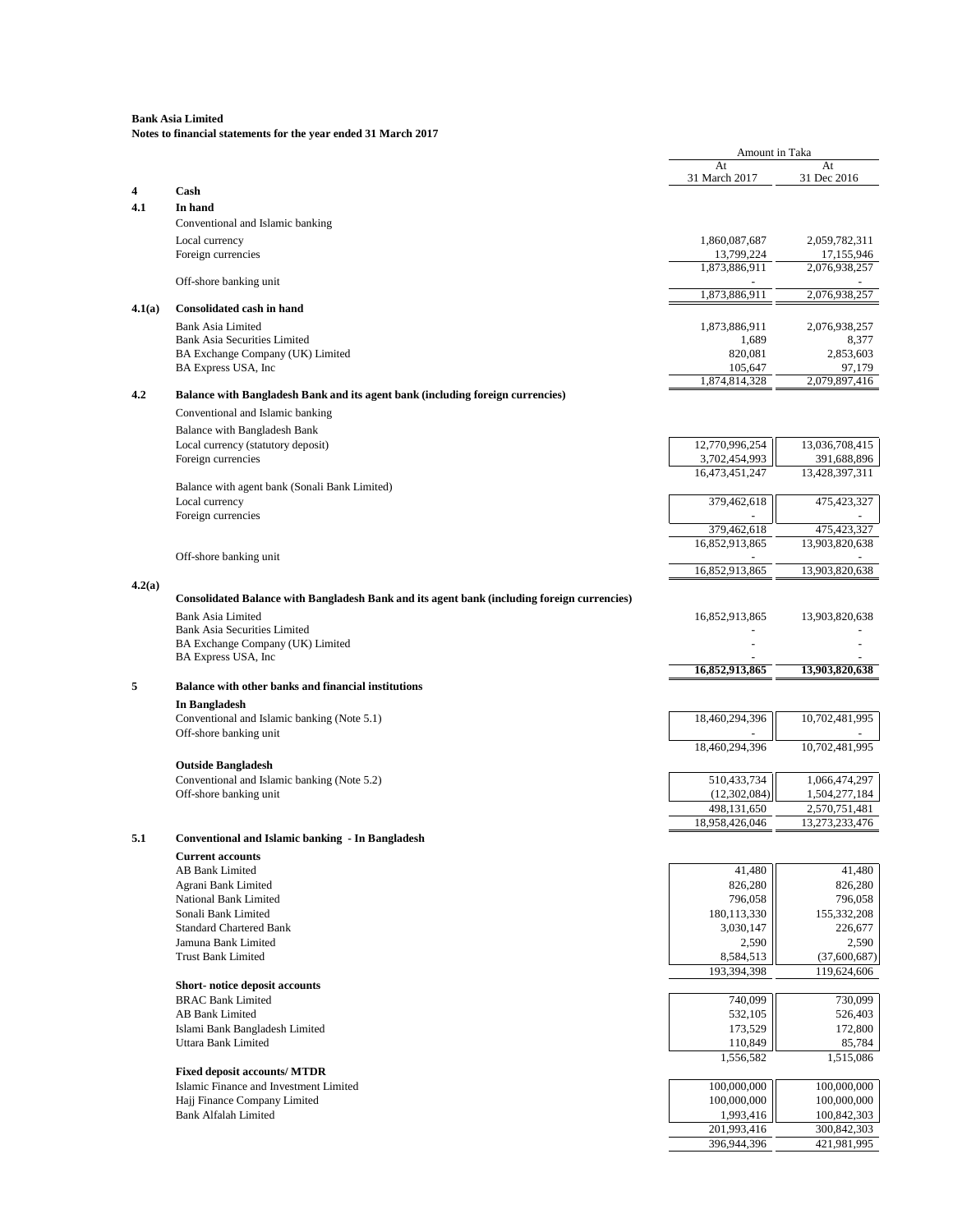|                                                              | Amount in Taka             |                          |
|--------------------------------------------------------------|----------------------------|--------------------------|
|                                                              | At                         | At                       |
|                                                              | 31 March 2017              | 31 Dec 2016              |
| <b>Placements</b>                                            |                            |                          |
| With Banking companies                                       | 16,763,350,000             | 10,280,500,000           |
| With Non-banking financial institutions                      | 1,300,000,000              |                          |
|                                                              | 18,063,350,000             | 10,280,500,000           |
| Details of Placement with Banking companies                  |                            |                          |
| In Local Currency:                                           |                            |                          |
| NRB Bank Limited                                             | 200,000,000                | 200,000,000              |
| NRB Global Bank Limited<br>NRB Commercial Bank Limited       | 200,000,000<br>200,000,000 | 200,000,000              |
| Jamuna Bank Limited                                          | 2,000,000,000              |                          |
| <b>IFIC Bank Limited</b>                                     | 2,500,000,000              |                          |
| Midland Bank Limited                                         | 200,000,000                | 200,000,000              |
| AB Bank Limited                                              | 1,000,000,000              |                          |
| <b>BRAC Bank Limited</b>                                     |                            | 750,000,000              |
| National Bank Limited                                        | 1,000,000,000              | 1,000,000,000            |
| Shahjalal Bank Limited                                       |                            | 1,500,000,000            |
| One Bank Limited                                             | 1,500,000,000              | 1,000,000,000            |
| Social Islami Bank Limited                                   | 1,500,000,000              | 1,000,000,000            |
| Mercantile Bank Limited                                      |                            | 1,000,000,000            |
| <b>Standard Bank Limited</b>                                 | 1,000,000,000              | 1,000,000,000            |
| Dhaka Bank Limited                                           |                            | 1,000,000,000            |
| Modhumoti Bank Limited                                       | 450,000,000                | 250,000,000              |
| Southeast Bank Limited                                       | 500,000,000                |                          |
| <b>EXIM Bank Limited</b>                                     | 3,000,000,000              |                          |
|                                                              | 15,250,000,000             | 9,100,000,000            |
| In Foreign Currency:                                         |                            |                          |
| <b>Trust Bank Limited</b>                                    | 796,500,000                |                          |
| Eastern Bank Limited                                         |                            | 1,180,500,000            |
| Social Islami Bank Limited                                   | 238,950,000                |                          |
| Modhumoti Bank Limited                                       | 79,650,000                 |                          |
| AB Bank Limited                                              | 398,250,000                |                          |
|                                                              | 1,513,350,000              | 1,180,500,000            |
|                                                              | 16,763,350,000             | 10,280,500,000           |
|                                                              | 18,460,294,396             | 10,702,481,995           |
| Details of Placement with Non-banking financial institutions |                            |                          |
| Delta Brac Housing                                           | 400,000,000                |                          |
| National House Finance and Investment Limited                | 300,000,000                |                          |
| <b>IPDC</b> Finance Limited                                  | 400,000,000                | $\overline{\phantom{a}}$ |
| Union Capital Limited                                        | 200,000,000                |                          |
|                                                              | 1,300,000,000              | $\sim$                   |
| <b>Conventional and Islamic banking -Outside Bangladesh</b>  |                            |                          |
| <b>Interest bearing:</b>                                     |                            |                          |
| Citibank N.A., London (EURO)                                 |                            | 20,681,324               |
| Citibank N.A., London (GBP)                                  |                            | 3,827,315                |
| Citibank NA, New York (USD)                                  |                            | 792,753,215              |
| Habib American Bank, New York                                | 49,013,698                 | 5,134,395                |
| Mashreqbank psc, New York (USD)                              | 37,624,901                 | 580,871                  |
| Standard Chartered Bank, Mumbai                              |                            | 102,345,892              |
| Standard Chartered Bank, New York                            | 43,873,651                 | 146,368                  |
|                                                              | 130,512,249                | 925,469,379              |
| Non-interest bearing:                                        |                            |                          |
| AB Bank Limited, Mumbai                                      | 2,702,774                  | 14,175                   |
| Al Rajhi Bank K.S.A                                          | 919,982                    | 919,982                  |
| Bhutan National Bank Limited, Thimphu                        | 3,988,890                  | 897,984                  |
| Casisse Centrale Desjardins                                  | 525,927                    | 621,340                  |
| Commerzbank AG, Frankfurt (EURO)                             | 167,751,177                | 51,744,589               |
| Commerzbank AG, Frankfurt (USD)                              | 1,634,036                  | 44,236,583               |
| Habib Metropolitan Bank Limited, Karachi                     | 18,148,355                 | 7,928,216                |
| Habib Bank UK, London                                        | 17,724,098                 | 51,274                   |
| <b>ICICI Bank Limited, Kowloon</b>                           |                            | 13,614                   |
| <b>ICICI Bank Limited, Mumbai</b>                            | 2,944,988                  | 22,596,745               |
| JP Morgan Chase Bank N.A New York, U.S.A                     | 4,419,455                  | 34,891                   |
| Mashreqbank psc, Mumbai (EURO)                               |                            | 660,420                  |
| Muslim Commercial Bank Limited, Colombo                      | 8,688,768                  | 4,200,567                |
| Muslim Commercial Bank Limited, Karachi                      | (0.01)                     |                          |
| Bank of Sydney                                               | 91,445                     | 85,845                   |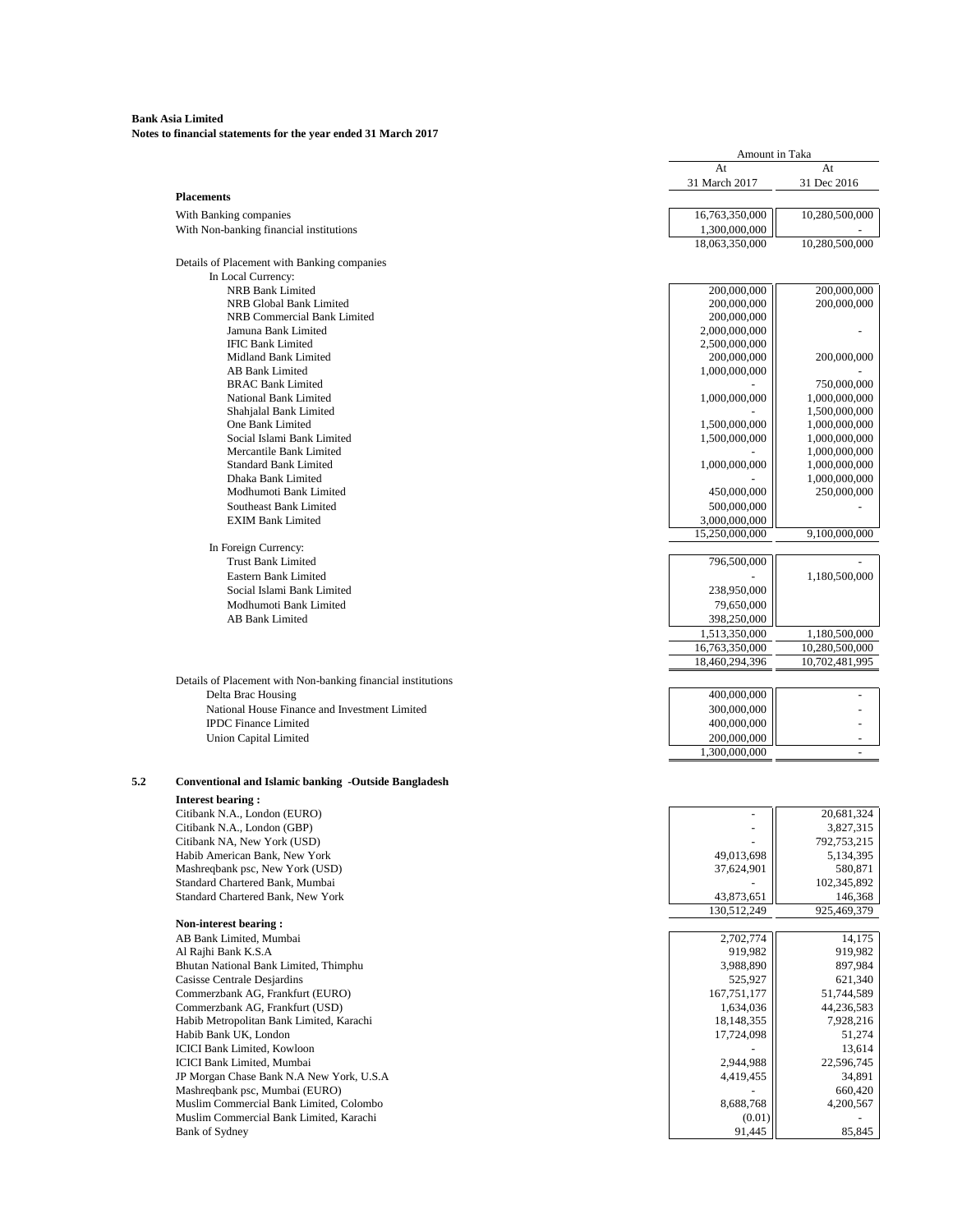|       |                                                                              | Amount in Taka            |                              |
|-------|------------------------------------------------------------------------------|---------------------------|------------------------------|
|       |                                                                              | At<br>31 March 2017       | At<br>31 Dec 2016            |
|       | Nepal Bangladesh Bank Limited, Kathmandu<br>Sonali Bank (UK) Limited, London | 6,211,637                 | 4,096,072<br>38,564          |
|       | Saudi Hollandi K.S.A                                                         | 57,244                    | 30,734                       |
|       | <b>UBAF, Tokyo</b>                                                           |                           | 48,857                       |
|       | Unicredit Bank AG, Munich (EURO)/Hypovereins Bank, Munich (EURO)             |                           | 158,292                      |
|       | Wells Fargo Bank NA, New York, (USD)                                         | 142,747,058               | 28,198                       |
|       | Wells Fargo Bank NA, London, (Euro)                                          | 309,789                   | 354,710                      |
|       | Bank Of Tokyo-Mitsubishi, Tokyo (Yen)                                        | 815,652                   | 1,467,524                    |
|       | Zurcher Kantonal Bank, Switzerland                                           | 240,210<br>379,921,484    | 775,743<br>141,004,918       |
|       |                                                                              | 510,433,734               | 1,066,474,297                |
|       | Placement with Off-shore Banking Unit                                        | 557,550,000               |                              |
|       | Less: Inter-company transactions                                             | (557, 550, 000)           |                              |
|       |                                                                              | 510,433,734               | 1,066,474,297                |
|       | <b>Consolidated Balance with other banks and financial institutions</b>      |                           |                              |
|       | In Bangladesh                                                                |                           |                              |
|       | <b>Bank Asia Limited</b>                                                     | 18,460,294,396            | 10,702,481,995               |
|       | <b>Bank Asia Securities Limited</b>                                          | 248,204,382               | 317,381,382                  |
|       | BA Exchange Company (UK) Limited<br>BA Express USA, Inc                      |                           |                              |
|       |                                                                              | 18,708,498,778            | 11,019,863,377               |
|       | Less: Inter-company transactions                                             | 8,173,095                 | 36,057,950                   |
|       |                                                                              | 18,700,325,683            | 10,983,805,427               |
|       | <b>Outside Bangladesh</b>                                                    |                           |                              |
|       | <b>Bank Asia Limited</b>                                                     | 498,131,650               | 2,570,751,481                |
|       | <b>Bank Asia Securities Limited</b>                                          |                           |                              |
|       | BA Exchange Company (UK) Limited                                             | 7,925,235                 | 5,879,569                    |
|       | BA Express USA, Inc.                                                         | 46,553,221<br>552,610,106 | 54,670,895<br>2,631,301,945  |
|       |                                                                              | 19,252,935,789            | 13,615,107,372               |
|       | Money at call and on short notice                                            |                           |                              |
|       | Call money                                                                   |                           |                              |
|       | With Banking companies (Note 6.1)                                            | 250,000,000               | 1,320,000,000                |
|       | With Non-banking financial institutions (Note 6.2)                           | 3,280,000,000             | 3,550,000,000                |
|       |                                                                              | 3,530,000,000             | 4,870,000,000                |
|       | <b>Call Money- with Banking companies:</b>                                   |                           |                              |
|       | NRB Bank Limited                                                             | 100,000,000               | 220,000,000                  |
|       | NRB Commercial Bank Limited                                                  | 50,000,000                |                              |
|       | Midland Bank Limited                                                         | 100,000,000               | 250,000,000                  |
|       | Modhumoti Bank Limited                                                       |                           | 250,000,000                  |
|       | Habib Bank Limited                                                           |                           | 300,000,000                  |
|       | Jamuna Bank Limited                                                          |                           | 300,000,000                  |
|       |                                                                              | 250,000,000               | 1,320,000,000                |
|       | Call Money- with non banking financial institutions                          |                           |                              |
|       | <b>Investment Corporation of Bangladesh</b>                                  | 3,050,000,000             | 3,400,000,000                |
|       | IDLC (BD) Limited                                                            | 230,000,000               |                              |
|       | Delta Brac Housing                                                           | 3,280,000,000             | 150,000,000<br>3,550,000,000 |
|       | <b>Consolidated Money at call and on short notice</b>                        |                           |                              |
| 6(a)  | <b>Bank Asia Limited</b>                                                     | 3,530,000,000             | 4,870,000,000                |
|       | <b>Bank Asia Securities Limited</b>                                          |                           |                              |
|       | BA Exchange Company (UK) Limited                                             |                           |                              |
|       | BA Express USA, Inc.                                                         |                           |                              |
|       | <b>Investments</b>                                                           | 3,530,000,000             | 4,870,000,000                |
|       | Government (Note 7.1)                                                        | 24,206,420,310            | 36,112,473,144               |
|       | Others (Note 7.2)                                                            | 3,127,235,092             | 3,252,738,881                |
|       |                                                                              | 27,333,655,402            | 39,365,212,025               |
|       | Government                                                                   |                           |                              |
|       | Conventional and Islamic banking (Note 7.1.1)                                | 24, 206, 420, 310         | 36, 112, 473, 144            |
|       | Off-shore banking unit                                                       |                           |                              |
|       |                                                                              | 24,206,420,310            | 36,112,473,144               |
| 7.1.1 | <b>Conventional and Islamic banking</b>                                      |                           |                              |
|       | Treasury bills (Note 7.1.1.1)                                                | 6,796,809,884             | 4,020,968,205                |
|       | Treasury bonds (Note 7.1.1.2)                                                | 17,406,614,026            | 17,311,406,196               |
|       | Bangladesh Bank bills (Note 7.1.1.3)                                         |                           | 14,777,007,943               |
|       | Prize bonds                                                                  | 2,996,400                 | 3,090,800                    |
|       |                                                                              | 24,206,420,310            | 36, 112, 473, 144            |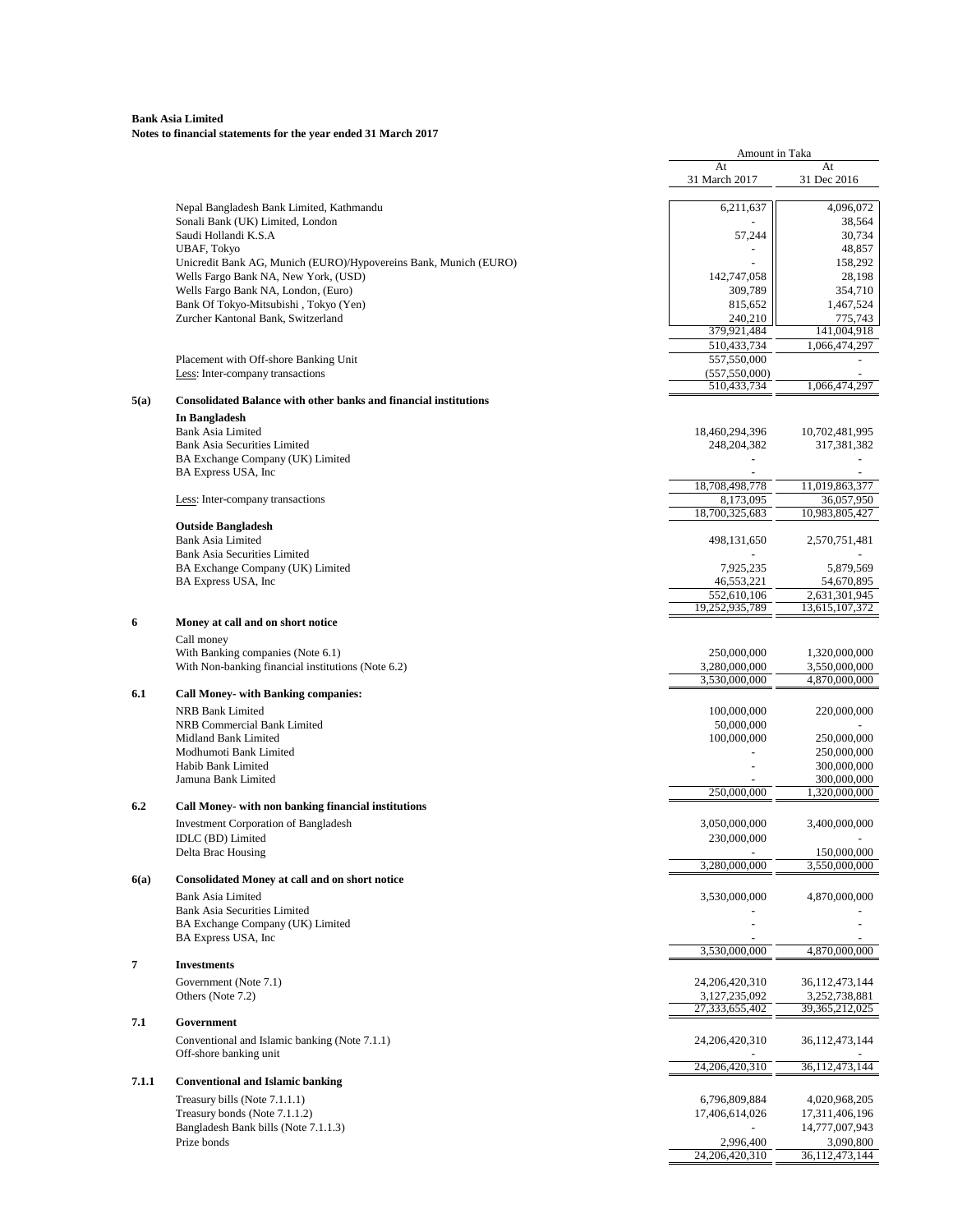|         |               |                                                                                                | Amount in Taka               |                              |
|---------|---------------|------------------------------------------------------------------------------------------------|------------------------------|------------------------------|
|         |               |                                                                                                | At                           | At                           |
|         |               |                                                                                                | 31 March 2017                | 31 Dec 2016                  |
| 7.1.1.1 |               | <b>Treasury bills</b>                                                                          |                              |                              |
|         |               | 7 days treasury bills<br>14 days treasury bills                                                | 299,828,700<br>499,429,500   |                              |
|         |               | 182 days treasury bills                                                                        |                              | 1,497,929,029                |
|         |               | 364 days treasury bills                                                                        | 5,997,551,684                | 2,523,039,176                |
|         |               |                                                                                                | 6,796,809,884                | 4,020,968,205                |
| 7.1.1.2 |               | <b>Treasury bonds</b>                                                                          |                              |                              |
|         |               | Bangladesh Bank Islamic bond                                                                   | 562,300,000                  | 564,600,000                  |
|         |               | 2 years Bangladesh Government treasury bonds                                                   |                              |                              |
|         |               | 5 years Bangladesh Government treasury bonds                                                   | 3,779,474,803                | 4,504,174,803                |
|         |               | 10 years Bangladesh Government treasury bonds                                                  | 7,173,519,846                | 6, 351, 312, 016             |
|         |               | 15 years Bangladesh Government treasury bonds<br>20 years Bangladesh Government treasury bonds | 5,648,584,142<br>242,735,235 | 5,648,584,142<br>242,735,235 |
|         |               |                                                                                                | 17,406,614,026               | 17,311,406,196               |
| 7.1.1.3 |               | <b>Bangladesh Bank bills</b>                                                                   |                              |                              |
|         |               | 14 days Bangladesh Bank bills                                                                  |                              | 4,494,865,500                |
|         |               | 30 days Bangladesh Bank bills                                                                  | $\sim$                       | 10,282,142,443               |
|         |               |                                                                                                | $\sim$                       | 14,777,007,943               |
| 7.2     | <b>Others</b> |                                                                                                |                              |                              |
|         |               | Conventional and Islamic banking (Note 7.2.1)                                                  | 3,127,235,092                | 3,252,738,881                |
|         |               | Off-shore banking unit                                                                         | 304,489,126                  | 298,995,308                  |
|         |               | Less: Adjustment with OBU                                                                      | (304, 489, 126)              | (298, 995, 308)              |
|         |               |                                                                                                | 3,127,235,092                | 3,252,738,881                |
| 7.2.1   |               | <b>Conventional and Islamic banking</b>                                                        |                              |                              |
|         | a)            | <b>Ordinary shares</b>                                                                         |                              |                              |
|         |               | Quoted shares                                                                                  | 563,958,267                  | 614,055,401                  |
|         |               | Unquoted share                                                                                 | 93,638,548                   | 93,575,971                   |
|         |               |                                                                                                | 657,596,815                  | 707,631,372                  |
|         | b)            | <b>Mutual Fund</b>                                                                             |                              |                              |
|         |               | 1st Janata Bank Mutual fund                                                                    | 50,000,000                   | 50,000,000                   |
|         |               | <b>EBL NRB Ist Mutual Fund</b>                                                                 | 149,665,000                  | 149,665,000                  |
|         |               | Ist Bangladesh Fixed Income Fund                                                               | 250,000,000                  | 250,000,000                  |
|         |               | <b>MBL 1st Mutual Fund</b>                                                                     | 50,000,000                   | 50,000,000                   |
|         |               | EXIM Bank 1st Mutual Fund                                                                      | 242,235,820                  | 247,705,052                  |
|         | $\bf c)$      | <b>Debentures</b>                                                                              | 741,900,820                  | 747,370,052                  |
|         |               | <b>Beximco Denims Limited</b>                                                                  | 9,537,605                    | 9,537,605                    |
|         |               | <b>Beximco Textiles Limited</b>                                                                | 6,445,370                    | 6,445,370                    |
|         |               |                                                                                                | 15,982,975                   | 15,982,975                   |
|         | d)            | <b>Bonds</b>                                                                                   |                              |                              |
|         |               | MTBL subordinated bond                                                                         | 75,000,000                   | 75,000,000                   |
|         |               | MTB Second subordinated bond                                                                   | 400,000,000                  | 400,000,000                  |
|         |               | UCB Second subordinated bond                                                                   | 300,000,000                  | 300,000,000                  |
|         |               | BSRM Steels Limited zero coupon bond                                                           | 170,754,482                  | 170,754,482                  |
|         |               | Premier Bank Non-convert subordinated bond                                                     | 500,000,000                  | 500,000,000                  |
|         |               | Prime Bank Limited Coupon bond                                                                 |                              | 70,000,000                   |
|         |               | <b>BSRML</b> Coupon bond                                                                       | 66,000,000                   | 66,000,000                   |
|         |               | SIBL subordinated Mudaraba bond                                                                | 200,000,000                  | 200,000,000                  |
|         |               |                                                                                                | 1,711,754,482                | 1,781,754,482                |
|         | e)            | Investment in commercial paper<br>Investment in commercial paper                               |                              |                              |
|         |               |                                                                                                |                              |                              |
|         | f)            | <b>Placements</b>                                                                              |                              |                              |
|         |               | With Banking companies (Note 7.2.1(1))                                                         | $\overline{\phantom{a}}$     |                              |
|         |               | With Non-banking financial institutions (Note 7.2.1(2)                                         |                              |                              |
|         |               |                                                                                                |                              |                              |
|         |               |                                                                                                | 3,127,235,092                | 3,252,738,881                |
|         | 7.2.1(1)      | <b>Placement- with Banking companies</b>                                                       |                              |                              |
|         |               | Local currency                                                                                 |                              |                              |
|         |               | Foreign currencies                                                                             |                              |                              |
|         |               |                                                                                                |                              |                              |
|         | 7.2.1(2)      | <b>Placement-</b> with Non-banking financial institutions                                      |                              |                              |
|         |               | Placement with Off-shore Banking Unit                                                          |                              |                              |
|         |               |                                                                                                |                              |                              |
|         |               | Less: Adjustment with OBU                                                                      |                              |                              |
|         |               |                                                                                                |                              |                              |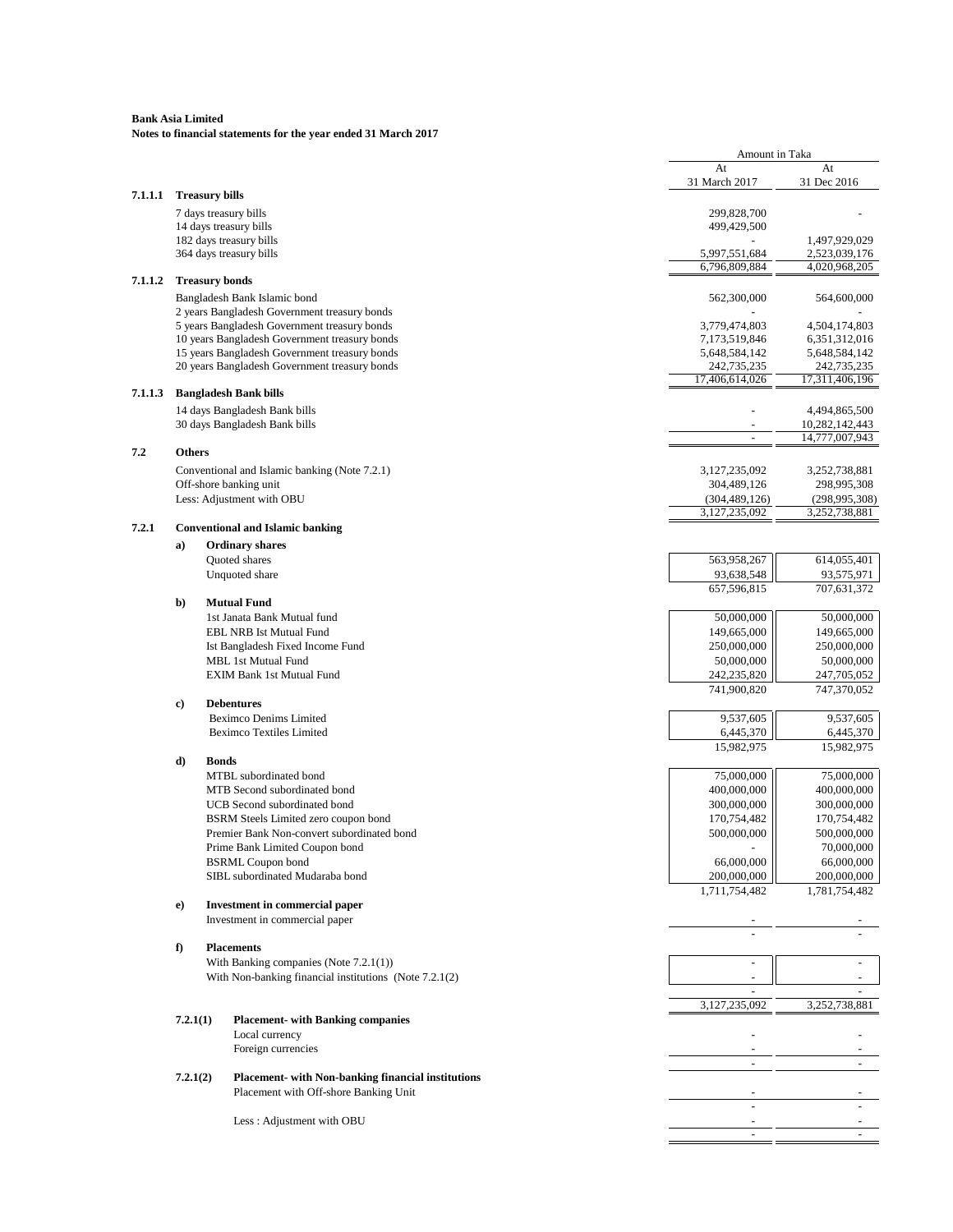|      |                                                               | Amount in Taka     |                   |
|------|---------------------------------------------------------------|--------------------|-------------------|
|      |                                                               | At                 | At                |
|      |                                                               | 31 March 2017      | 31 Dec 2016       |
| 7.3  | <b>Investments classified as per Bangladesh Bank circular</b> |                    |                   |
|      | Held for trading (HFT)                                        | 18,797,976,148     | 18,797,976,148    |
|      | Held to maturity (HTM)                                        | 16,746,806,196     | 16,746,806,196    |
|      | Other securities                                              | 3,692,531,492      | 3,820,429,681     |
|      |                                                               | 39,237,313,836     | 39, 365, 212, 025 |
| 7(a) | <b>Consolidated Investments</b>                               |                    |                   |
|      | Government                                                    |                    |                   |
|      | <b>Bank Asia Limited</b>                                      | 24,206,420,310     | 36,112,473,144    |
|      | <b>Bank Asia Securities Limited</b>                           |                    |                   |
|      | BA Exchange Company (UK) Limited                              |                    |                   |
|      | BA Express USA, Inc                                           |                    |                   |
|      |                                                               | 24,206,420,310     | 36,112,473,144    |
|      | <b>Others</b>                                                 |                    |                   |
|      | <b>Bank Asia Limited</b>                                      | 3,127,235,092      | 3,252,738,881     |
|      | <b>Bank Asia Securities Limited</b>                           | 304,979,229        | 346,594,514       |
|      | BA Exchange Company (UK) Limited                              |                    |                   |
|      | BA Express USA, Inc.                                          |                    |                   |
|      |                                                               | 3,432,214,321      | 3,599,333,395     |
|      |                                                               | 27,638,634,631     | 39,711,806,539    |
|      | <b>Loans and advances/investments</b>                         |                    |                   |
|      |                                                               |                    |                   |
|      | Loans, cash credits, overdrafts, etc/investments (Note 8.1)   | 153,701,112,922    | 155,016,374,171   |
|      | Bills purchased and discounted (Note 8.2)                     | 9,371,623,449      | 8,593,408,568     |
|      |                                                               | 163,072,736,371    | 163,609,782,739   |
| 8.1  | Loans, cash credits, overdrafts, etc/investments              |                    |                   |
|      | <b>Conventional and Islamic banking</b>                       |                    |                   |
|      | <b>Inside Bangladesh</b>                                      |                    |                   |
|      |                                                               |                    |                   |
|      | Agricultural loan                                             | 3,240,390,080      | 2,966,056,345     |
|      | Cash credit/Bai Murabaha (Muajjal)                            | 4, 161, 008, 151   | 4,059,642,677     |
|      | Credit card                                                   | 1,286,294,281      | 1,252,443,050     |
|      | Credit for poverty alleviation scheme-micro credit            | 8,129,055          | 8,211,805         |
|      | Consumer credit scheme                                        | 7,446,451,880      | 7,076,436,997     |
|      | Demand loan                                                   | 25,139,560,403     | 26,076,843,769    |
|      | Export Development Fund (EDF)                                 | 10,365,030,309     | 10,139,413,219    |
|      | House building loans                                          | 969,188,169        | 923,358,410       |
|      | Loans (General)/ Musharaka                                    | 9,378,172,170      | 7,570,141,631     |
|      | Loan against trust receipts/ Bai Murabaha post import         | 10,773,054,819     | 10,544,307,848    |
|      | Overdrafts/ Quard against scheme                              | 26,220,076,732     | 28,072,352,928    |
|      | Packing credit                                                | 422,953,925        | 452,810,159       |
|      | Payment against documents                                     | 191,501,890        | 332,742,582       |
|      | <b>Staff Loan</b>                                             | 1,288,129,849      | 1,329,101,220     |
|      | Small and medium enterprise (SME)                             | 3,955,328,322      | 3,957,226,919     |
|      | Transport loan                                                | 1,045,959,148      | 1,486,136,986     |
|      | Term loan-industrial                                          | 9,177,377,800      | 9,207,035,041     |
|      | Term loan- others/ Hire purchase under Shirkatul Melk         | 37,055,204,454     | 38, 176, 243, 128 |
|      |                                                               | 152, 123, 811, 437 | 153,630,504,714   |
|      | Outside Bangladesh                                            |                    |                   |
|      |                                                               | 152, 123, 811, 437 | 153,630,504,714   |
|      | Off-shore banking unit                                        | 1,577,301,485      | 1,385,869,457     |
|      |                                                               | 153,701,112,922    | 155,016,374,171   |
| 8.2  | <b>Bills purchased and discounted</b>                         |                    |                   |
|      |                                                               |                    |                   |
|      | Conventional and Islamic banking                              | 2,272,845,082      | 2,231,598,821     |
|      | Off-shore banking unit                                        | 7,098,778,367      | 6,361,809,747     |
|      |                                                               | 9,371,623,449      | 8,593,408,568     |
| 8(a) | <b>Consolidated Loans and advances/investments</b>            |                    |                   |
|      | Loans, cash credits, overdrafts, etc/investments              |                    |                   |
|      | <b>Bank Asia Limited</b>                                      | 153,701,112,922    | 155,016,374,171   |
|      | <b>Bank Asia Securities Limited</b>                           | 5,240,154,559      | 5,380,138,055     |
|      | BA Exchange Company (UK) Limited                              |                    |                   |
|      | BA Express USA, Inc.                                          |                    |                   |
|      |                                                               | 158,941,267,481    | 160,396,512,226   |
|      | Less: Inter-companies transactions                            | 2,250,003,829      | 2,450,004,404     |
|      |                                                               | 156,691,263,652    | 157,946,507,822   |
|      |                                                               |                    |                   |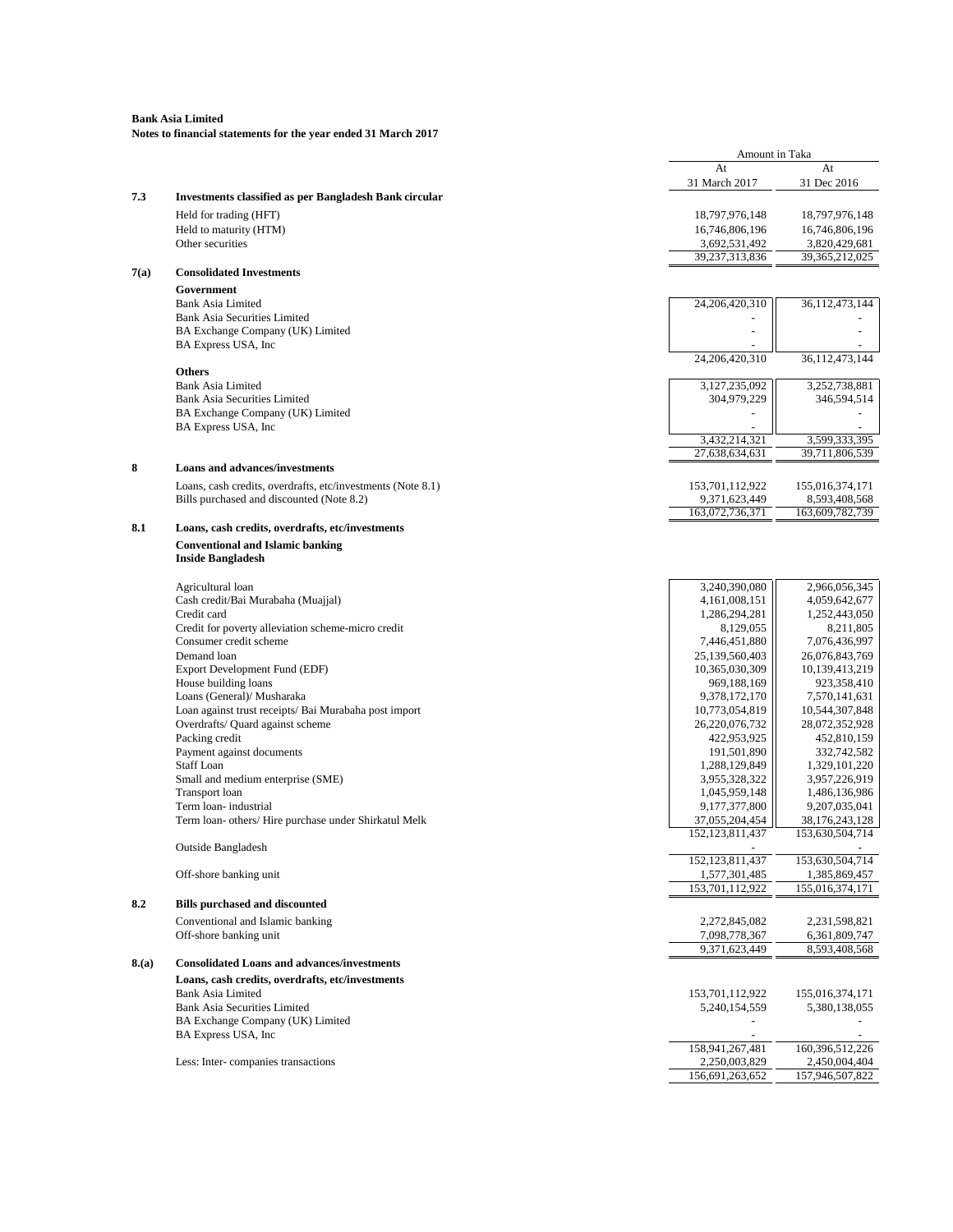**Notes to financial statements for the year ended 31 March 2017**

|      |                                                                      | Amount in Taka  |                              |
|------|----------------------------------------------------------------------|-----------------|------------------------------|
|      |                                                                      | At              | At                           |
|      | <b>Bills purchased and discounted</b>                                | 31 March 2017   | 31 Dec 2016                  |
|      | <b>Bank Asia Limited</b>                                             | 9,371,623,449   | 8,593,408,568                |
|      | <b>Bank Asia Securities Limited</b>                                  |                 |                              |
|      | BA Exchange Company (UK) Limited                                     |                 |                              |
|      | BA Express USA, Inc                                                  |                 |                              |
|      |                                                                      | 9,371,623,449   | 8,593,408,568                |
|      |                                                                      | 166.062.887.101 | 166,539,916,390              |
| 9    | Fixed assets including premises, furniture and fixtures              |                 |                              |
|      | Conventional and Islamic banking (Note 9.1)                          | 5,271,781,514   | 5,249,722,487                |
|      | Off-shore banking unit                                               |                 |                              |
|      |                                                                      | 5,271,781,514   | 5.249.722.487                |
| 9(a) | Consolidated Fixed assets including premises, furniture and fixtures |                 |                              |
|      | <b>Bank Asia Limited</b>                                             | 5,271,781,514   | 5,249,722,487                |
|      | <b>Bank Asia Securities Limited</b>                                  | 1,947,979       | 1,155,819                    |
|      | BA Exchange Company (UK) Limited                                     | 4.930.676       | 5.058.756                    |
|      | BA Express USA, Inc                                                  | 6,939,526       | 7,211,405                    |
|      |                                                                      | 5,285,599,695   | 5,263,148,467                |
| 10   | Other assets                                                         |                 |                              |
|      | Conventional and Islamic banking (Note 10.1)                         | 11,140,858,464  | 10,659,652,878               |
|      | Off-shore banking unit                                               | 202,094,608     | 187,338,736                  |
|      |                                                                      | 11,342,953,072  | 10,846,991,614               |
| 10.1 | <b>Conventional and Islamic banking</b>                              |                 |                              |
|      |                                                                      |                 |                              |
|      | Income generating other assets                                       |                 |                              |
|      | Investment in Bank Asia Securities Ltd - incorporated in Bangladesh  | 1.999.990.000   | 1,999,990,000                |
|      | Investment in BA Exchange Company (UK) Limited - incorporated in UK  | 29,700,000      | 29,400,000                   |
|      | Investment in BA Express USA Inc - incorporated in USA               | 76,464,000      | 75,552,000                   |
|      |                                                                      | 2.106.154.000   | 2,104,942,000                |
|      | Non-income generating other assets                                   |                 |                              |
|      | Income receivable (Note 10.2)                                        | 1,025,450,735   | 646,062,044                  |
|      | Stock of stamps                                                      | 6,258,974       | 6,229,735                    |
|      | Stationery, printing materials, etc                                  | 31,764,853      | 28,082,022                   |
|      | Prepaid expenses                                                     | 21,932,049      | 9,487,252                    |
|      | Deposits and advance rent                                            | 303,249,787     | 278,444,649                  |
|      | Advances, prepayments and others (Note 10.3)<br>Advance income tax   | 138,150,277     | 180,570,610                  |
|      | Receivable against government                                        | 7,274,893,422   | 6,868,217,724<br>126,163,566 |
|      | Sundry debtors                                                       | 131,510,791     | 127,064,677                  |
|      | Branch adjustment account                                            | (119, 444, 326) | 35,223,277                   |
|      | Adjustment account debit                                             | 4,234,894       |                              |
|      | Protested bills                                                      | 66,997,265      | 66,997,265                   |
|      | Receivable from BA Exchange Company (UK) Limited                     | 44,333,649      | 45,388,625                   |
|      | Receivable from BA Express USA Inc                                   | 101,832,683     | 127,240,282                  |
|      | Excise duty recoverable                                              | 3,539,411       | 9,539,150                    |
|      |                                                                      | 9,034,704,464   | 8,554,710,878                |
|      |                                                                      | 11,140,858,464  | 10,659,652,878               |

#### **10.2 Income receivable**

Income receivable consists of interest accrued on investment and other income.

#### **10.3 Advances, prepayments and others**

Advances, prepayments and others account consists of advance amount paid for purchasing of fixed assets, advance payment of rent for new branches of the Bank, advance against salary and legal expenses, etc.

#### **10.5 Receivable from Government in connection with Rangs Properties**

The Bank has a receivable from Government in connection with demolition of Rangs Bhaban in 2008 situated at 113-116 Old Airport Road, Dhaka-1215. Bank Asia had a purchased floor at 3rd floor of the Building, where from the then Scotia Branch used to run. Total receivable in this regard is Tk. 3,19,52,365 (Taka three crore nineteen lac fifty two thousand three hundred sixty five) which was eventually written-off from the Book considering uncertainty and prolonged legal proceedings.

#### **10(a) Consolidated Other assets**

| Bank Asia Limited                | 11.342.953.072 | 10.846.991.614 |
|----------------------------------|----------------|----------------|
| Bank Asia Securities Limited     | 349.478.788    | 247.487.042    |
| BA Exchange Company (UK) Limited | 4.505.239      | 3.927.250      |
| BA Express USA, Inc.             | 55.174.249     | 60.526.377     |
|                                  | 11.752.111.348 | 11.158.932.283 |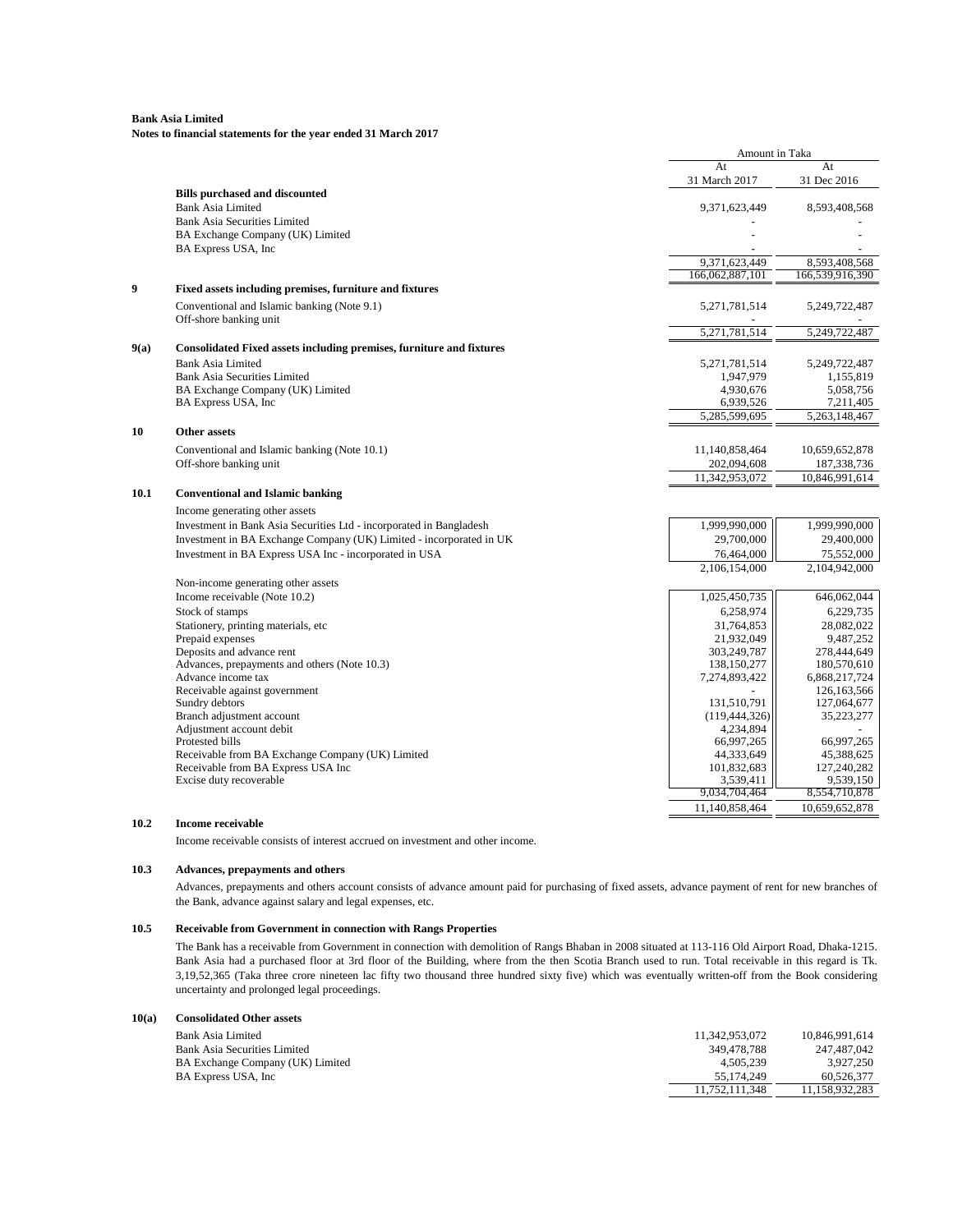|        |                                                                                              | Amount in Taka                   |                                  |
|--------|----------------------------------------------------------------------------------------------|----------------------------------|----------------------------------|
|        |                                                                                              | At<br>31 March 2017              | At<br>31 Dec 2016                |
|        | Less: Inter-companies transactions                                                           |                                  |                                  |
|        | Investment in Bank Asia Securities Limited<br>Investment in BA Exchange Company (UK) Limited | 1,999,990,000<br>29,700,000      | 1,999,990,000<br>28,386,000      |
|        | Investment in BA Express USA, Inc.                                                           | 76,464,000                       | 75,504,000                       |
|        | Receivable from BASL                                                                         |                                  |                                  |
|        | Receivable from BA Exchange Company (UK) Limited                                             | 44,333,649                       | 45,388,625                       |
|        | Receivable from BA Exchange USA, Inc.                                                        | 101,832,683                      | 127,240,282                      |
|        | Foreign currency effect for subsidiaries                                                     |                                  |                                  |
|        |                                                                                              | 9,499,791,016                    | 8,882,423,376                    |
|        | Borrowings from other banks, financial institutions and agents                               |                                  |                                  |
|        | Conventional and Islamic banking (Note 11.1)                                                 | 8,800,682,797                    | 9,347,599,580                    |
|        | Off-shore banking unit (Note 11.2)                                                           | 8,509,631,832                    | 9,474,823,844                    |
|        | Less: Adjustment with Head Office                                                            | (557, 550, 000)                  |                                  |
|        |                                                                                              | 16,752,764,629                   | 18,822,423,424                   |
| 11.1   | <b>Conventional and Islamic banking</b>                                                      |                                  |                                  |
|        | In Bangladesh (Note 11.1.1)                                                                  | 8,800,682,797                    | 9,347,599,580                    |
|        | Outside Bangladesh                                                                           |                                  |                                  |
| 11.1.1 |                                                                                              | 8,800,682,797                    | 9.347.599.580                    |
|        | In Bangladesh<br>Secured:                                                                    |                                  |                                  |
|        |                                                                                              |                                  |                                  |
|        | Un secured:<br>Money at call and on short notice                                             |                                  |                                  |
|        |                                                                                              |                                  |                                  |
|        | <b>Borrowings</b>                                                                            |                                  |                                  |
|        | Bangladesh Bank refinance                                                                    | 104,295,498                      | 103,695,498                      |
|        | <b>SME Foundation Pre Finance</b>                                                            | 42,100,000                       | 37,100,000                       |
|        | Borrowing A/C (AGRI Taka 10)<br>Bio-Gas Plant refinance                                      | 4,254,753<br>733,332             | 4,357,097<br>824,999             |
|        | Borrowing- Green finance refinance                                                           | 160,000,000                      | 170,000,000                      |
|        | Export development fund                                                                      | 8,489,299,214                    | 9,031,629,147                    |
|        | Onshore export discount fund                                                                 | 304,489,126                      | 298,988,147                      |
|        |                                                                                              | 9,105,171,923                    | 9,646,594,888                    |
|        | Less: Inter borrowings between OBU and Conventional Banking                                  | (304, 489, 126)<br>8,800,682,797 | (298, 995, 308)<br>9,347,599,580 |
| 11.2   | Borrowing at Off-shore banking unit                                                          |                                  |                                  |
|        | Secured :                                                                                    |                                  |                                  |
|        | Un secured:                                                                                  |                                  |                                  |
|        | <b>Conventional Banking</b>                                                                  | 560,000,000                      |                                  |
|        | International Finance Corporation<br>ICICI Bank Limited, Dubai                               | 2,400,000,000                    | 2,359,500,000                    |
|        | Standard Chartered Bank, Singapore                                                           | 880,000,000                      | 471,900,000<br>1,266,092,049     |
|        | CaixaBank                                                                                    | 1,600,000,000                    | 1,573,000,000                    |
|        | First Gulf Bank                                                                              | 1,081,920,000                    | 1,063,662,600                    |
|        | National Bank of Ras Al Khaimah                                                              | 640,000,000                      | 1,415,700,000                    |
|        | Nepal Bangladesh Bank Limited                                                                | 400,000,000                      | 393,250,000                      |
|        | United Bank Limited, UAE                                                                     | 846,240,000                      | 831,959,700                      |
|        | Commerzbank                                                                                  | 101,471,832<br>8,509,631,832     | 99,759,495<br>9,474,823,844      |
| 11(a)  | Consolidated Borrowings from other banks, financial institutions and agents                  |                                  |                                  |
|        | <b>Bank Asia Limited</b>                                                                     | 16,752,764,629                   | 18,822,423,424                   |
|        | <b>Bank Asia Securities Limited</b>                                                          | 2,426,039,140                    | 2,606,557,920                    |
|        | BA Exchange Company (UK) Limited                                                             |                                  |                                  |
|        | BA Express USA, Inc.                                                                         | $\overline{\phantom{a}}$         | $\blacksquare$                   |
|        |                                                                                              | 19,178,803,769                   | 21,428,981,344                   |
|        | Less: Inter-company transactions                                                             | 2,250,003,829<br>16,928,799,940  | 2,450,004,404<br>18,978,976,940  |
|        |                                                                                              |                                  |                                  |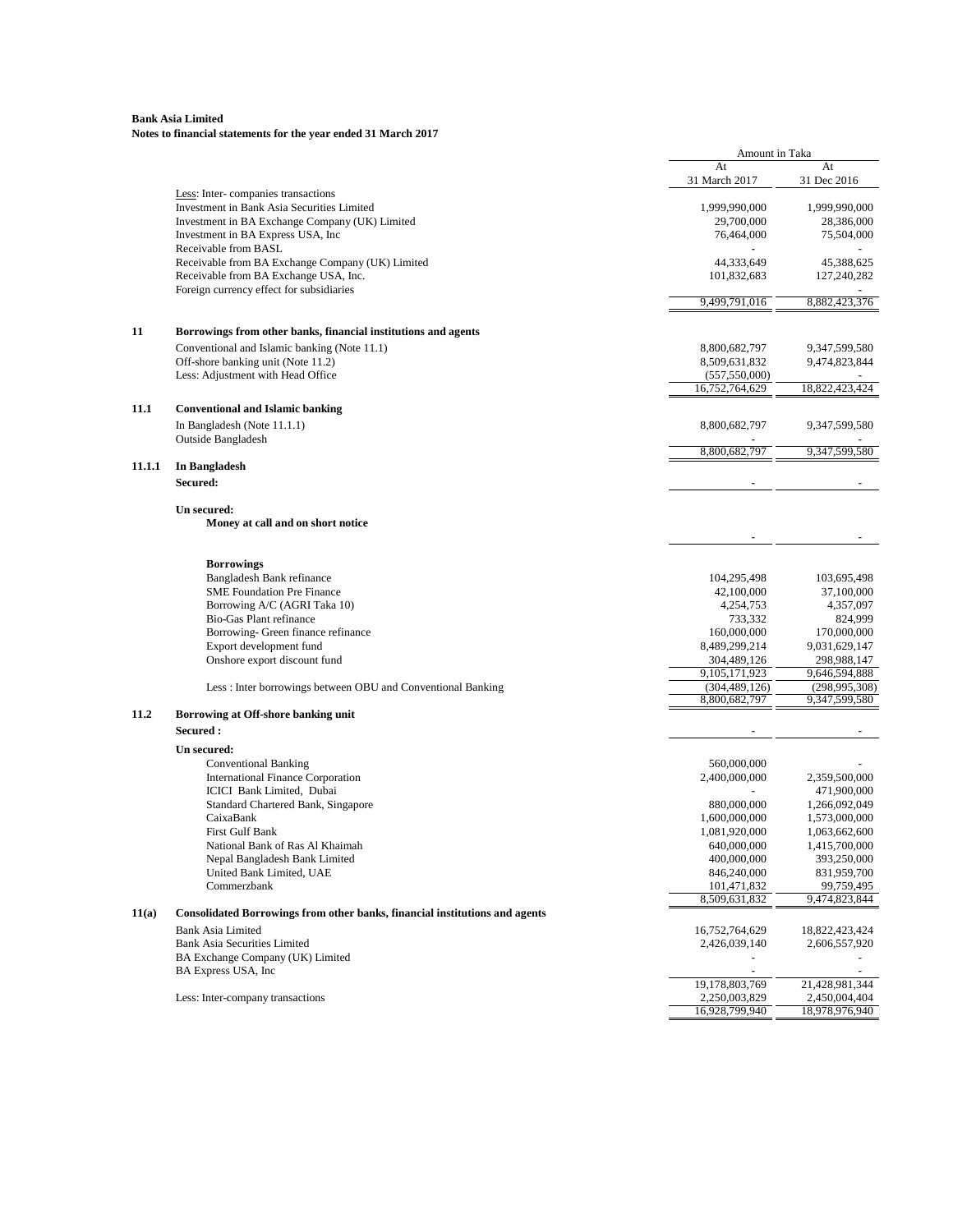|        |                                                                                                        | Amount in Taka         |                         |
|--------|--------------------------------------------------------------------------------------------------------|------------------------|-------------------------|
|        |                                                                                                        | At<br>31 March 2017    | At<br>31 Dec 2016       |
| 11(aa) | <b>Subordinated Non-Convertible bonds</b>                                                              |                        |                         |
|        | <b>Subordinated Non-Convertible Zero Coupon bond</b>                                                   |                        |                         |
|        | A.K Khan & Company Limited                                                                             | 82,171,739             | 82,171,739              |
|        | AB Bank 1st Mutual Fund                                                                                | 12,481,576             | 12,481,576              |
|        | <b>EBL First Mutual Fund</b>                                                                           | 3,284,087              | 3,284,087               |
|        | <b>EBL NRB Mutual Fund</b>                                                                             | 6,547,712              | 6,547,712               |
|        | EXIM Bank 1st Mutual Fund                                                                              | 13,146,578             | 13,146,578              |
|        | First Bangladesh Fixed Income Fund                                                                     | 69,006,746             | 69,006,746<br>3,273,856 |
|        | IFIC Bank 1st Mutual Fund<br>Industrial and Infrastructure Development Finance Company Limited (IIDFC) | 3,273,856<br>4,027,866 | 4,027,866               |
|        | Popular Life 1st Mutual Fund                                                                           | 3,273,856              | 3,273,856               |
|        |                                                                                                        | 197,214,016            | 197,214,016             |
|        | <b>Subordinated Non-Convertible floating rate bond</b>                                                 |                        |                         |
|        | Agrani Bank Limited                                                                                    | 200,000,000            | 200,000,000             |
|        | <b>BRAC Bank Limited</b>                                                                               | 100,000,000            | 100,000,000             |
|        | Janata Bank Limited                                                                                    | 250,000,000            | 250,000,000             |
|        | Mercantile Bank Limited                                                                                | 500,000,000            | 500,000,000             |
|        | One Bank Limited                                                                                       | 600,000,000            | 600,000,000             |
|        | Pubali Bank Limited                                                                                    | 250,000,000            | 250,000,000             |
|        | Rupali Bank Limited                                                                                    | 600,000,000            | 600,000,000             |
|        | Sonali Bank Limited                                                                                    | 500,000,000            | 500,000,000             |
|        |                                                                                                        | 3,000,000,000          | 3.000.000.000           |
| 12     | <b>Deposits and other accounts</b>                                                                     | 3,197,214,016          | 3,197,214,016           |
|        | Conventional and Islamic banking (Note 12.1)                                                           | 186,539,556,926        | 191,006,259,141         |
|        | Off-shore banking unit                                                                                 | 308,621,102            | 266,323,636             |
|        |                                                                                                        | 186, 848, 178, 028     | 191,272,582,777         |
|        | <b>Deposits and other accounts</b>                                                                     |                        |                         |
|        | Current/Al-wadeeah current accounts and other accounts                                                 |                        |                         |
|        | Deposits from banks                                                                                    |                        |                         |
|        | Deposits from customers                                                                                | 35,275,616,479         | 34,001,328,317          |
|        | Off-shore banking unit                                                                                 | 292,470,959            | 252,430,353             |
|        |                                                                                                        | 35,568,087,438         | 34,253,758,670          |
|        | <b>Bills</b> payable<br>Deposits from banks                                                            |                        | $\overline{a}$          |
|        | Deposits from customers                                                                                | 2,229,389,466          | 4,902,979,613           |
|        |                                                                                                        | 2,229,389,466          | 4,902,979,613           |
|        | Savings bank/Mudaraba savings bank deposits                                                            |                        |                         |
|        | Deposits from banks                                                                                    |                        |                         |
|        | Deposits from customers                                                                                | 29, 133, 764, 123      | 27,793,803,978          |
|        |                                                                                                        | 29.133.764.123         | 27,793,803,978          |
|        | <b>Fixed deposits/Mudaraba fixed deposits</b>                                                          |                        |                         |
|        | Deposits from banks                                                                                    | 1,035,386,355          | 1,022,426,422           |
|        | Deposits from customers                                                                                | 118,865,400,503        | 123,285,720,811         |
|        | Off-shore banking unit                                                                                 | 16,150,143             | 13,893,283              |
|        |                                                                                                        | 119,916,937,001        | 124,322,040,516         |
|        |                                                                                                        | 186, 848, 178, 028     | 191,272,582,777         |
| 12.1   | <b>Conventional and Islamic banking</b>                                                                |                        |                         |
|        | Deposits from banks (Note 12.1.1)                                                                      | 1,035,386,355          | 1,022,426,422           |
|        | Deposits from customers (Note 12.1.2)                                                                  | 185,504,170,571        | 189,983,832,719         |
|        |                                                                                                        | 186,539,556,926        | 191,006,259,141         |
| 12.1.1 | <b>Deposits from banks</b>                                                                             |                        |                         |
|        | <b>Fixed deposit/SND</b>                                                                               |                        |                         |
|        | <b>AB Bank Limited</b>                                                                                 |                        | 40,068                  |
|        | <b>EXIM Bank Limited</b>                                                                               | 13,312,264             | 312,263                 |
|        | Islami Bank Bangladesh Limited                                                                         | 1,000,000,000          | 1,000,000,000           |
|        | Sonali Bank Limited<br>Social Islami Bank Limited                                                      | 20,982,824             | 20,982,824              |
|        | <b>Trust Bank Limited</b>                                                                              | 544,597<br>546,670     | 544,597<br>546,670      |
|        |                                                                                                        | 1,035,386,355          | 1,022,426,422           |
|        | Bangladesh Bank Refinance                                                                              |                        |                         |
|        |                                                                                                        | 1,035,386,355          | 1,022,426,422           |
| 12.1.2 | <b>Deposits from customers</b>                                                                         |                        |                         |
|        | Current/Al-wadeeah current accounts and other accounts (Note 12.1.2a)                                  | 35,275,616,479         | 34,001,328,317          |
|        | Bills payable (Note 12.1.2b)                                                                           | 2,229,389,466          | 4,902,979,613           |
|        | Savings bank/Mudaraba savings deposits                                                                 | 29, 133, 764, 123      | 27,793,803,978          |
|        | Fixed deposits/Mudaraba fixed deposits (Note 12.1.2c)                                                  | 118,865,400,503        | 123,285,720,811         |
|        |                                                                                                        | 185,504,170,571        | 189,983,832,719         |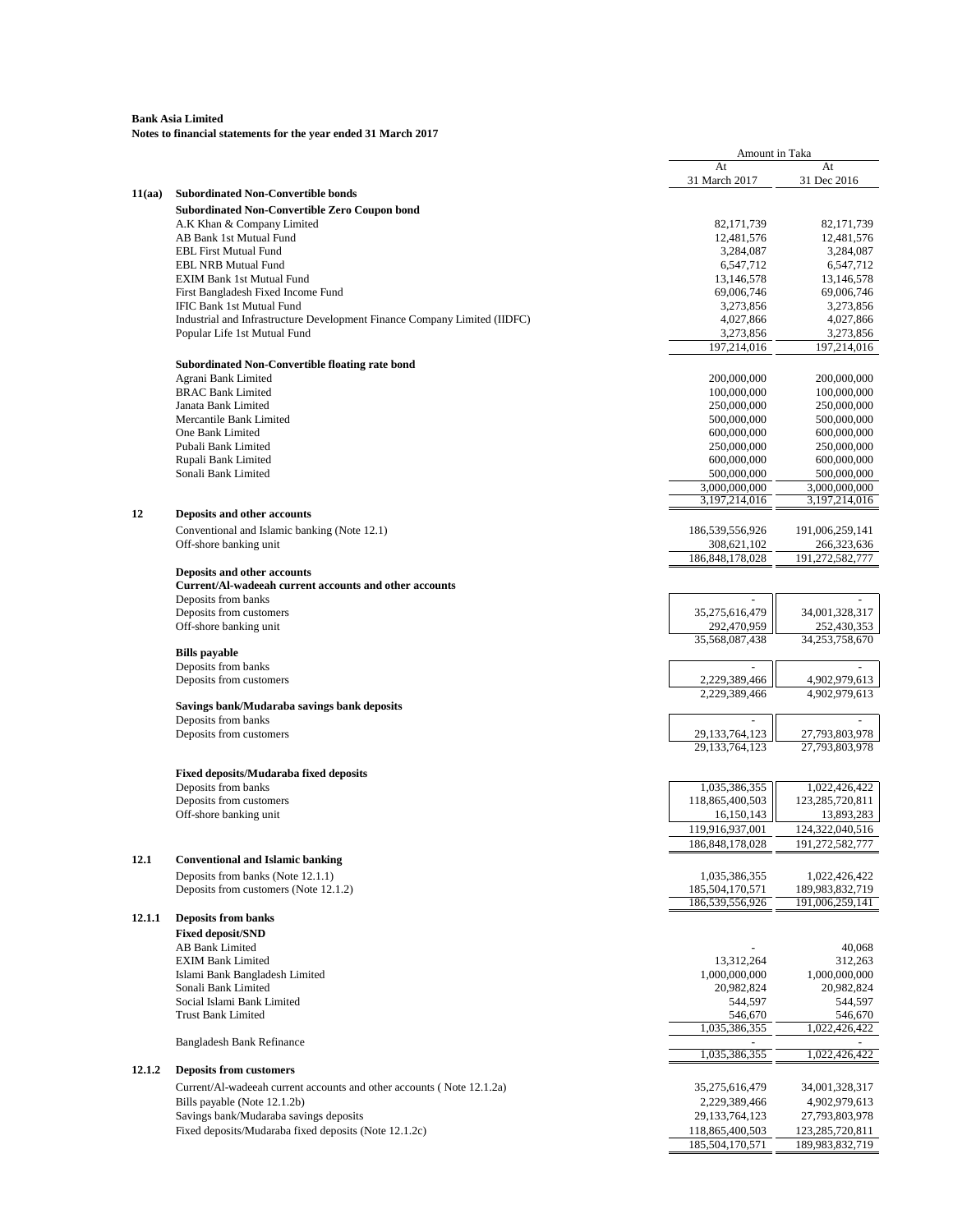|         |    |                                                                         | Amount in Taka                |                                |
|---------|----|-------------------------------------------------------------------------|-------------------------------|--------------------------------|
|         |    |                                                                         | At<br>31 March 2017           | At<br>31 Dec 2016              |
|         |    | 12.1.2a Current/Al-wadeeah current accounts and other accounts          |                               |                                |
|         |    | Current/Al-wadeeah current accounts                                     | 12, 124, 159, 190             | 12,670,982,805                 |
|         |    | Other demand deposit - Local currency                                   | 16,874,175,345                | 16,011,616,064                 |
|         |    | Other demand deposit - Foreign currencies                               | 4,532,208,497                 | 4,065,098,790                  |
|         |    | Foreign currency deposits                                               | 1,745,073,447                 | 1,253,630,658                  |
|         |    |                                                                         | 35,275,616,479                | 34,001,328,317                 |
| 12.1.2b |    | <b>Bills</b> payable                                                    |                               |                                |
|         |    | Bills payable - local currency                                          | 2,223,475,530                 | 4,896,424,017                  |
|         |    | Bills payable - foreign currencies                                      | 5,913,936                     | 6,555,596                      |
|         |    |                                                                         | 2,229,389,466                 | 4,902,979,613                  |
|         |    | 12.1.2c Fixed deposits/Mudaraba fixed deposits                          |                               |                                |
|         |    | Fixed deposits/Mudaraba fixed deposits                                  | 66,199,381,403                | 67,718,049,550                 |
|         |    | Special notice deposit<br>Foreign currency deposits (interest bearing)  | 20,887,083,731<br>3,138,305   | 23, 189, 124, 189<br>3,099,967 |
|         |    | Deposit under schemes                                                   | 31,775,797,064                | 32, 375, 447, 105              |
|         |    |                                                                         | 118,865,400,503               | 123,285,720,811                |
| 12.2    |    | Payable on demand and time deposits                                     |                               |                                |
|         | a) | <b>Demand deposits</b>                                                  |                               |                                |
|         |    | Current/Al-wadeeah current accounts and other accounts                  | 12,416,630,149                | 12,923,413,158                 |
|         |    | Savings bank/Mudaraba savings deposits                                  | 2,622,038,771                 | 2,501,442,358                  |
|         |    | Foreign currency deposits (non interest bearing)                        | 6,277,281,944                 | 5,318,729,448                  |
|         |    | Sundry deposits                                                         | 16,874,175,345                | 16,011,616,064                 |
|         |    | Bills payable                                                           | 2,229,389,466                 | 4,902,979,613                  |
|         |    |                                                                         | 40,419,515,675                | 41,658,180,641                 |
|         | b) | <b>Time deposits</b><br>Savings bank/Mudaraba savings deposits          | 26,511,725,352                | 25,292,361,620                 |
|         |    | Fixed deposits/Mudaraba fixed deposits                                  | 67,250,917,901                | 68,754,369,255                 |
|         |    | Foreign currency deposits (interest bearing)                            | 3,138,305                     | 3,099,967                      |
|         |    | Special notice deposit                                                  | 20,887,083,731                | 23,189,124,189                 |
|         |    | Deposits under schemes                                                  | 31,775,797,064                | 32, 375, 447, 105              |
|         |    |                                                                         | 146,428,662,353               | 149,614,402,136                |
|         |    |                                                                         | 186, 848, 178, 028            | 191,272,582,777                |
| 12(a)   |    | <b>Consolidated Deposits and other accounts</b>                         |                               |                                |
|         |    | Current/Al-wadeeah current accounts and other accounts                  |                               |                                |
|         |    | Bank Asia Limited<br><b>Bank Asia Securities Limited</b>                | 35,568,087,438<br>263,828,283 | 34,253,758,670<br>336,518,761  |
|         |    | BA Exchange Company (UK) Limited                                        |                               |                                |
|         |    | BA Express USA, Inc                                                     |                               |                                |
|         |    |                                                                         | 35,831,915,721                | 34,590,277,431                 |
|         |    | Less: Inter-company transactions                                        | 8,173,095                     | 36,057,950                     |
|         |    |                                                                         | 35,823,742,626                | 34,554,219,481                 |
|         |    | <b>Bills</b> payable<br><b>Bank Asia Limited</b>                        | 2,229,389,466                 | 4,902,979,613                  |
|         |    | Bank Asia Securities Limited                                            |                               |                                |
|         |    | BA Exchange Company (UK) Limited                                        |                               |                                |
|         |    | BA Express USA, Inc                                                     |                               |                                |
|         |    |                                                                         | 2.229.389.466                 | 4,902,979,613                  |
|         |    | Savings bank/Mudaraba savings bank deposits<br><b>Bank Asia Limited</b> | 29, 133, 764, 123             | 27,793,803,978                 |
|         |    | <b>Bank Asia Securities Limited</b>                                     |                               |                                |
|         |    | BA Exchange Company (UK) Limited                                        |                               |                                |
|         |    | BA Express USA, Inc                                                     |                               |                                |
|         |    | <b>Fixed deposits/Mudaraba fixed deposits</b>                           | 29,133,764,123                | 27,793,803,978                 |
|         |    | <b>Bank Asia Limited</b>                                                | 119,916,937,001               | 124,322,040,516                |
|         |    | <b>Bank Asia Securities Limited</b>                                     |                               |                                |
|         |    | BA Exchange Company (UK) Limited                                        |                               |                                |
|         |    | BA Express USA, Inc.                                                    |                               |                                |
|         |    |                                                                         | 119,916,937,001               | 124,322,040,516                |
|         |    | <b>Other liabilities</b>                                                | 187, 103, 833, 216            | 191,573,043,588                |
| 13      |    |                                                                         |                               |                                |
|         |    | Conventional and Islamic banking (Note 13.1)                            | 22,101,882,714<br>6,386,397   | 20,862,468,284<br>2,535,010    |
|         |    | Off-shore banking unit                                                  |                               |                                |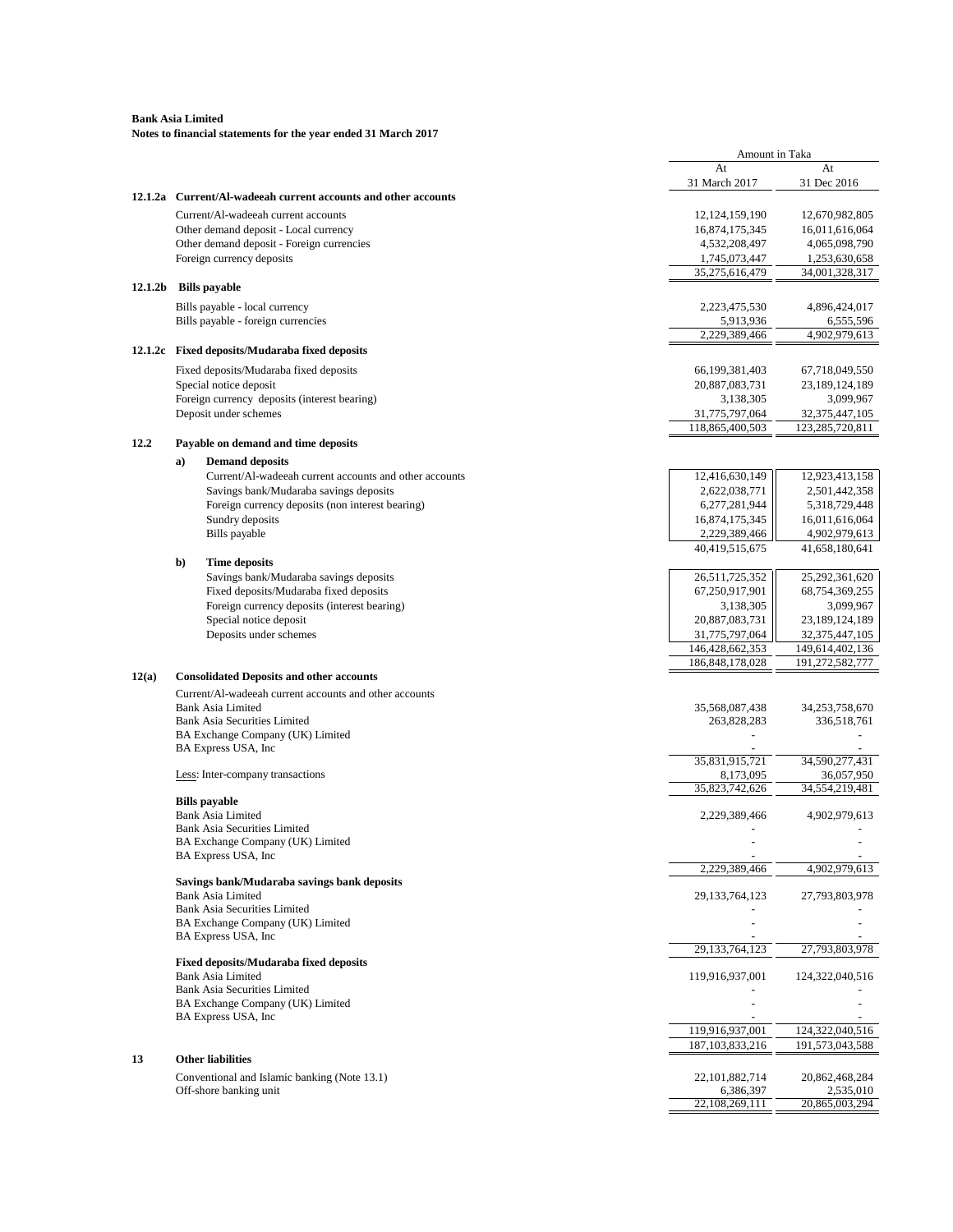|      |    |                                                                   | Amount in Taka      |                   |
|------|----|-------------------------------------------------------------------|---------------------|-------------------|
|      |    |                                                                   | At<br>31 March 2017 | At<br>31 Dec 2016 |
| 13.1 |    | <b>Conventional and Islamic banking</b>                           |                     |                   |
|      |    | Provision for loans and advances/investments (Note 13.2)          | 7,959,635,631       | 7,423,718,412     |
|      |    | Provision on off-balance sheet exposures (Note 13.3)              | 1,198,780,945       | 1,107,620,470     |
|      |    | Interest suspense account                                         | 1,692,369,717       | 1,584,318,032     |
|      |    | Provision for income tax including deferred tax (Note 13.5)       | 9,387,765,672       | 9,017,765,672     |
|      |    | Provision for performance and festival bonus                      | 177,610,369         | 186,976,135       |
|      |    | Master card and Visa card payables                                | 17,076,920          | 2,408,414         |
|      |    | Expenditures and other payables                                   |                     |                   |
|      |    |                                                                   | 92,238,995          | 88,460,387        |
|      |    | Provision for nostro accounts (Note 13.8)                         |                     |                   |
|      |    | Other payable                                                     | 75,874,127          | 71,832,181        |
|      |    | Provision for profit equalisation                                 | 8,758,687           | 18,758,686        |
|      |    | Provison for Smart Junior Saver A/c                               |                     | 135,618           |
|      |    | Provision for diminution in value of shares (Note 13.9)           | 253,383,553         | 253,383,553       |
|      |    | Payable to Government                                             | 122,057,621         | 168,647,621       |
|      |    | Provision for others (Note 13.10)                                 | 134,822,336         | 134,822,336       |
|      |    | Rebate payable on good borrowers                                  | 71,400,000          | 71,400,000        |
|      |    |                                                                   |                     |                   |
|      |    | Unearned income                                                   | 431,057,878         | 457,801,235       |
|      |    | Clearing adjustment account                                       | 84,998,499          | 113,680,477       |
|      |    | Interest payable on subordinated non-covertable zero coupon bond  | 111,014,638         | 160,739,055       |
|      |    | Branch adjustment account credit balance                          | 1,871,647           |                   |
|      |    | Nostro account credit balance                                     | 281,165,479         |                   |
|      |    |                                                                   | 22, 101, 882, 714   | 20,862,468,284    |
| 13.2 |    | <b>Provision for loans and advances/investments</b>               |                     |                   |
|      | А. | <b>General provision - Conventional and Islamic</b>               |                     |                   |
|      |    | Balance at 1 January                                              | 2,851,955,713       | 2,997,793,755     |
|      |    | Add: Provision made during the period                             |                     |                   |
|      |    | On general loans and advances/investments etc.                    | (989, 375, 518)     | 565,536,497       |
|      |    | Transfer from Provision for diminution in value of shares         |                     |                   |
|      |    |                                                                   |                     |                   |
|      |    | Transfer from Specific Provision                                  |                     |                   |
|      |    |                                                                   | (989, 375, 518)     | 565,536,497       |
|      |    | Less: Provision no longer required                                |                     |                   |
|      |    | Specific provision                                                |                     | (170,000,000)     |
|      |    | Written off                                                       | ÷.                  | (541, 374, 539)   |
|      |    |                                                                   |                     | (711, 374, 539)   |
|      |    | Conventional and Islamic Balance at the end of the period         | 1,862,580,195       | 2,851,955,713     |
|      |    |                                                                   |                     |                   |
|      | В. | <b>General provision - OBU</b>                                    |                     |                   |
|      |    | Balance at 1 January                                              | 77,476,792          | 87,220,233        |
|      |    | Less: Provision no longer required                                | 6,206,295           | (9,743,441)       |
|      |    | OBU Balance at the end of the period                              | 83,683,087          | 77,476,792        |
|      | C. | Total general provision on loans and advances/investments $(A+B)$ | 1,946,263,282       | 2,929,432,505     |
|      | D. |                                                                   |                     |                   |
|      |    | <b>Specific</b>                                                   |                     |                   |
|      |    | Balance at 1 January                                              | 4,494,285,907       | 2,911,650,000     |
|      |    | Less: Transfer to General Provision                               |                     |                   |
|      |    | Write off/amicable settlement during the period                   | (6,440,890)         | (457, 958, 215)   |
|      |    |                                                                   | (6,440,890)         | (457, 958, 215)   |
|      |    | Add/ Back: Recoveries of amounts previously written off           | 424,639             | 42,108,117        |
|      |    |                                                                   |                     |                   |
|      |    | Transfer from General Provision                                   |                     | 170,000,000       |
|      |    | Specific provision made during the period                         | 1,525,102,693       | 1,828,486,005     |
|      |    |                                                                   | 1,525,527,332       | 2,040,594,122     |
|      |    | Specific provision balance at the end of the period               | 6,013,372,349       | 4,494,285,907     |
|      | E. | Total provision on loans and advances/investments (C+D)           | 7,959,635,631       | 7,423,718,412     |
|      |    |                                                                   |                     |                   |
| 13.3 |    | Provision on off-balance sheet exposures                          |                     |                   |
|      |    | Balance at 1 January                                              | 1,105,836,980       | 966,878,338       |
|      |    |                                                                   |                     |                   |
|      |    | Add: Provision made during the period                             | 92,039,718          | 138,958,642       |
|      |    |                                                                   | 1,197,876,698       | 1,105,836,980     |
|      |    | Less: Adjustments made during the period                          |                     |                   |
|      |    | Balance at the end of the period                                  | 1,197,876,698       | 1,105,836,980     |
|      |    |                                                                   |                     |                   |
|      |    | General provision maintained for OBU as at 01 January             | 1,783,490           | 1,292,230         |
|      |    | Add: Provision made during the period                             |                     | 491,260           |
|      |    | Less: Adjustments made during the period                          | (879, 243)          |                   |
|      |    |                                                                   | 904,247             | 1,783,490         |
|      |    | Off-balance sheet exposures provision at the end of the period    | 1,198,780,945       | 1,107,620,470     |
|      |    |                                                                   |                     |                   |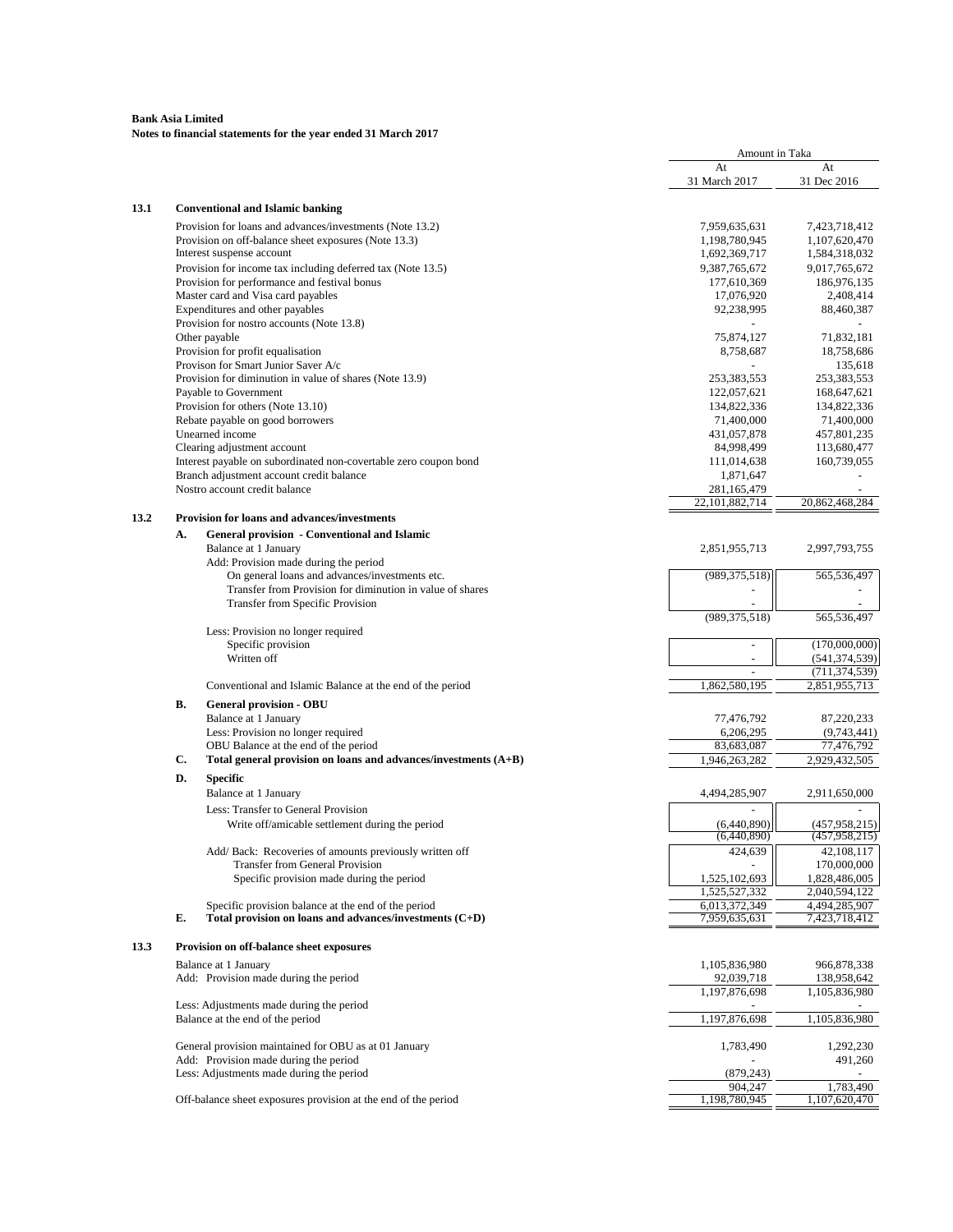## **Notes to financial statements for the year ended 31 March 2017**

|        |                                                   | Amount in Taka      |                   |
|--------|---------------------------------------------------|---------------------|-------------------|
|        |                                                   | At<br>31 March 2017 | At<br>31 Dec 2016 |
| 13.5   | Provision for taxation                            |                     |                   |
|        | Current tax (Note 13.5.1)                         | 8,947,244,307       | 8,587,244,307     |
|        | Deferred tax (Note 13.5.2)                        | 440,521,365         | 430,521,365       |
|        |                                                   | 9,387,765,672       | 9,017,765,672     |
| 13.5.1 | Provision for current tax                         |                     |                   |
|        | Balance at 1 January                              | 8,587,244,307       | 9,832,107,040     |
|        | Add: Provision made during the period             | 360,000,000         | 1,678,000,000     |
|        |                                                   | 8,947,244,307       | 11,510,107,040    |
|        | Less: Adjustments made during the period          |                     | 2,922,862,733     |
|        |                                                   | 8,947,244,307       | 8,587,244,307     |
| 13.5.2 | Provision for deferred tax                        |                     |                   |
|        | Balance at 1 January                              | 430,521,365         | 367,521,365       |
|        | Provision made for deferred tax liabilities:      |                     |                   |
|        | Charged/(credited) to profit and loss statement   | 10,000,000          | 63,000,000        |
|        | Charged/(credited) to revaluation reserve         |                     |                   |
|        |                                                   | 10,000,000          | 63,000,000        |
|        |                                                   | 440,521,365         | 430,521,365       |
|        | Provision made for deferred tax assets            | 440,521,365         | 430,521,365       |
|        | 13.5.1(a) Consolidated Provision for current tax  |                     |                   |
|        | <b>Bank Asia Limited</b>                          | 8,947,244,307       | 8,587,244,307     |
|        | <b>Bank Asia Securities Limited</b>               | 34,794,250          | 57,042,600        |
|        | BA Exchange Company (UK) Limited                  |                     |                   |
|        | BA Express USA, Inc                               | 8,982,038,557       | 8,644,286,907     |
|        | 13.5.2(a) Consolidated provision for deferred tax |                     |                   |
|        | <b>Bank Asia Limited</b>                          | 440,521,365         | 430,521,365       |
|        | <b>Bank Asia Securities Limited</b>               |                     |                   |
|        | BA Exchange Company (UK) Limited                  |                     |                   |
|        | BA Express USA, Inc                               |                     |                   |
|        |                                                   | 440,521,365         | 430,521,365       |
|        | $\cdot$ .                                         |                     |                   |

**13.8 Provision for nostro accounts**

As per instructions contained in the circular letter no. FEPD (FEMO)/01/2005-677 dated 13 September 2005 issued by Foreign Exchange Policy Department of Bangladesh Bank, Bank isrequired to make provision regarding the un-reconciled debit balance of nostro account as at balance sheet date. Adequate provision has been made for debit entries which are outstanding for more than 3 months. Details of unrecognized entries are shown in Annex I.

#### **13.9 Provision for diminution in value of shares**

| Balance at 1 January                                                   | 253,383,553 | 143,383,553              |
|------------------------------------------------------------------------|-------------|--------------------------|
| Less: Transfer to general provision for loans and advances/investments |             |                          |
| Add: Provision for impairment loss of investment in subsidiaries       |             | 110,000,000              |
| Balance at the end of the period                                       | 253.383.553 | 253,383,553              |
|                                                                        |             |                          |
| <b>Provion for others</b>                                              |             |                          |
| Balance at 1 January                                                   | 134,822,336 | 134,822,336              |
| Adjustment                                                             |             |                          |
| Add: Provision made during the period                                  |             | $\overline{\phantom{0}}$ |
| Balance at the end of the year                                         | 134,822,336 | 134,822,336              |

(Provision for others made for legal expenses, protested bills, expenditure related unreconciled entries and other assets that classified as bad and loss as per Bangladesh Bank BRPD Circular 14 dated June 25, 2001.)

#### **13(a) Consolidated Other liabilities**

**13.10** 

| Bank Asia Limited                        | 22.108.269.111           | 20.865.003.294           |
|------------------------------------------|--------------------------|--------------------------|
| Bank Asia Securities Limited             | 1.484.062.977            | 1,418,075,749            |
| BA Exchange Company (UK) Limited         | 39.779.454               | 38.521.659               |
| BA Express USA, Inc.                     | 93.593.572               | 104.475.023              |
| Foreign currency effect for subsidiaries | $\overline{\phantom{0}}$ | $\overline{\phantom{0}}$ |
|                                          | 23.725.705.114           | 22,426,075,725           |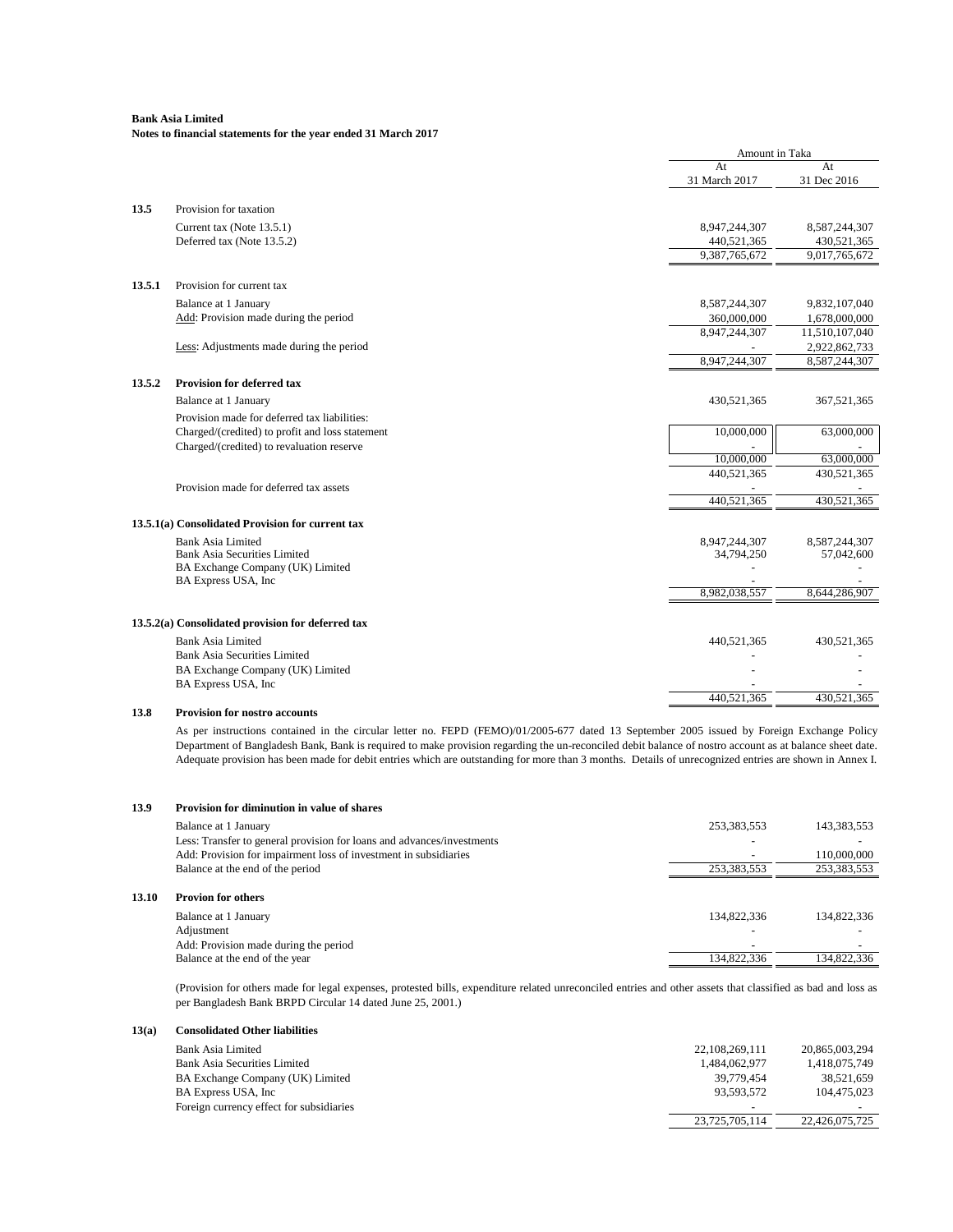# **Notes to financial statements for the year ended 31 March 2017**

|      |                                                                 | Amount in Taka |                   |
|------|-----------------------------------------------------------------|----------------|-------------------|
|      |                                                                 | At             | At                |
|      |                                                                 | 31 March 2017  | 31 Dec 2016       |
|      | Less: Inter-companies transactions                              |                |                   |
|      | Receivable from BASL                                            |                |                   |
|      | Receivable from BA Exchange (UK) Limited                        | 44,333,649     | 45,388,625        |
|      | BA Express USA, Inc.                                            | 101,832,683    | 127,240,282       |
|      | Foreign currency effect for subsidiaries                        | 3,749,283      |                   |
|      |                                                                 | 23,575,789,499 | 22, 253, 446, 818 |
| 14   | Share capital                                                   |                |                   |
| 14.1 | <b>Authorized capital</b>                                       |                |                   |
|      | 1,500,000,000 ordinary shares of Taka 10 each                   | 15,000,000,000 | 15,000,000,000    |
| 14.2 | Issued, subscribed and fully paid up capital                    |                |                   |
|      | 56,372,480 ordinary shares of Taka 10 each issued for cash      | 563,724,800    | 563,724,800       |
|      | 364,010,770 (2010: 243,901,270) ordinary shares of Taka 10 each |                |                   |
|      | issued as bonus shares                                          | 3,640,107,700  | 3,640,107,700     |
|      | Right shares issued 25% for the year 2011                       | 1.050.958.100  | 1,050,958,100     |
|      | Issued as bonus shares 20% for the year 2011                    | 1,050,958,120  | 1,050,958,120     |
|      | Issued as bonus shares 10% for the year 2012                    | 630,574,870    | 630,574,870       |
|      | Issued as bonus shares 10% for the year 2013                    | 693, 632, 350  | 693,632,350       |
|      | Issued as bonus shares 10% for the year 2014                    | 762,995,590    | 762,995,590       |
|      | Issued as bonus shares 5% for the year 2015                     | 419,647,570    | 419,647,570       |
|      |                                                                 | 8,812,599,100  | 8,812,599,100     |
| 14.3 | Initial public offer (IPO)                                      |                |                   |

Out of the total issued, subscribed and fully paid up capital of the Bank 2,000,000 ordinary shares of Taka 100 each amounting to Taka 200,000,000 was raised through public offering of shares in 2003.

| 15    | <b>Statutory reserve</b>                              |                 |                 |
|-------|-------------------------------------------------------|-----------------|-----------------|
|       | Balance at the beginning of the year                  | 6,533,632,030   | 5,876,250,921   |
|       | Add: Addition during the year (20% of pre-tax profit) | 136,746,048     | 657,381,109     |
|       | Balance at the end of the period                      | 6,670,378,079   | 6,533,632,030   |
| 16    | <b>Revaluation reserve</b>                            |                 |                 |
|       | HTM securities (Note 16.1)                            | 3,742,574       | 3,742,574       |
|       | HFT securities (Note 16.2)                            | 14,370,754      | 36,651,324      |
|       | Fixed Assets revaluation (Note 16.3)                  | 2,199,218,479   | 2,199,218,479   |
|       |                                                       | 2,217,331,807   | 2,239,612,377   |
| 16.1  | <b>Revaluation reserve on HTM securities</b>          |                 |                 |
|       | Balance at 1 January                                  | 3,742,574       | 3,305,385       |
|       | Gain from revaluation on investments                  |                 | 1,940,195       |
|       | Adjustment for sale/maturity of securities            |                 | (1,503,006)     |
|       |                                                       | 3,742,574       | 3,742,574       |
| 16.2  | <b>Revaluation reserve on HFT securities</b>          |                 |                 |
|       | Balance at 1 January                                  | 36,651,324      | 264,905,490     |
|       | Gain from revaluation on investments                  | 302,873,639     | 2,242,649,728   |
|       | Adjustment for sale/maturity of securities            | (325, 154, 209) | (2,470,903,894) |
|       |                                                       | 14,370,754      | 36,651,324      |
| 16.3  | <b>Revaluation reserve on Fixed Assets</b>            |                 |                 |
|       | Balance at 1 January                                  | 2,199,218,479   | 2,281,418,967   |
|       | Depreciation charged during the year                  |                 | (82, 200, 488)  |
|       |                                                       | 2.199.218.479   | 2,199,218,479   |
| 16(a) | <b>Consolidated Revaluation reserve</b>               |                 |                 |
|       | <b>Bank Asia Limited</b>                              | 2,217,331,807   | 2,239,612,377   |
|       | <b>Bank Asia Securities Limited</b>                   |                 |                 |
|       | BA Exchange Company (UK) Limited                      |                 |                 |
|       | BA Express USA, Inc                                   |                 |                 |
|       |                                                       | 2,217,331,807   | 2,239,612,377   |
| 17    | <b>Retained earnings</b>                              |                 |                 |
|       | Balance at 1 January                                  | 1,444,468,074   | 2,152,333,448   |
|       | Add: Post - tax profit fot the period                 | 313,730,242     | 1,545,905,547   |
|       | Revaluation reserve transferred to retained earnings  |                 | 82,200,488      |
|       | Transfer from share premium account                   |                 |                 |
|       |                                                       | 1,758,198,316   | 3,780,439,483   |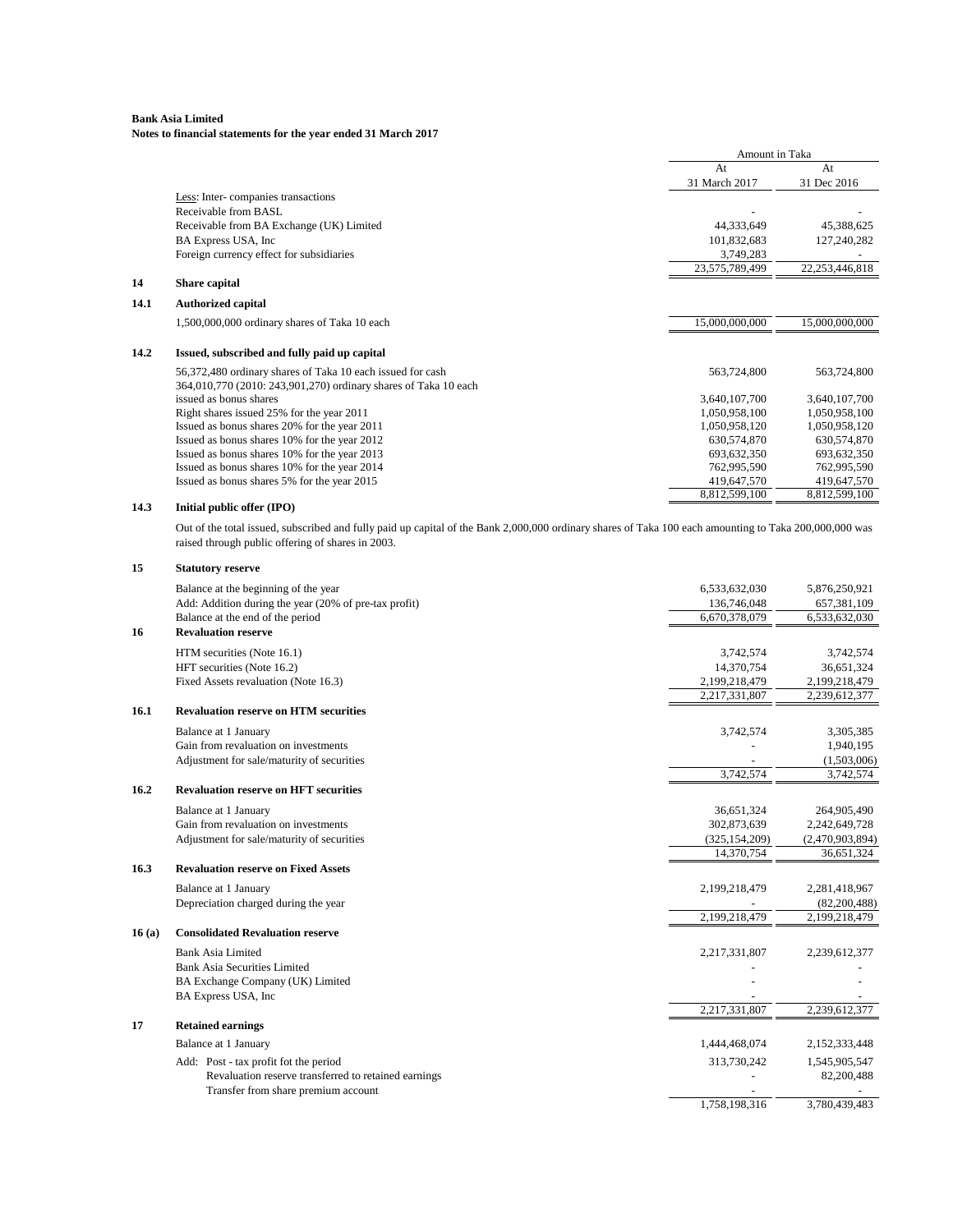|       |                                                                                                                | Amount in Taka               |                                |
|-------|----------------------------------------------------------------------------------------------------------------|------------------------------|--------------------------------|
|       |                                                                                                                | At<br>31 March 2017          | At<br>31 Dec 2016              |
|       | Less: Issue of bonus shares for the year 2015                                                                  | $\overline{\phantom{a}}$     | 419,647,570                    |
|       | Issue of cash dividend for the year 2015                                                                       |                              | 1,258,942,730                  |
|       | Issue of bonus shares for the year 2014                                                                        |                              |                                |
|       | Issue of cash dividend for the year 2014                                                                       |                              |                                |
|       | Transfer to statutory reserve                                                                                  | 136,746,048<br>136,746,048   | 657,381,109<br>2,335,971,409   |
|       |                                                                                                                | 1,621,452,267                | 1,444,468,074                  |
| 17(a) | <b>Consolidated Retained earnings</b>                                                                          |                              |                                |
|       | Balance at 1 January                                                                                           | 1,267,955,303                | 1,867,693,933                  |
|       |                                                                                                                |                              |                                |
|       | Add: Foreign exchange revaluation reserve for opening retained earnings<br>Transfer from share premium account |                              | 9,966,616                      |
|       | Revaluation reserve transferred to retained earnings                                                           |                              | 82,200,488                     |
|       | Post- tax profit for the period                                                                                | 350,239,830                  | 1,644,066,246                  |
|       | Less: Non controlling interest                                                                                 | 196                          | 570                            |
|       |                                                                                                                | 1,618,194,937                | 3,603,926,713                  |
|       | Less: Issue of bonus shares for the year 2015                                                                  |                              | 419,647,570                    |
|       | Issue of cash dividend for the year 2015                                                                       |                              | 1,258,942,730                  |
|       | Issue of bonus shares for the year 2014                                                                        | $\ddot{\phantom{1}}$         |                                |
|       | Issue of cash dividend for the year 2014                                                                       |                              |                                |
|       | Transferred to statutory reserve                                                                               | 136,746,048                  | 657,381,109                    |
|       |                                                                                                                | 136,746,048<br>1,481,448,889 | 2,335,971,409<br>1,267,955,303 |
| 17(b) | <b>Non-controlling (Minority) interest</b>                                                                     |                              |                                |
|       | <b>Bank Asia Securities Limited</b>                                                                            |                              |                                |
|       | BA Exchange Company (UK) Limited                                                                               | 11,551                       | 11,355                         |
|       | BA Express USA, Inc.                                                                                           |                              |                                |
|       |                                                                                                                | 11,551                       | 11,355                         |
|       | <b>Contingent liabilities</b>                                                                                  |                              |                                |
|       | Conventional and Islamic banking                                                                               | 119,787,669,825              | 110,583,698,048                |
|       | Off-shore banking unit                                                                                         | 90,424,704                   | 178,348,954                    |
|       |                                                                                                                | 119,878,094,529              | 110,762,047,002                |
|       | Acceptances and endorsements (Note 18.1)                                                                       |                              |                                |
|       | Conventional and Islamic banking                                                                               | 37,173,831,842               | 35,032,505,701                 |
|       | Off-shore banking unit                                                                                         | 46,850,400<br>37,220,682,242 | 65,601,965<br>35,098,107,666   |
|       | Letters of guarantee                                                                                           |                              |                                |
|       | Conventional and Islamic banking (Note 18.2)                                                                   | 36,082,018,226               | 35,578,341,924                 |
|       | Off-shore banking unit                                                                                         |                              |                                |
|       |                                                                                                                | 36,082,018,226               | 35,578,341,924                 |
|       | Irrevocable letters of credit                                                                                  |                              |                                |
|       | Conventional and Islamic banking (Note 18.3)<br>Off-shore banking unit                                         | 33,482,114,640<br>36,216,000 | 28,939,384,004                 |
|       |                                                                                                                | 33,518,330,640               | 74,257,398<br>29,013,641,402   |
|       | <b>Bills</b> for collection                                                                                    |                              |                                |
|       | Conventional and Islamic banking (Note 18.4)                                                                   | 13,049,705,117               | 11,033,466,419                 |
|       | Off-shore banking unit                                                                                         | 7,358,304                    | 38,489,591                     |
|       |                                                                                                                | 13,057,063,421               | 11,071,956,010                 |
|       | Other commitments                                                                                              |                              |                                |
|       | Conventional and Islamic banking (Note 18.5)                                                                   | $\sim$                       | $\overline{\phantom{a}}$       |
|       | Off-shore banking unit                                                                                         |                              | $\sim$                         |
|       |                                                                                                                | 119,878,094,529              | $\sim$<br>110,762,047,002      |
| 18.1  | <b>Acceptances and endorsements</b>                                                                            |                              |                                |
|       | Conventional and Islamic banking                                                                               |                              |                                |
|       | Off-shore banking unit                                                                                         | 37,173,831,842<br>46,850,400 | 35,032,505,701<br>65,601,965   |
|       |                                                                                                                | 37,220,682,242               | 35,098,107,666                 |
| 18.2  | <b>Letters of guarantee</b>                                                                                    |                              |                                |
|       |                                                                                                                |                              |                                |
|       | Letters of guarantee (Local)<br>Letters of guarantee (Foreign)                                                 | 36,082,018,226               | 35,578,341,924                 |
|       |                                                                                                                | 36,082,018,226               | 35,578,341,924                 |
|       |                                                                                                                |                              |                                |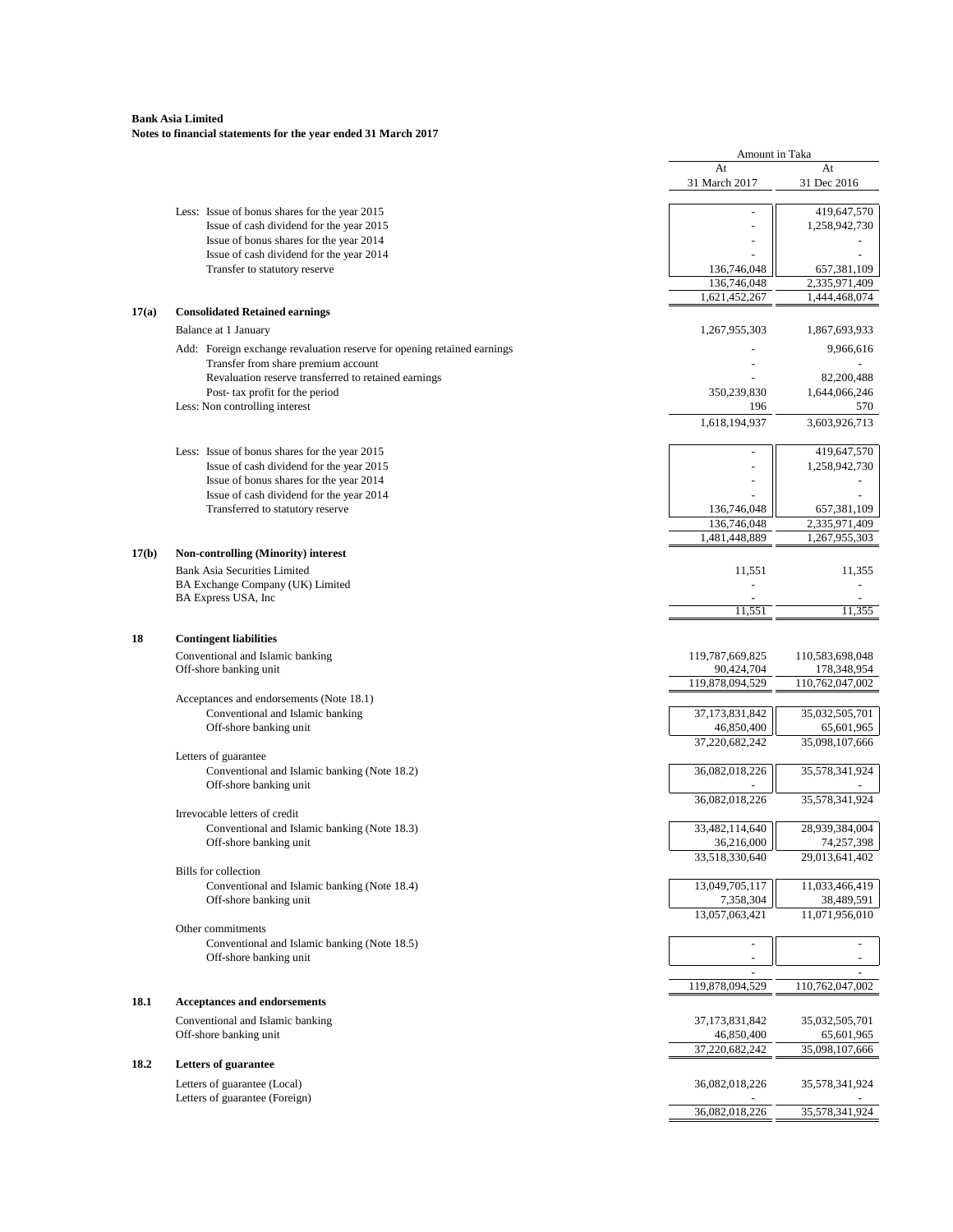|      |                                                      | Amount in Taka |                |
|------|------------------------------------------------------|----------------|----------------|
|      |                                                      | At             | At             |
|      |                                                      | 31 March 2017  | 31 Dec 2016    |
| 18.3 | <b>Irrevocable letters of credit</b>                 |                |                |
|      | Letters of credit Back to Back (Inland)              | 3,768,505,777  | 2,854,011,188  |
|      | Letters of credit (General)                          | 25,738,046,808 | 23,688,551,522 |
|      | Back to back $L/C$                                   | 3,975,562,055  | 2,396,821,294  |
|      |                                                      | 33,482,114,640 | 28,939,384,004 |
| 18.4 | <b>Bills for collection</b>                          |                |                |
|      | Local bills for collection                           | 5,700,290,585  | 5,360,733,917  |
|      | Foreign bills for collection                         | 7,349,414,532  | 5,672,732,502  |
|      |                                                      | 13,049,705,117 | 11,033,466,419 |
| 18.5 | <b>Other commitments</b>                             |                |                |
|      | Forward Assets Purchased and Forward Deposits Placed |                |                |
|      |                                                      |                |                |

#### **18.6 Workers' profit participation fund (WPPF)**

As per Bangladesh Labour Act 2006 and SRO no. 336/Law/2010, all companies falling within the scope of WPPF are required to provide 5% of its profit before charging such expense to their eligible employees within the stipulated time. Bank obtained opinion from its legal advisor regarding this issue which stated that the Bank is not required to make provision for WPPF as it is not within the scope of WPPF. As such the Bank did not make any provision during the year for WPPF.

#### **19 Income statement**

|      | Income:                                                                   |               |               |
|------|---------------------------------------------------------------------------|---------------|---------------|
|      | Interest, discount and similar income (Note 19.1)                         | 4,328,177,414 | 4,149,669,088 |
|      | Dividend income (Note 22)                                                 | 2,855,902     | 6,355,902     |
|      | Fees, commission and brokerage (Note 19.2)                                | 352,589,908   | 297,910,789   |
|      | Gains/ less Losses arising from dealing securities                        |               |               |
|      | Gains/ less Losses arising from investment securities                     | 17,701,458    |               |
|      | Gains/ less Losses arising from dealing in foreign currencies (Note 23.1) | 267, 353, 322 | 295,608,054   |
|      | Income from non-banking assets                                            |               |               |
|      | Other operating income (Note 24)                                          | 134,112,075   | 119,453,516   |
|      | Profit/less Losses on interest rate changes                               |               |               |
|      |                                                                           | 5,102,790,079 | 4,868,997,349 |
|      | Expenses:                                                                 |               |               |
|      | Interest paid/profit shared on deposits and borrowings, etc (Note 21)     | 2,582,162,385 | 2,639,259,645 |
|      | Administrative expenses (Note 19.3)                                       | 795,055,977   | 745,874,578   |
|      | Other expenses (Note 34)                                                  | 316,889,552   | 265,529,676   |
|      | Depreciation on banks assets (Note 33.1)                                  | 91,857,978    | 81,625,661    |
|      |                                                                           | 3,785,965,892 | 3,732,289,560 |
|      |                                                                           | 1,316,824,187 | 1,136,707,789 |
| 19.1 | Interest, discount and similar income                                     |               |               |
|      | Interest income/profit on investments (Note 20)                           | 3,637,502,046 | 3,412,992,468 |
|      | Interest on treasury bills/reverse repo/bills                             | 644,551,812   | 700,287,351   |
|      | Interest income on corporate bonds                                        | 36,868,459    | 31,953,767    |
|      | Interest on debentures                                                    |               |               |
|      | Income from investment in shares, bonds etc.                              |               | 3,495,833     |
|      | Capital gain on Government securities and assets                          | 9,255,097     | 939,669       |
|      |                                                                           | 4,328,177,414 | 4,149,669,088 |
|      |                                                                           |               |               |

Figures of previous year have been rearranged, wherever considered necessary, to conform the current year's presentation.

| 19.2 | <b>Fees, commission and brokerage</b>                        |               |               |
|------|--------------------------------------------------------------|---------------|---------------|
|      | Commission                                                   | 352,589,908   | 297,910,789   |
|      | <b>Brokerage</b>                                             |               |               |
|      |                                                              | 352,589,908   | 297,910,789   |
| 19.3 | <b>Administrative expenses</b>                               |               |               |
|      | Salaries and allowances (Note 25)                            | 586,015,729   | 554,130,783   |
|      | Rent, taxes, insurance, electricity, etc (Note 26)           | 145,356,316   | 126,215,471   |
|      | Legal expenses (Note 27)                                     | 4,329,285     | 3,163,877     |
|      | Postage, stamp, telecommunication, etc (Note 28)             | 19,082,729    | 17,172,920    |
|      | Stationery, printing, advertisement, etc (Note 29)           | 20,807,581    | 26,377,212    |
|      | Managing Director's salary and fees (Note 30)                | 2,550,000     | 3,060,000     |
|      | Directors' fees (Note 31)                                    | 920,000       | 696,000       |
|      | Auditors' fees (Note 32)                                     | 4,600         |               |
|      | Repair of Bank's assets (Note 33.1)                          | 15,989,737    | 15,058,315    |
|      |                                                              | 795,055,977   | 745,874,578   |
| 20   | Interest income/profit on investments                        |               |               |
|      | Conventional and Islamic banking (Note 20.1)                 | 3,536,231,846 | 3,303,843,953 |
|      | Off-shore banking unit                                       | 101,534,533   | 125,319,311   |
|      |                                                              | 3,637,766,379 | 3,429,163,264 |
|      | Less: inter transaction between OBU and Conventional banking | 264,333       | 16,170,796    |
|      |                                                              | 3,637,502,046 | 3,412,992,468 |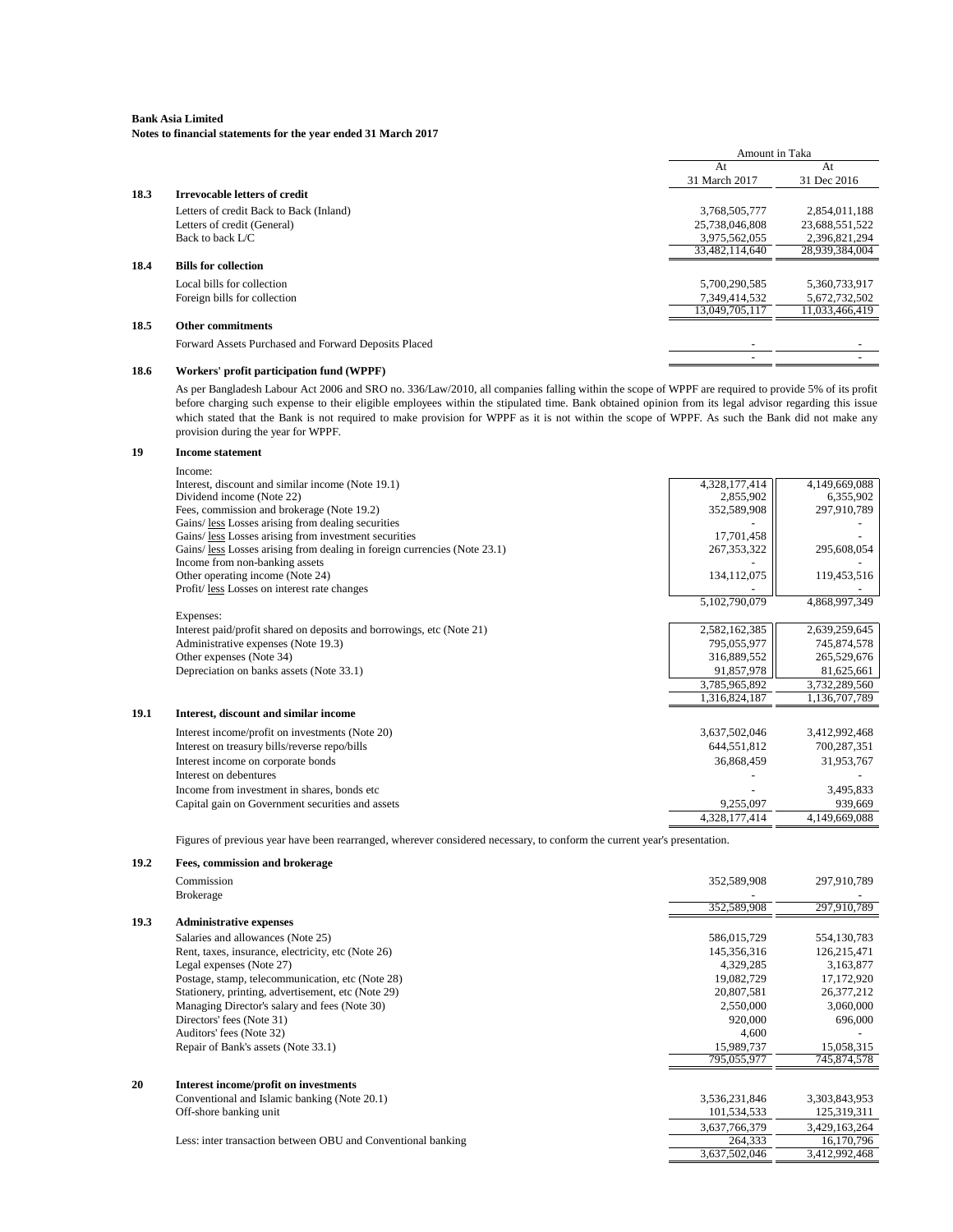|                          |                                                                                                             | Amount in Taka               |                              |
|--------------------------|-------------------------------------------------------------------------------------------------------------|------------------------------|------------------------------|
|                          |                                                                                                             | At                           | At                           |
|                          |                                                                                                             | 31 March 2017                | 31 March 2016                |
| 20.1                     | <b>Conventional and Islamic banking</b>                                                                     |                              |                              |
| Agricultural loan        | Cash credit/Bai Murabaha (Muajjal)                                                                          | 71,191,143<br>162,197,534    | 29,769,857<br>49,725,128     |
| Credit card              |                                                                                                             | 61,524,895                   | 53,021,201                   |
|                          | Consumer credit scheme                                                                                      | 209,988,981                  | 187,118,503                  |
| Demand loan              |                                                                                                             | 590,802,238                  | 598,597,277                  |
|                          | Export Development Fund (EDF)                                                                               | 38,327,556                   | 7,808,309                    |
| House building loan      |                                                                                                             | 27,100,380                   | 12,477,450                   |
|                          | Loans (General)/Musharaka                                                                                   | 2,591,388                    | 2,891,165                    |
|                          | Loans against trust receipts/ Bai Murabaha post import                                                      | 195,753,683                  | 239, 133, 356                |
|                          | Overdrafts/ Quard against scheme                                                                            | 812,579,336                  | 820,027,629                  |
| Packing credit           |                                                                                                             | 8,054,076                    | 8,538,522                    |
|                          | Payment against documents                                                                                   | 7,032,772                    | 48,017,535                   |
| Staff loan               |                                                                                                             | 14,731,078                   | 16,050,439                   |
|                          | Small and medium enterprise (SME)                                                                           | 126,497,975                  | 123,785,322                  |
| Transport loan           |                                                                                                             | 32,922,130                   | 38,584,690                   |
| Term loan-industrial     |                                                                                                             | 304,406,773                  | 241,805,023                  |
|                          | Term loan- others/ Hire purchase under Shirkatul Melk                                                       | 627,287,270                  | 730,072,336                  |
|                          | Foreign bills purchased                                                                                     | 3,038,030                    | 2,325,809                    |
| Local bills purchased    |                                                                                                             | 23,865,743                   | 24,081,957                   |
|                          | Total interest/profit on loans and advances/investments                                                     | 3,319,892,981                | 3,233,831,508                |
|                          | Interest/profit on balance with other banks and financial institutions                                      | 212,955,507                  | 47,149,752                   |
|                          | Interest/profit received from foreign banks                                                                 | 3,383,358                    | 22,862,693                   |
| 20(a)                    | <b>Consolidated Interest income/profit on investments</b>                                                   | 3,536,231,846                | 3,303,843,953                |
|                          |                                                                                                             |                              |                              |
| <b>Bank Asia limited</b> | <b>Bank Asia Securities Ltd</b>                                                                             | 3,637,502,046<br>65,296,570  | 3,412,992,468                |
|                          | BA Exchange Company (UK) Limited                                                                            |                              | 66,585,806                   |
| BA Express USA, Inc.     |                                                                                                             |                              |                              |
|                          |                                                                                                             | 3,702,798,616                | 3,479,578,274                |
|                          | Less: Inter-company transactions                                                                            | 3,702,798,616                | 3,479,578,274                |
| 21                       | Interest paid/profit shared on deposits and borrowings etc.<br>Conventional and Islamic banking (Note 21.1) | 2,509,697,572                | 2,568,417,009                |
|                          | Off-shore banking unit                                                                                      | 72,729,146                   | 87,013,432                   |
|                          |                                                                                                             | 2,582,426,718                | 2,655,430,441                |
|                          | Less: inter transaction with OBU                                                                            | 264,333                      | 16,170,796                   |
|                          |                                                                                                             | 2,582,162,385                | 2,639,259,645                |
| 21.1                     | <b>Conventional and Islamic banking</b>                                                                     |                              |                              |
|                          | Interest paid/profit shared on deposits                                                                     |                              |                              |
|                          | Fixed deposits/ Mudaraba Fixed deposit                                                                      | 853,174,608                  | 1,048,207,601                |
| Scheme deposits          |                                                                                                             | 1,183,266,578                | 1,085,140,571                |
| Sanchaya plus            |                                                                                                             | 24,712,033                   | 39,100,603                   |
|                          | Savings deposits/ Mudaraba Savings bank                                                                     | 179,345,195                  | 162,266,277                  |
|                          | Special notice deposits                                                                                     | 142,910,873                  | 127,799,528                  |
|                          | Interest on borrowings and others                                                                           | 2,383,409,287                | 2,462,514,580                |
|                          |                                                                                                             |                              |                              |
|                          | Local banks including Bangladesh Bank                                                                       | 2,080,112                    | 1,261,575                    |
|                          | Interest on subordinated non-covertable bond                                                                | 124,193,392                  | 104,597,238                  |
| Foreign banks            |                                                                                                             | 14,781                       | 43,616                       |
|                          |                                                                                                             | 126,288,285<br>2,509,697,572 | 105,902,429<br>2,568,417,009 |
| 21(a)                    | <b>Consolidated Interest Expenses/profit paid on Deposits</b>                                               |                              |                              |
|                          |                                                                                                             |                              |                              |
| <b>Bank Asia limited</b> |                                                                                                             | 2,582,162,385                | 2,639,259,645                |
|                          | <b>Bank Asia Securities Limited</b><br><b>Bank Asia Securities Ltd</b>                                      | 9,294,640                    | 696,174                      |
| BA Express USA, Inc.     |                                                                                                             |                              |                              |
|                          |                                                                                                             | 2,591,457,025                | 2,639,955,819                |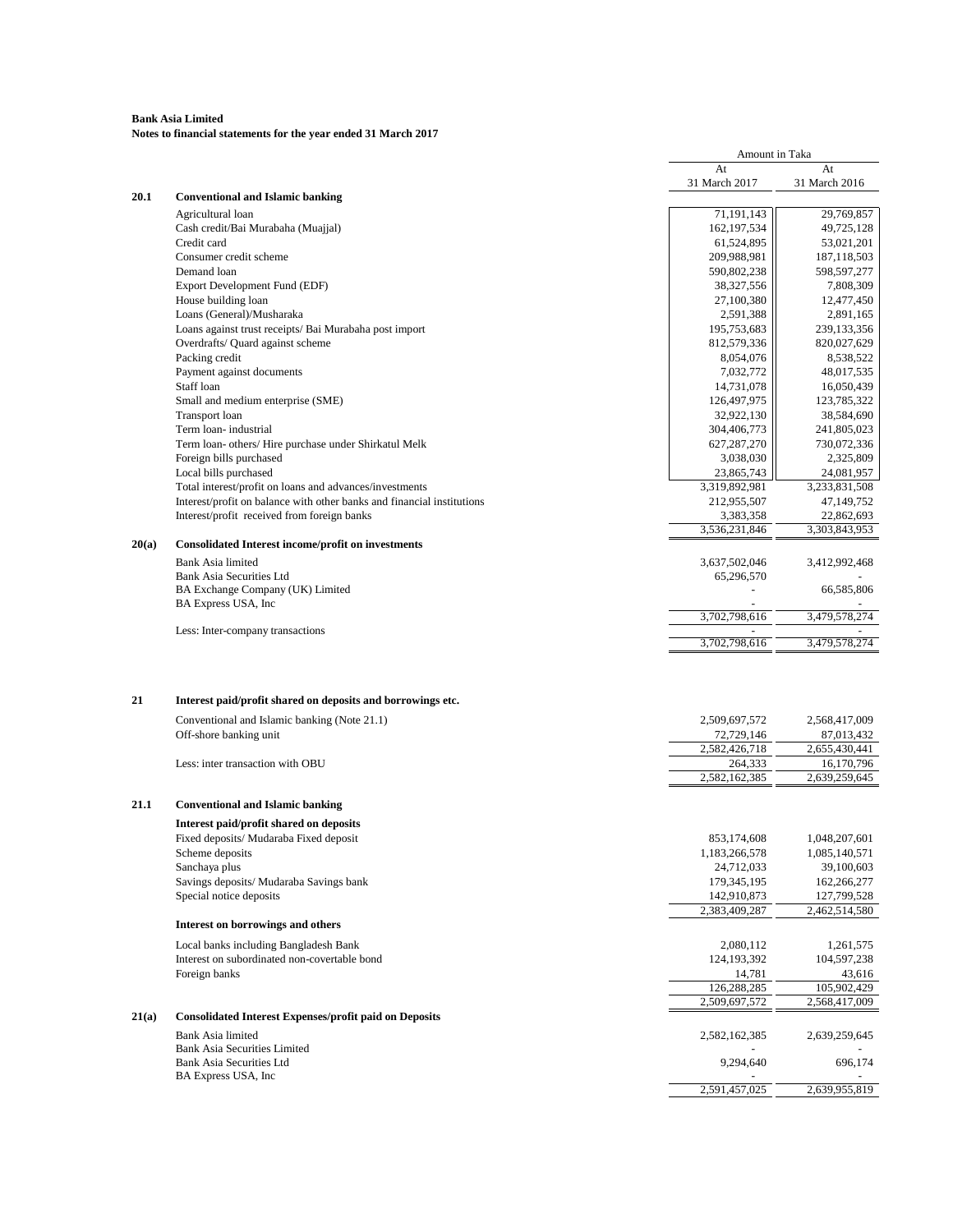|       |                                                              | Amount in Taka          |               |
|-------|--------------------------------------------------------------|-------------------------|---------------|
|       |                                                              | At                      | At            |
|       |                                                              | 31 March 2017           | 31 March 2016 |
| 22    | <b>Investment income</b>                                     |                         |               |
|       | Conventional and Islamic banking (Note 22.1)                 | 711,232,728             | 743,032,522   |
|       | Off-shore banking unit                                       |                         |               |
| 22.1  | <b>Conventional and Islamic Banking</b>                      | 711,232,728             | 743,032,522   |
|       |                                                              |                         |               |
|       | Interest on treasury bills                                   | 45,564,652              | 184,083,477   |
|       | Interest on treasury bonds                                   | 595,385,515             | 511,433,645   |
|       | Interest income on corporate bonds                           | 36,868,459              | 31,953,767    |
|       | Interest on Islamic bonds                                    | 3,601,645               | 4,432,009     |
|       | Capital gain from investment in shares<br>Dividend on shares | 17,701,458<br>2,855,902 | 6,355,902     |
|       | Capital gain on Government securities                        | 9,255,097               | 876,670       |
|       | Capital gain on sale of fixed assets                         |                         | 62,999        |
|       | Interest income on investment in commercial paper            |                         | 3,495,833     |
|       | Interest on reverse repo                                     |                         | 338,220       |
|       |                                                              | 711,232,728             | 743,032,522   |
| 22(a) | <b>Consolidated investment income</b>                        |                         |               |
|       | <b>Bank Asia Limited</b>                                     | 711,232,728             | 743,032,522   |
|       | <b>Bank Asia Securities Limited</b>                          |                         |               |
|       | BA Exchange Company (UK) Limited                             |                         |               |
|       | BA Express USA, Inc                                          |                         |               |
|       |                                                              | 711,232,728             | 743,032,522   |
|       | Less: Inter-company transactions                             |                         |               |
|       |                                                              | 711,232,728             | 743,032,522   |
| 23    | Commission, exchange and brokerage                           |                         |               |
|       | Conventional and Islamic banking (Note 23.1)                 | 618,690,376             | 592,779,231   |
|       | Off-shore banking unit                                       | 1,252,854               | 739,612       |
|       |                                                              | 619,943,230             | 593,518,843   |
| 23.1  | <b>Conventional and Islamic Banking</b>                      |                         |               |
|       | Commission on L/C                                            | 223,087,932             | 196,988,887   |
|       | Fees and commission                                          | 42,654,893              | 26,567,757    |
|       | Commission on L/G                                            | 74,642,061              | 65,070,976    |
|       | Commission on export                                         | 2,535,869               | 2,152,457     |
|       | Commission on PO, DD, TT, TC, etc                            | 5,731,208               | 3,851,147     |
|       | Other commission                                             | 2,685,091               | 2,539,953     |
|       |                                                              | 351,337,054             | 297, 171, 177 |
|       | Foreign exchange gain                                        | 267, 353, 322           | 295,608,054   |
|       |                                                              | 618,690,376             | 592,779,231   |
| 23(a) | <b>Consolidated Commission, exchange and brokerage</b>       |                         |               |
|       | Bank Asia limited                                            | 619,943,230             | 593,518,843   |
|       | Bank Asia Securities Ltd                                     | 64,119,700              | 25,680,727    |
|       | BA Exchange Company (UK) Limited                             | 4,659,378               | 4,537,157     |
|       | BA Express USA, Inc.                                         | 6,384,513               | 6,354,309     |
|       |                                                              | 695,106,821             | 630,091,036   |
| 24    | Other operating income                                       |                         |               |
|       | Conventional and Islamic banking (Note 24.1)                 | 126,672,074             | 115,194,894   |
|       | Off-shore banking unit                                       | 7,440,001               | 4,258,622     |
|       |                                                              | 134,112,075             | 119,453,516   |
| 24.1  | <b>Conventional and Islamic banking</b>                      |                         |               |
|       | Locker charge                                                | 2,906,000               | 6,477,849     |
|       | Service and other charges                                    | 44,967,133              | 41,582,939    |
|       | Master/Visa card fees and charges                            | 31,960,275              | 26,157,610    |
|       | Postage/telex/SWIFT/fax recoveries                           | 30,893,568              | 29,367,358    |
|       | Profit on sale of fixed assets                               | 340,000                 |               |
|       | Non-operating income                                         | 4,087,897               | 440,250       |
|       | Rebate on nostro account                                     | 9,243,797               | 9,906,318     |
|       | Other income from brokerage                                  | 2,273,404               | 1,262,570     |
|       |                                                              | 126,672,074             | 115,194,894   |
|       |                                                              |                         |               |
|       |                                                              |                         |               |
|       | Consolidated other operating income                          |                         |               |
|       | <b>Bank Asia Limited</b>                                     | 134,112,075             | 119,453,516   |
|       | Bank Asia Securities Ltd                                     | 7,648,611               | 1,797,913     |
| 24(a) | BA Exchange Company (UK) Limited<br>BA Express USA, Inc.     |                         |               |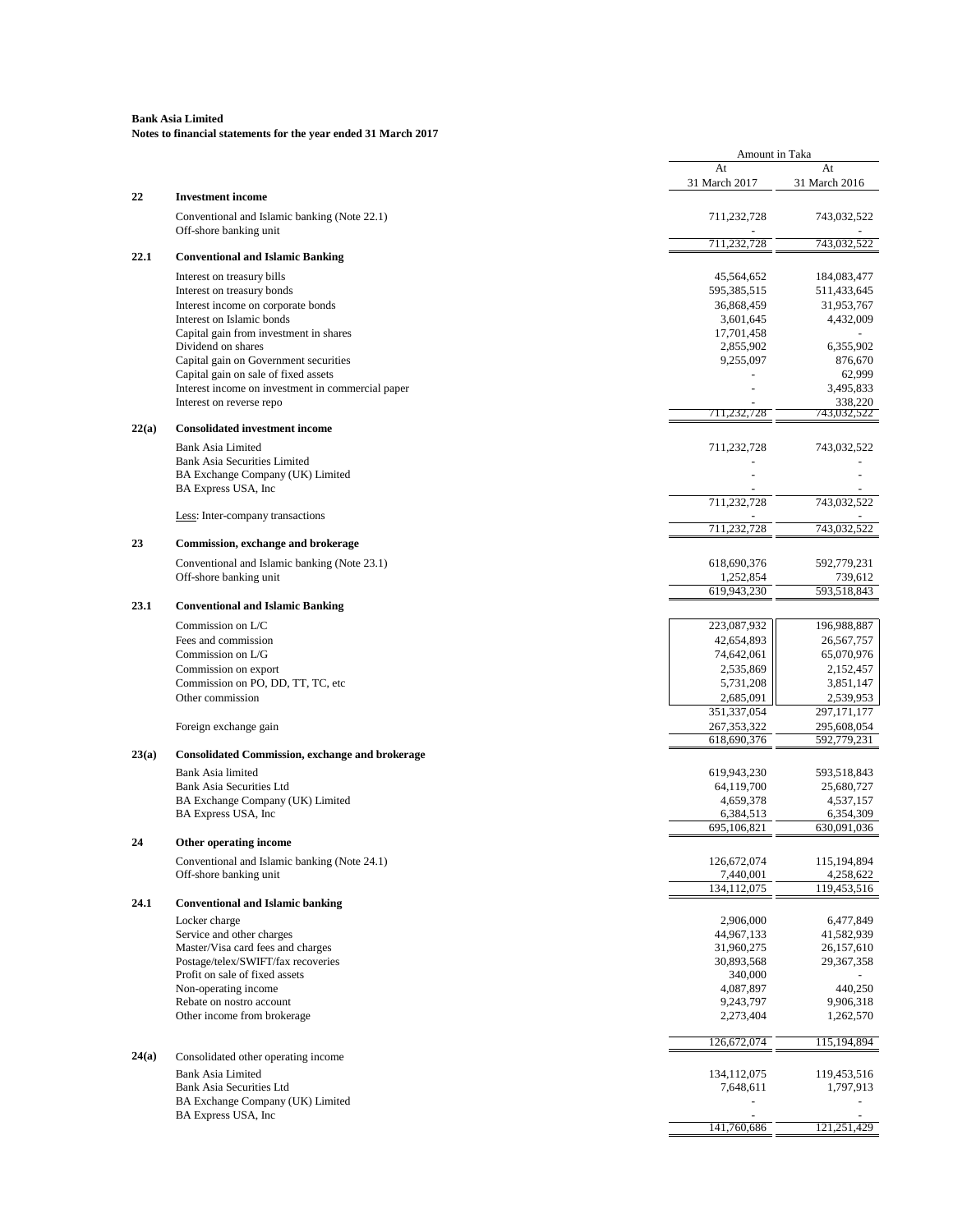| At<br>31 March 2017<br>25<br><b>Salaries and allowances</b><br>Conventional and Islamic banking (Note 25.1)<br>586,015,729<br>Off-shore banking unit<br>586,015,729<br>25.1<br><b>Conventional and Islamic banking</b><br>Basic salary<br>231,130,107<br>Allowances<br>235,853,726<br>Gratuity<br>38,100,000<br>Provident fund contribution<br>20,931,896<br>Performance bonus<br>60,000,000<br>586,015,729<br>25(a) | At<br>31 March 2016<br>554,130,783 |
|----------------------------------------------------------------------------------------------------------------------------------------------------------------------------------------------------------------------------------------------------------------------------------------------------------------------------------------------------------------------------------------------------------------------|------------------------------------|
|                                                                                                                                                                                                                                                                                                                                                                                                                      |                                    |
|                                                                                                                                                                                                                                                                                                                                                                                                                      |                                    |
|                                                                                                                                                                                                                                                                                                                                                                                                                      |                                    |
|                                                                                                                                                                                                                                                                                                                                                                                                                      | 554,130,783                        |
|                                                                                                                                                                                                                                                                                                                                                                                                                      |                                    |
|                                                                                                                                                                                                                                                                                                                                                                                                                      | 204,236,656                        |
|                                                                                                                                                                                                                                                                                                                                                                                                                      | 230,867,960                        |
|                                                                                                                                                                                                                                                                                                                                                                                                                      | 39,000,000                         |
|                                                                                                                                                                                                                                                                                                                                                                                                                      | 20,026,167                         |
|                                                                                                                                                                                                                                                                                                                                                                                                                      | 60,000,000<br>554,130,783          |
| <b>Consolidated Salaries and allowances</b>                                                                                                                                                                                                                                                                                                                                                                          |                                    |
| <b>Bank Asia Limited</b>                                                                                                                                                                                                                                                                                                                                                                                             |                                    |
| 586,015,729<br>9,797,693                                                                                                                                                                                                                                                                                                                                                                                             | 554,130,783                        |
| <b>Bank Asia Securities Ltd</b><br>1,535,961                                                                                                                                                                                                                                                                                                                                                                         | 9,482,997<br>1,625,933             |
| BA Exchange Company (UK) Limited<br>4,595,192                                                                                                                                                                                                                                                                                                                                                                        | 4,385,394                          |
| BA Express USA, Inc.<br>601,944,575                                                                                                                                                                                                                                                                                                                                                                                  | 569,625,107                        |
| Rent, taxes, insurance, electricity etc.                                                                                                                                                                                                                                                                                                                                                                             |                                    |
|                                                                                                                                                                                                                                                                                                                                                                                                                      |                                    |
| Conventional and Islamic banking (Note 26.1)<br>145,295,298<br>Off-shore banking unit<br>61,018                                                                                                                                                                                                                                                                                                                      | 126,149,810<br>65,661              |
| 145,356,316                                                                                                                                                                                                                                                                                                                                                                                                          | 126,215,471                        |
| 26.1<br><b>Conventional and Islamic banking</b>                                                                                                                                                                                                                                                                                                                                                                      |                                    |
| 84,679,473<br>Rent, rate and taxes                                                                                                                                                                                                                                                                                                                                                                                   | 72,862,268                         |
| 44,892,483<br>Insurance                                                                                                                                                                                                                                                                                                                                                                                              | 38,794,537                         |
| 15,723,342<br>Power and electricity                                                                                                                                                                                                                                                                                                                                                                                  | 14,493,005                         |
| 145,295,298                                                                                                                                                                                                                                                                                                                                                                                                          | 126,149,810                        |
| Consolidated Rent, taxes, insurance, electricity etc.<br>26(a)                                                                                                                                                                                                                                                                                                                                                       |                                    |
| <b>Bank Asia Limited</b><br>145,356,316                                                                                                                                                                                                                                                                                                                                                                              | 126,215,471                        |
| <b>Bank Asia Securities Ltd</b><br>3,597,965                                                                                                                                                                                                                                                                                                                                                                         | 2,995,754                          |
| BA Exchange Company (UK) Limited<br>1,543,178                                                                                                                                                                                                                                                                                                                                                                        | 1,737,593                          |
| BA Express USA, Inc.<br>1,588,376                                                                                                                                                                                                                                                                                                                                                                                    | 1,566,106                          |
| 152,085,835                                                                                                                                                                                                                                                                                                                                                                                                          | 132,514,924                        |
| <b>Legal expenses</b>                                                                                                                                                                                                                                                                                                                                                                                                |                                    |
| Conventional and Islamic banking (Note 27.1)<br>4,329,285<br>Off-shore banking unit                                                                                                                                                                                                                                                                                                                                  | 3,163,877                          |
| 4,329,285                                                                                                                                                                                                                                                                                                                                                                                                            | 3,163,877                          |
| 27.1<br><b>Conventional and Islamic Banking</b>                                                                                                                                                                                                                                                                                                                                                                      |                                    |
| Legal expenses<br>4,329,285                                                                                                                                                                                                                                                                                                                                                                                          | 3,163,877                          |
| Other professional charges                                                                                                                                                                                                                                                                                                                                                                                           |                                    |
| 4,329,285                                                                                                                                                                                                                                                                                                                                                                                                            | 3,163,877                          |
| <b>Consolidated Legal expenses</b><br>27(a)                                                                                                                                                                                                                                                                                                                                                                          |                                    |
| <b>Bank Asia Limited</b><br>4,329,285                                                                                                                                                                                                                                                                                                                                                                                | 3,163,877                          |
| <b>Bank Asia Securities Ltd</b>                                                                                                                                                                                                                                                                                                                                                                                      |                                    |
| BA Exchange Company (UK) Limited<br>255,620                                                                                                                                                                                                                                                                                                                                                                          | 36,458                             |
| BA Express USA, Inc<br>44,569                                                                                                                                                                                                                                                                                                                                                                                        | 478,278                            |
| 4,629,474                                                                                                                                                                                                                                                                                                                                                                                                            | 3,678,613                          |
| Postage, stamps, telecommunication etc.                                                                                                                                                                                                                                                                                                                                                                              |                                    |
| Conventional and Islamic banking (Note 28.1)<br>18,944,349                                                                                                                                                                                                                                                                                                                                                           | 17,100,649                         |
| Off-shore banking unit<br>138,380                                                                                                                                                                                                                                                                                                                                                                                    | 72,271                             |
| 19,082,729                                                                                                                                                                                                                                                                                                                                                                                                           | 17,172,920                         |
| 28.1<br><b>Conventional and Islamic banking</b>                                                                                                                                                                                                                                                                                                                                                                      |                                    |
| Telephone, courier and postage<br>8,221,404                                                                                                                                                                                                                                                                                                                                                                          | 8,024,865                          |
| Master/VISA card process fee<br>7,446,552                                                                                                                                                                                                                                                                                                                                                                            | 6,529,210                          |
| ATM charge<br>132,853                                                                                                                                                                                                                                                                                                                                                                                                | 114,335                            |
| SWIFT and Reuter charge<br>2,696,891                                                                                                                                                                                                                                                                                                                                                                                 | 2,042,006                          |
| 446,649<br>Internet                                                                                                                                                                                                                                                                                                                                                                                                  | 390,233                            |
| 18,944,349                                                                                                                                                                                                                                                                                                                                                                                                           | 17,100,649                         |
| Consolidated Postage, stamps, telecommunication etc.<br>28(a)                                                                                                                                                                                                                                                                                                                                                        |                                    |
| <b>Bank Asia Limited</b><br>19,082,729                                                                                                                                                                                                                                                                                                                                                                               | 17,172,920                         |
| Bank Asia Securities Ltd<br>472,339                                                                                                                                                                                                                                                                                                                                                                                  | 457,456                            |
| BA Exchange Company (UK) Limited<br>140,927                                                                                                                                                                                                                                                                                                                                                                          | 53,218                             |
| BA Express USA, Inc.<br>84,543                                                                                                                                                                                                                                                                                                                                                                                       | 79,993                             |
| 19,780,538                                                                                                                                                                                                                                                                                                                                                                                                           | 17,763,587                         |
| Stationery, printing, advertisements etc.                                                                                                                                                                                                                                                                                                                                                                            |                                    |
| Conventional and Islamic banking (Note 29.1)<br>20,787,738                                                                                                                                                                                                                                                                                                                                                           | 26,377,212                         |
| Off-shore banking unit<br>19,843                                                                                                                                                                                                                                                                                                                                                                                     |                                    |
| 20,807,581                                                                                                                                                                                                                                                                                                                                                                                                           | 26,377,212                         |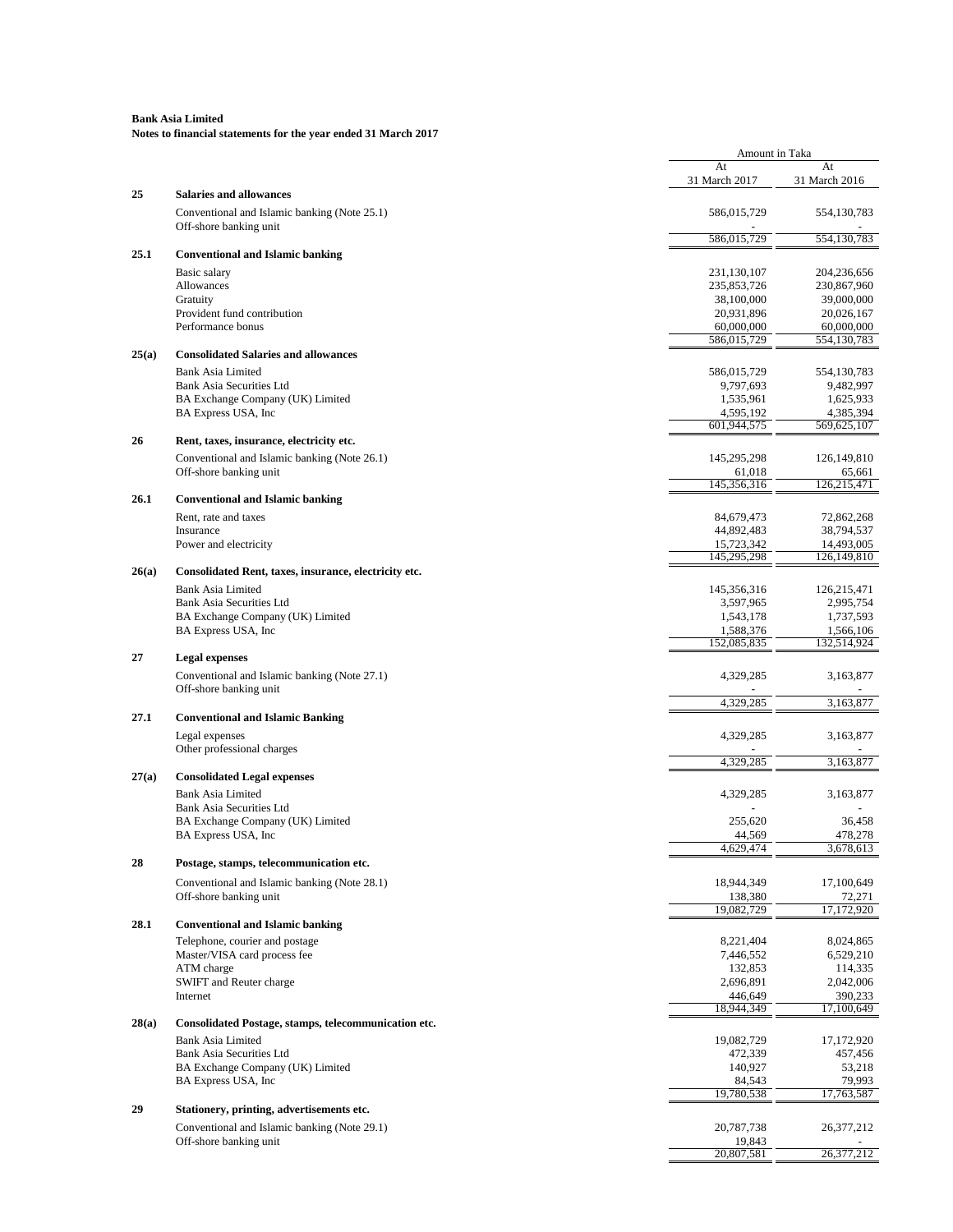|       |                                                               | Amount in Taka      |               |
|-------|---------------------------------------------------------------|---------------------|---------------|
|       |                                                               | At<br>31 March 2017 | At            |
| 29.1  | <b>Conventional and Islamic banking</b>                       |                     | 31 March 2016 |
|       | Office and security stationery                                | 9,655,385           | 12,034,808    |
|       | Calendar, diary, souvenir, etc                                | 13,300              | 3,953,990     |
|       | ATM card /Supplies And Stationeries                           | 1,529,253           | 1,182,062     |
|       | Books and periodicals                                         | 372,575             | 338,126       |
|       | Publicity and advertisement                                   | 9,217,225           | 8,868,226     |
|       |                                                               | 20,787,738          | 26,377,212    |
| 29(a) | Consolidated Stationery, printing, advertisements etc.        |                     |               |
|       | <b>Bank Asia Limited</b>                                      | 20,807,581          | 26,377,212    |
|       | <b>Bank Asia Securities Ltd</b>                               | 137,407             | 68,068        |
|       | BA Exchange Company (UK) Limited                              | 19,310              | 10,665        |
|       | BA Express USA, Inc.                                          | 244,429             | 87,076        |
|       |                                                               | 21,208,727          | 26,543,021    |
|       | <b>Managing Director's salary and fees</b>                    |                     |               |
|       | Basic salary                                                  | 1,500,000           | 2,100,000     |
|       | House rent allowance                                          | 375,000             | 225,000       |
|       | Entertainment allowances                                      | 75,000              | 45,000        |
|       | Utility allowance and others                                  | 300,000             | 375,000       |
|       | House maintenance allowance                                   | 150,000             | 105,000       |
|       | Provident fund                                                | 150,000             | 210,000       |
|       |                                                               | 2,550,000           | 3,060,000     |
|       | <b>Directors' fees</b>                                        |                     |               |
|       | Directors' fees                                               | 920,000             | 696,000       |
|       |                                                               | 920,000             | 696,000       |
| 31(a) | <b>Consolidated Directors' fees</b>                           |                     |               |
|       | <b>Bank Asia Limited</b>                                      | 920,000             | 696,000       |
|       | Bank Asia Securities Ltd.                                     | 92,000              | 64,400        |
|       | BA Exchange Company (UK) Limited                              |                     |               |
|       | BA Express USA, Inc                                           | 1,012,000           | 760,400       |
|       | <b>Auditors' fees</b>                                         |                     |               |
|       | Audit fees                                                    | 4,600               |               |
|       |                                                               | 4,600               |               |
| 32(a) | <b>Consolidated Auditors fees</b>                             |                     |               |
|       | <b>Bank Asia Limited</b>                                      | 4,600               |               |
|       | <b>Bank Asia Securities Ltd</b>                               |                     |               |
|       | BA Exchange Company (UK) Limited                              | 146,291             | 145,398       |
|       | BA Express USA, Inc.                                          | 286,620             | 250,080       |
|       |                                                               | 437,511             | 395,478       |
|       | Depreciation and repair of Bank's assets                      |                     |               |
|       | Conventional and Islamic banking (Note 33.1)                  | 107,847,715         | 96,683,976    |
|       | Off-shore banking unit                                        |                     |               |
|       |                                                               | 107,847,715         | 96,683,976    |
| 33.1  | <b>Conventional and Islamic banking</b>                       |                     |               |
|       |                                                               |                     |               |
|       | Depreciation<br>Owned assets                                  | 91,657,977          | 81,425,660    |
|       | Leased assets                                                 | 200,001             | 200.001       |
|       |                                                               | 91,857,978          | 81,625,661    |
|       | Repairs                                                       |                     |               |
|       | Building                                                      | 2,357,590           | 2,814,637     |
|       | Furniture and fixtures                                        | 164,405             | 52,972        |
|       | Equipments                                                    | 674,215             | 1,110,269     |
|       |                                                               | 3,196,210           | 3,977,878     |
|       | Maintenance                                                   | 12,793,527          | 11,080,437    |
|       |                                                               | 107,847,715         | 96,683,976    |
| 33(a) | <b>Consolidated Depreciation and repairs of Bank's assets</b> |                     |               |
|       | <b>Bank Asia Limited</b>                                      | 107,847,715         | 96,683,976    |
|       | Bank Asia Securities Ltd                                      | 127,840             | 124,076       |
|       | BA Exchange Company (UK) Limited                              | 370,605             | 376,337       |
|       |                                                               | 393,764             |               |
|       |                                                               |                     |               |
|       | BA Express USA, Inc.                                          |                     |               |
|       |                                                               | 108,739,924         | 97,184,389    |
|       | Other expenses                                                |                     |               |
|       | Conventional and Islamic banking (Note 34.1)                  | 314,418,435         | 263,520,104   |
|       | Off-shore banking unit                                        | 2,471,117           | 2,009,572     |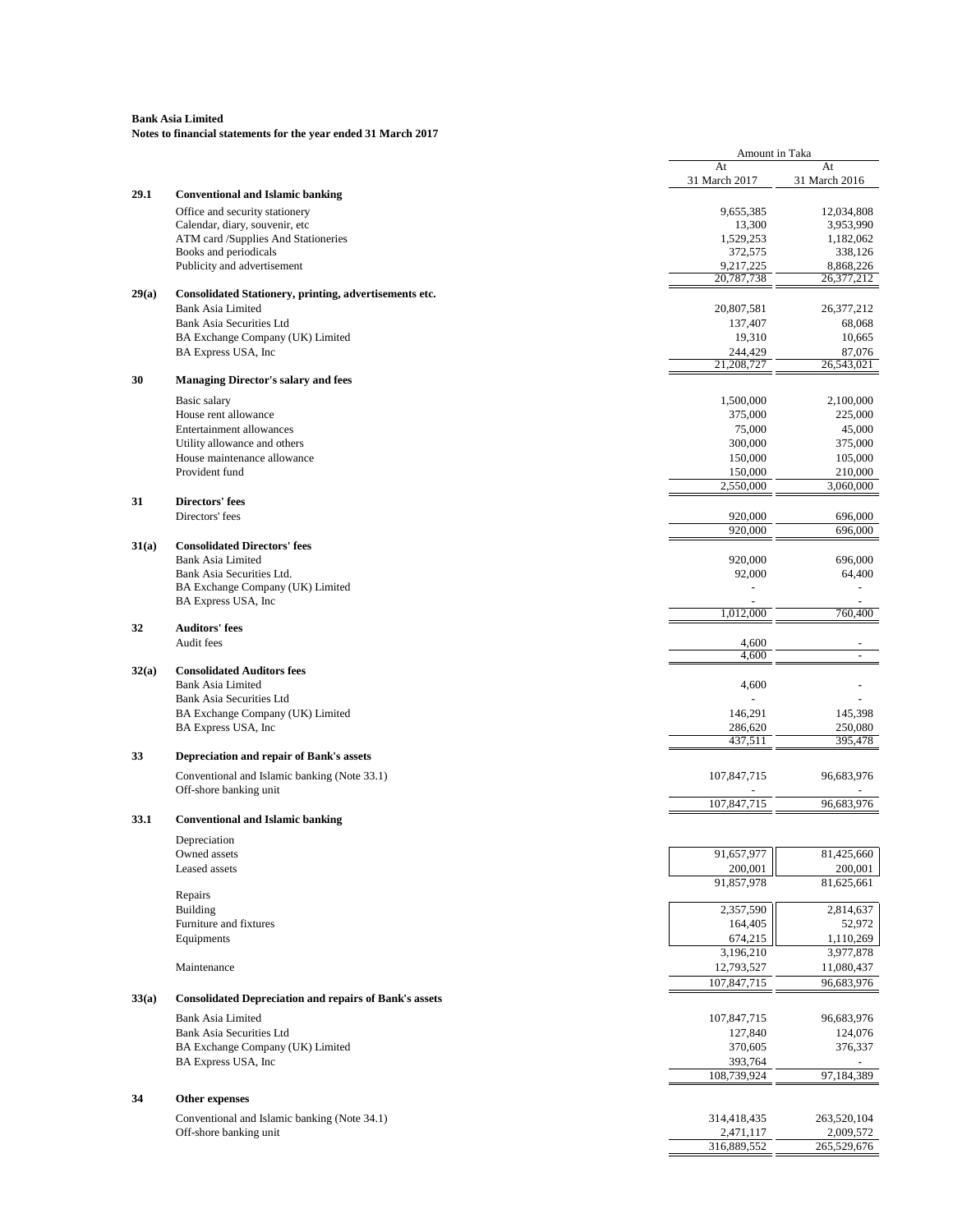|       |                                                               | Amount in Taka           |                          |
|-------|---------------------------------------------------------------|--------------------------|--------------------------|
|       |                                                               | At                       | At                       |
|       |                                                               | 31 March 2017            | 31 March 2016            |
| 34.1  | <b>Conventional and Islamic banking</b>                       |                          |                          |
|       | Car expenses                                                  | 75,725,013               | 67,355,837               |
|       | Contractual service expenses                                  | 104,994,328              | 84,966,588               |
|       | Computer expenses                                             | 29,944,581               | 26,066,303               |
|       | Other management and administrative expenses<br>Entertainment | 49,753,707<br>11,181,013 | 46,398,304<br>11,272,725 |
|       | AGM/EGM expenses                                              | 1,268,780                | 4,000,000                |
|       | Office plantation                                             | 1,199,811                | 1,228,722                |
|       | Payment to superannuation fund                                | 1,830,000                | 600,000                  |
|       | Finance charge for lease assets                               | 107,864                  | 74,495                   |
|       | Donation and subscription to institutions                     | 28,610,411               | 14,881,319               |
|       | Travelling expenses                                           | 6,968,325                | 5,172,921                |
|       | Training and internship                                       | 2,856,727                | 1,481,190                |
|       | Directors' travelling expenses                                | 26,900                   | 21,700                   |
|       |                                                               | 314,418,435              | 263,520,104              |
| 34(a) | <b>Consolidated other expenses</b>                            |                          |                          |
|       |                                                               |                          |                          |
|       | <b>Bank Asia Limited</b>                                      | 316,889,552              | 265,529,676              |
|       | <b>Bank Asia Securities Ltd</b>                               | 7,335,365                | 4,081,974                |
|       | BA Exchange Company (UK) Limited                              | 734,383                  | 245,631                  |
|       | BA Express USA, Inc.                                          | 1,774,002<br>326,733,302 | 2,365,799<br>272,223,080 |
|       |                                                               |                          |                          |
|       | Receipts from other operating activities                      |                          |                          |
|       | Conventional and Islamic banking (Note 35.1)                  | 156,484,531              | 122,427,466              |
|       | Off-shore banking unit                                        | 7,440,001                | 4,258,622                |
|       |                                                               | 163,924,532              | 126,686,088              |
| 35.1  | <b>Conventional and Islamic banking</b>                       |                          |                          |
|       | Locker charge                                                 | 2,906,000                | 6,477,849                |
|       | Service and other charges                                     | 44,967,133               | 41,582,939               |
|       | Master card fees and charges                                  | 31,960,275               | 26,157,610               |
|       | Postage/telex/SWIFT/ fax recoveries                           | 30,893,568               | 29,367,358               |
|       | Non-operating income                                          | 45,757,555               | 18,841,710               |
|       |                                                               | 156,484,531              | 122,427,466              |
|       |                                                               |                          |                          |
| 35(a) | <b>Consolidated Receipts from other operating activities</b>  |                          |                          |
|       | <b>Bank Asia Limited</b>                                      | 163,924,532              | 126,686,088              |
|       | <b>Bank Asia Securities Ltd</b>                               | 7,648,611                | 1,797,913                |
|       | BA Exchange Company (UK) Limited                              |                          |                          |
|       | BA Express USA, Inc.                                          |                          |                          |
|       |                                                               | 171.573.143              | 128,484,001              |
|       | Less: inter-companies transactions                            |                          |                          |
|       |                                                               | 171,573,143              | 128,484,001              |
|       | Payments for other operating activities                       |                          |                          |
| 36    |                                                               |                          |                          |
|       | Conventional and Islamic banking (Note 36.1)                  | 486,492,483              | 413,688,216              |
|       | Off-shore banking unit                                        | 2,532,135<br>489,024,618 | 2,075,233<br>415,763,449 |
| 36.1  | <b>Conventional and Islamic banking</b>                       |                          |                          |
|       |                                                               |                          |                          |
|       | Rent, rates and taxes                                         | 145,295,298              | 126,149,810              |
|       | Legal expenses                                                | 4,329,285                | 3,163,877                |
|       | Directors' fees                                               | 920,000                  | 696,000                  |
|       | Postage, stamp, telecommunication, etc                        | 19,082,729               | 17,172,920               |
|       | Other expenses                                                | 314,310,571              | 263,445,609              |
|       | Managing Director's salary<br>Auditors' fee                   | 2,550,000                | 3,060,000                |
|       |                                                               | 4,600<br>486,492,483     | 413,688,216              |
|       |                                                               |                          |                          |
| 36(a) | Payments for other operating activities                       |                          |                          |
|       | <b>Bank Asia Limited</b>                                      | 489,024,618              | 415,763,449              |
|       | <b>Bank Asia Securities Ltd</b>                               | 11,497,669               | 7,599,584                |
|       | BA Exchange Company (UK) Limited                              | 2,820,399                | 2,218,298                |
|       | BA Express USA, Inc                                           | 3,778,110                | 4,740,256                |
|       |                                                               | 507,120,796              | 430, 321, 587            |